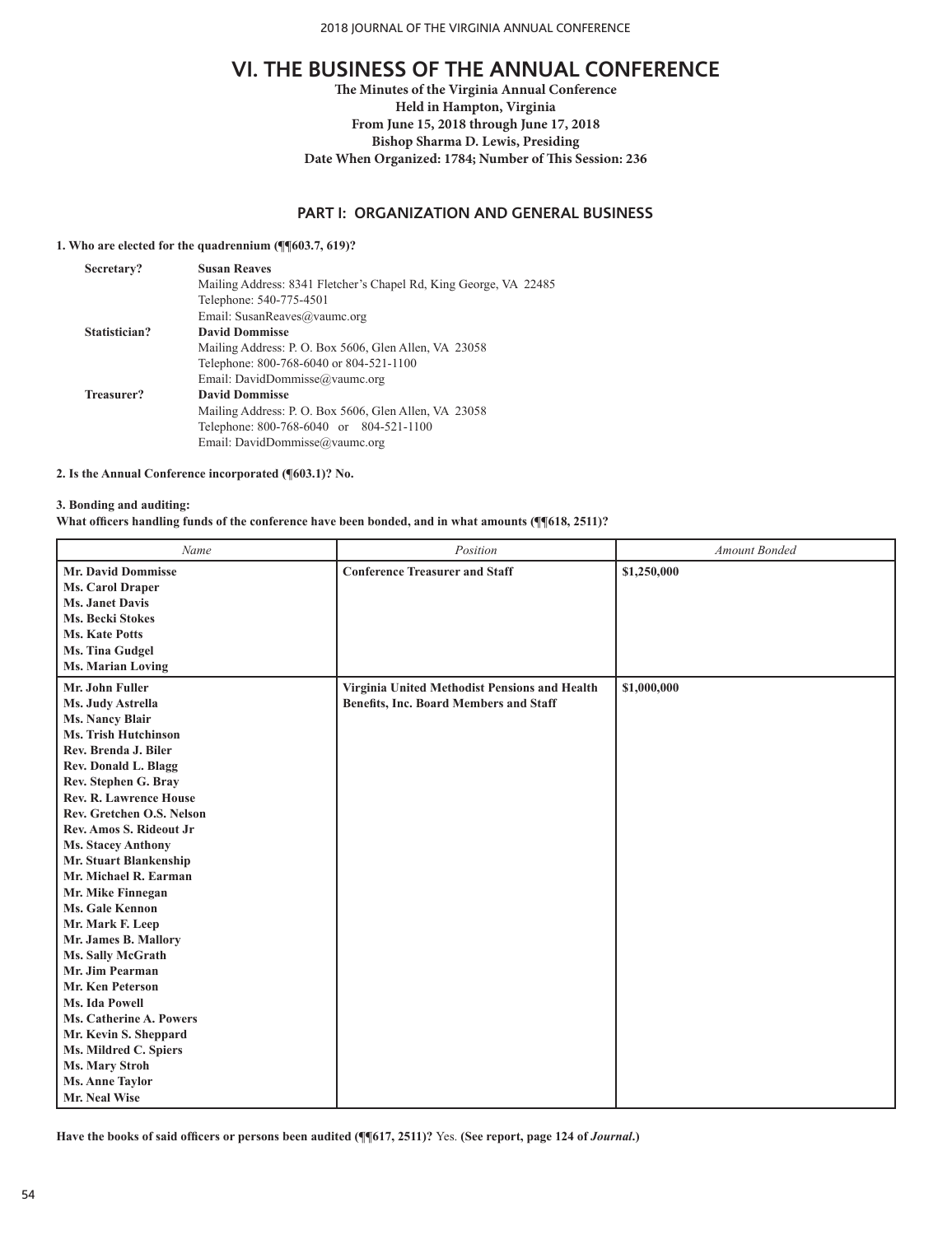#### **4. What agencies have been appointed or elected?**

Ī

## **a) Who have been elected chairpersons for the mandated structures listed?**

| <i>Structure</i>                                                    | Chairperson         | Mailing Address                                  | <b>Phone Number</b> | Email                   |
|---------------------------------------------------------------------|---------------------|--------------------------------------------------|---------------------|-------------------------|
| Council on Finance and<br><b>Administration</b> (¶611)              | Ms. Betty Forbes    | 301 River's Bend Cir., Chester VA 23836          | 804-530-2055        | bettyforbes@comcast.net |
| <b>Board of Ordained Ministry</b><br>$($ [635)                      | Rev. John Hall, Sr. | 8419 Mundy Dr., Henrico, VA 23228                | 804-784-2362        | JohnHall@vaumc.org      |
| <b>Board of Pensions (%539)</b>                                     | Mr. Ken Peterson    | 805 Merchant Lee Ct., Manakin-Sabot, VA<br>23103 | 804-784-2665        | Kenp78@comcast.net      |
| <b>Board of Trustees of the</b><br><b>Annual Conference (¶2512)</b> | Mr. Carl Moravitz   | 8921 Garden Stone Ln., Fairfax, VA 22031         | 202-622-8614        | carleem@cov.net         |
| <b>Committee on Episcopacy</b><br>$($ (1637)                        | Rev. Tom Berlin     | 13600 Frying Pan Rd., Herndon, VA 20171          | 703-793-0026        | TomBerlin@vaumc.org     |
| <b>Administrative Review</b><br>Committee (¶636)                    | Rev. Mark Miller    | 212 19th St., Virginia Beach, VA 23451-3302      | 757-428-7727        | MarkMiller@vaumc.org    |

**b) Indicate the name of the agency (or agencies) and the chairperson(s) in your annual conference which is (are) responsible for the functions related to each of the following general church agencies (¶610.1):**

| General Agency                                                                     | Conference Agency                                                                         | Chairperson                        | Mailing Address                                   | Phone Num-<br><i>her</i> | E-mail                 |
|------------------------------------------------------------------------------------|-------------------------------------------------------------------------------------------|------------------------------------|---------------------------------------------------|--------------------------|------------------------|
| <b>General Board of</b><br><b>Church and Society</b>                               | <b>Conference Board of</b><br><b>Church and Society</b>                                   | Rev. James Page                    | 306 Annandale Rd., Falls Church,<br>VA 22042-2434 | 703-297-0355             | JamesPage@vaumc.org    |
| Discipleship<br><b>Ministries</b>                                                  | <b>Conference Board of</b><br><b>Discipleship</b>                                         | Rev. Don Jamison                   | 8521 Hooes Rd., Springfield, VA<br>22153-1709     | 703-451-8223             | DonJamison@vaumc.org   |
| <b>General Board of</b><br><b>Ordained Ministry</b>                                | <b>Conference Board of</b><br><b>Ordained Ministry</b>                                    | Rev. John Hall Sr.                 | 8419 Mundy Dr., Henrico, VA<br>23228              | 804-784-2362             | johnhall@vaumc.org     |
| <b>Higher Education</b><br>and Campus<br><b>Ministry</b>                           | <b>Conference Board of</b><br><b>High Education and</b><br><b>Campus Ministries</b>       | Rev. Rob Lough                     | 2 Saint Thomas Ct., Stafford, VA<br>22556-3649    | 540-659-1349             | RobLough@vaumc.org     |
| <b>General Commission</b><br>on Archives and<br><b>History</b>                     | <b>Virginia United Method-</b><br>ist Historical Society                                  | Rev. John T. "Jack"<br>Martin, Jr. | 193 Huntfield Ln.<br>Charles Town, WV 25414-2544  | 304-725-0644             | JackMartin@vaumc.org   |
| <b>General Commission</b><br>on Christian Unity<br>and Inter-religious<br>Concerns | <b>Conference Commission</b><br>on Christian Unity and<br><b>Inter-religious Concerns</b> | To be determined                   |                                                   |                          |                        |
| <b>General Commission</b><br>on Religion and Race                                  | <b>Conference Commission</b><br>on Ethnic Minority<br><b>Concerns and Advocacy</b>        | Ms. Lori Valentine de<br>Segovia   | 3403 Gough St., Baltimore, MD<br>21224            | 540-392-3514             | Segovia.five@gmail.com |
| <b>General Commission</b><br>on the Status and<br><b>Role of Women</b>             | <b>Conference Commission</b><br>on the Status and Role<br>of Women                        | Rev. Mary Dadisman                 | 19910 Halifax Rd.<br>Carson, VA 23830-8941        | 434-246-6969             | MaryDadisman@vaumc.org |
| <b>United Methodist</b><br><b>Communications</b>                                   | Virginia United Meth-<br>odist Communications,<br>Inc.                                    | Ms. Jill Gaynor                    | 2813 Dover Hunt Pl., Henrico,<br>VA 23233         | 804-273-9810             | iwagaynor@gmail.com    |

# **c) Indicate the conference agencies and chairpersons which have responsibilities for the following functions:**

| General Agency                                                             | Conference Agency                                                | Chairperson                 | Mailing Address                                         | Phone Num-<br>ber | Email                        |
|----------------------------------------------------------------------------|------------------------------------------------------------------|-----------------------------|---------------------------------------------------------|-------------------|------------------------------|
| <b>Criminal Justice and</b><br><b>Mercy Ministries</b><br>$(\sqrt{657})$ ? | <b>Conference Board of</b><br><b>Church and Society</b>          | Rev. James Page             | 306 Annandale Rd., Falls Church,<br>VA 22042-2434       | 703-297-0355      | JamesPage@vaumc.org          |
| <b>Disability Concerns</b><br>$($ [653)?                                   | <b>Conference Commission</b><br>on Disabilities                  | Rev. Neil W.McLaugh-<br>lin | 112 Covered Bridge Rd., Kents<br>Store, VA 23084-2452   | 434-589-2142      | NeilMcLaughlin@vaumc.<br>org |
| Equitable<br>Compensation<br>$(\sqrt{625})$ ?                              | <b>Conference Equitable</b><br>Compensation<br><b>Commission</b> | Rev. Joe T. Carson, III     | 125 E Westover Ave., Colonial<br>Heights, VA 23834-3135 | 804-526-3870      | Joe TCarson@value.org        |
| Laity $(\sqrt{631})$ ?                                                     | <b>Conference Board of</b><br>Laity                              | Mr. Warren Harper           | 200 Ladybank Dr.<br>Williamsburg, VA 23188              | 757-258-4498      | wrscharper@aol.com           |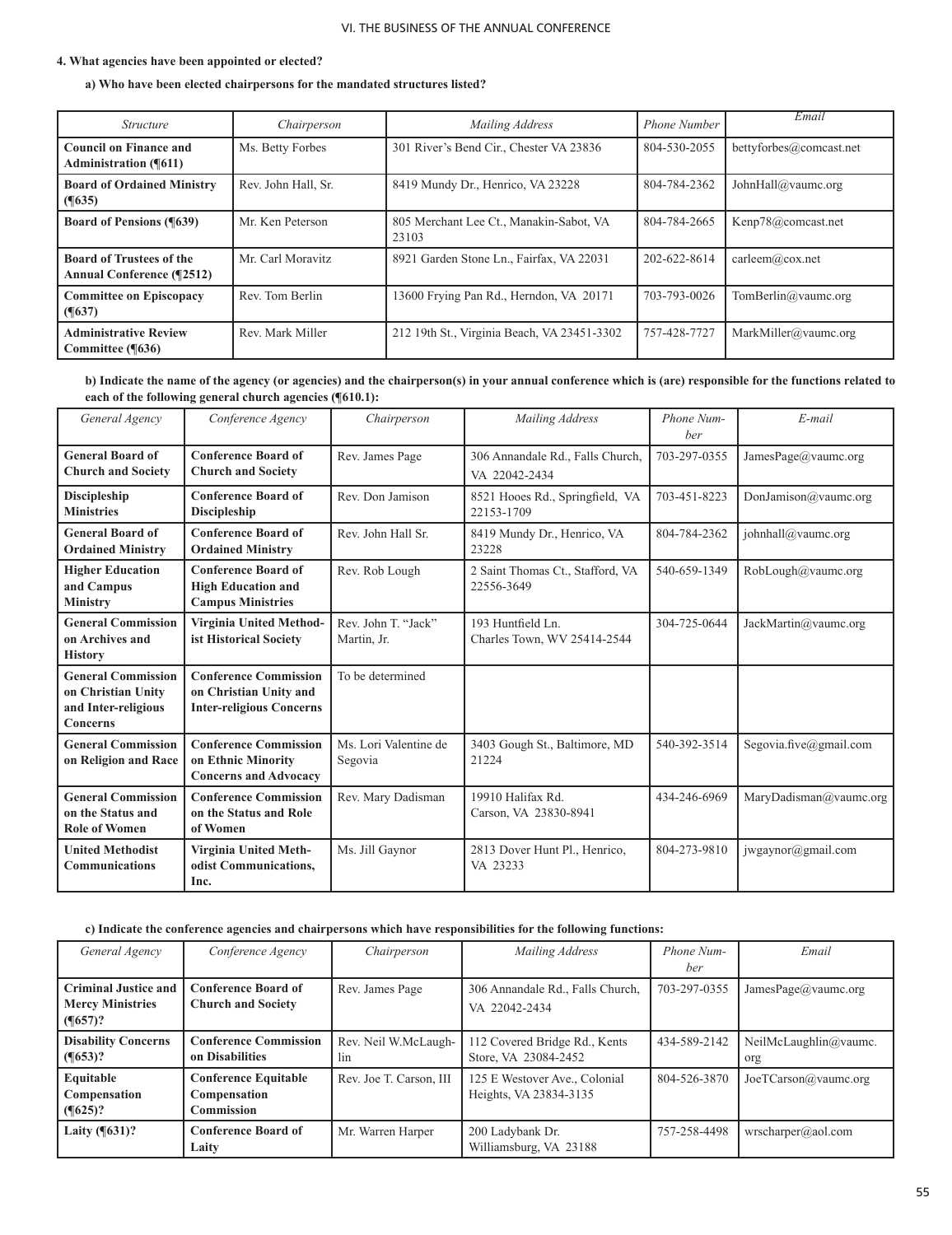| Native American<br>$\sim$ Ministry ( $\P$ 654)?   | <b>Conference Native</b><br><b>American Ministry</b> | Rev. Glen Rowley   | P.O. Box 5606<br>Glen Allen, VA 23060               | 804-521-1154 | GlennRowley@vaumc.org          |
|---------------------------------------------------|------------------------------------------------------|--------------------|-----------------------------------------------------|--------------|--------------------------------|
| <b>Small Membership</b><br>$\vert$ Church (¶645)? | <b>Small Church Leader-</b><br>ship Team             | Rev June Carpenter | 4144 W. Lynchburg Salem Tpke.,<br>Thaxton, VA 24174 | 434-944-0234 | $\Box$ JuneCarpenter@vaumc.org |

#### **d) Indicate the president or equivalent for the following organizations:**

| Organization                                                             | Name of Agency                                        | Chairperson          | Mailing Address                                 | <b>Phone Number</b> | Email                        |
|--------------------------------------------------------------------------|-------------------------------------------------------|----------------------|-------------------------------------------------|---------------------|------------------------------|
| <b>Conference United</b><br><b>Methodist Women</b><br>$($ (1647)         | <b>Conference United</b><br><b>Methodist Women</b>    | Ms. Mary Jane Rawley | 4703 Spring Creek Rd.,<br>Bridgewater, VA 22812 | 540-828-2436        | dwrawley@msn.com             |
| <b>Conference United</b><br><b>Methodist Men</b><br>$($ (1648)           | <b>Conference United</b><br><b>Methodist Men</b>      | Mr. Andrew Kissell   | 5261 Beaumont Dr.<br>Virginia Beach, VA 23464   | 757-424-4546        | Andrew.Kissell@aecom.<br>com |
| <b>Conference Council</b><br>on Youth Ministry<br>$($ (1649)             | <b>Conference Council on</b><br><b>Youth Ministry</b> | Ms. Alison Malloy    | 2233 Cartwright Pl.<br>Reston, VA 20191         | 540-908-8403        | alisonmallov@gmail.com       |
| <b>Conference Council</b><br>on Young Adult<br>Ministry $(\sqrt{650})$ ? | <b>Next Generation</b><br><b>Ministries</b>           | Mr. Paulo Lopes      | P.O. Box 5606<br>Glen Allen, VA 23060           | 804-521-1135        | PauloLopes@vaumc.org         |

**e) Have persons been elected for the following district boards and committees? Answer yes or no.**

**(1) District Boards of Church Location & Building (¶2518.2)? Yes**

 **(2) Committees on District Superintendency (¶669)? Yes**

 **(3) District Committees on Ordained Ministry (¶666)? Yes**

#### **f) What other councils, boards, commissions, or committees have been appointed or elected in the annual conference?**

| <i>Structure</i>                                             | Chairperson              | Mailing Address                                         | Phone Number | Email                           |
|--------------------------------------------------------------|--------------------------|---------------------------------------------------------|--------------|---------------------------------|
| Virginia United Methodist<br><b>Foundation</b>               | Ms. Christine Williamson | 10066 Field Ct., Manassas, VA 20110-6065                | 703-761-4848 | Scbwdew@comcast.net             |
| <b>Committee on Rules and</b><br><b>Plan of Organization</b> | Rev. Joshua King         | 921 W. Country Club Dr., Purcellville, VA<br>20132-3048 | 703-727-6589 | JoshuaKing@vaumc.org            |
| <b>Retired Clergy Housing</b><br>Corporation                 | Rev. Charles Wickham     | 1607 Meadowview Ln., Martinsville, VA<br>24112-5705     | 434-250-1563 | CharlesWickham@vaumc.org        |
| <b>Preacher's Relief Society</b>                             | Rev. Robert T. Casey     | 721 Richmond Rd.<br>Williamsburg, VA 23185              | 757-258-5042 | $rtemtc(a)$ cox.net             |
| <b>The Common Table for</b><br><b>Church Vitality</b>        | Rev. Marc D. Brown       | P. O. Box 5606<br>Glen Allen, VA 24060                  | 804-521-1133 | $\text{Marchrown}(a)$ vaumc.org |

**5. Have the secretaries, treasurers, and statisticians kept and reported their respective data in accordance to the prescribed formats? (¶606.8)?** Yes.

**6. What is the report of the statistician?** (See Statistician's Report, Section XVIII, page A1 of *Journal*.)

**7. What is the report of the treasurer?** (See Financial Report, Section VIII, page 105 of *Journal*.)

8. What are the reports of the district superintendents as to the status of the work within their districts? (See Cabinet Report, Section IX, page 136 of *Journal*.)

**9. What is the schedule of minimum base compensation for clergy for the ensuing year (¶¶342, 625.3)?**

| <b>Full Connectional Pastors</b>  | \$42,000 |
|-----------------------------------|----------|
| Provisional and Associate Members | \$38,500 |
| Local Pastors                     | \$36,000 |
|                                   |          |

**10. What amount has been apportioned to the pastoral charges within the conference to be raised for the support of the district superintendents for the ensuing year (¶614.1a)?** \$2,005,000

**11. a) What amount has been apportioned to the pastoral charges within the conference to be raised for the support of the pension and benefit programs of the conference for the ensuing year (¶¶614.1d, 1507)?**

#### **b) What are the apportionments to this conference for the ensuing year?**

| (1) For the World Service Fund?                   | \$3,000,000 |
|---------------------------------------------------|-------------|
| (2) For the Ministerial Education Fund?           | \$1,000,000 |
| (3) For the Black College Fund?                   | \$400,000   |
| (4) For the Africa University Fund?               | \$90,000    |
| (5) For the Episcopal Fund?                       | \$875,000   |
| (6) For the General Administration Fund?          | \$420,000   |
| (7) For the Interdenominational Cooperation Fund? | \$80,000    |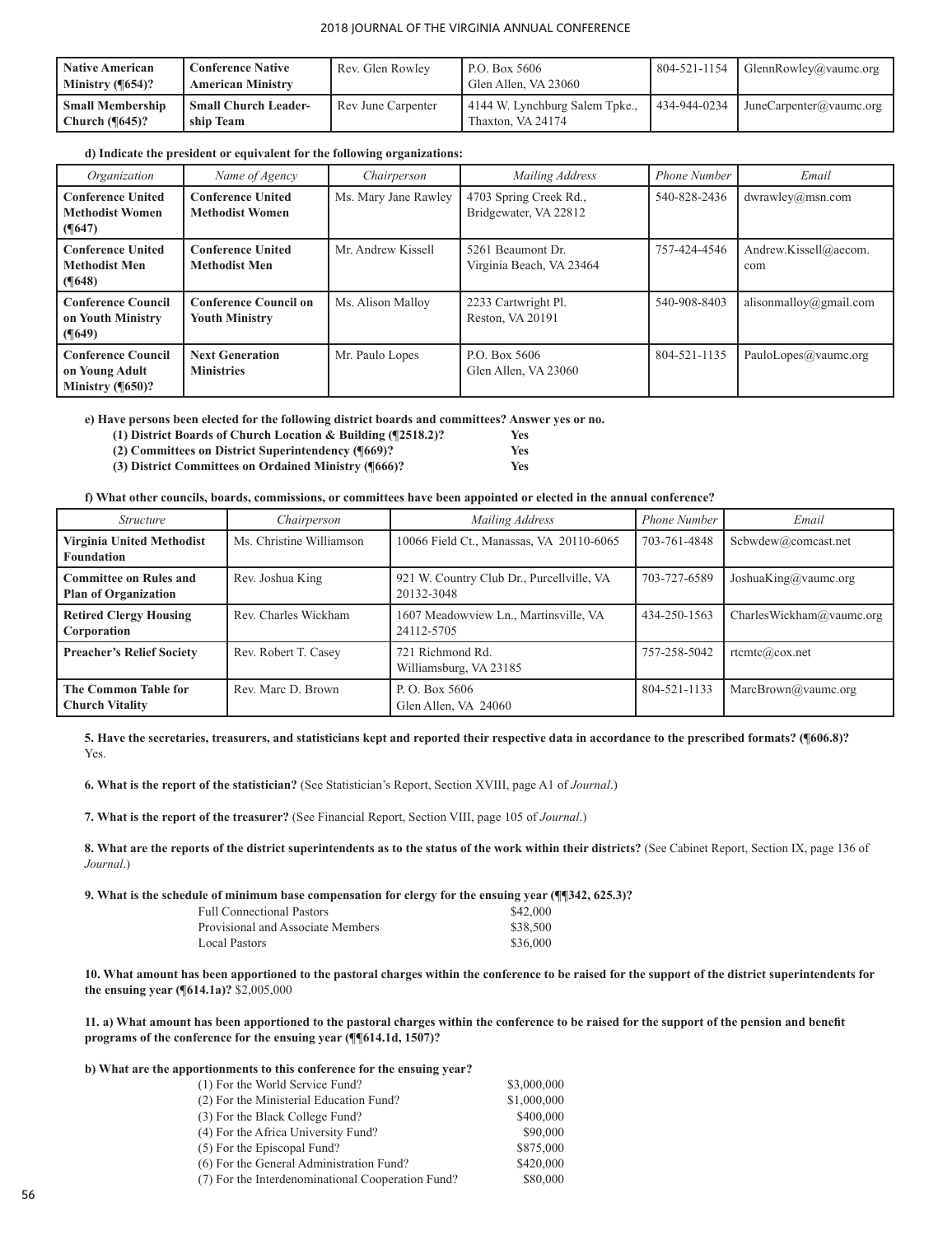## **12. What are the findings of the annual audit of the conference treasuries?** (See page 124 of *Journal*.)

#### **13. Conference and district lay leaders (¶¶603.9, 660):**

 a) Conference lay leader: Mr. Warren Harper Mailing Address: 200 Ladybank Dr., Williamsburg, VA 23188

 b) Associate conference lay leaders: Mr. Larry Creamer and Ms. Joyce Duncan c) District and associate district lay leaders: See Section I, page 6 of *Journal*.

#### **14. List local churches which have been:**

## **a) Organized or continued as New Church Starts (¶259,1-4, continue to list congregations here until listed in questions 14.c, d, or e):**

| GCEA#  | Church Name                                                  | <i>District</i> | Mailing Address                                                 | <b>Phone Number</b> | Date<br>Founded |
|--------|--------------------------------------------------------------|-----------------|-----------------------------------------------------------------|---------------------|-----------------|
| 412167 | Spirit & Life (NCS)                                          | Alexandria      | 3890-B Cameron St.<br>Dumfries, VA 22026                        | 571-402-4437        | Continued       |
| 095616 | <b>Arlington Commons (NCS)</b>                               | Arlington       | 1719 N. Glebe Rd.<br>Arlington, VA 20902                        | 404-372-0491        | Continued       |
| 295964 | Ashburn Korean (NCS)                                         | Arlington       | 45454 Crossroads Dr., Ashburn, VA 20147                         | 703-336-3679        | Continued       |
| 410842 | First Vietnamese – American of Greater Wash-<br>ington (NCS) | Arlington       | 4701 Arlington Blvd.<br>Arlington, VA 22203                     | 703-465-8505        | Continued       |
| 096278 | <b>Restoration</b>                                           | Charlottesville | 5145 Dickerson Rd., Charlottesville, VA<br>22911                | 434-973-9077        | 7/12            |
| 411846 | <b>Bloxom Mission</b>                                        | Eastern Shore   | P.O. Box 311, Bloxom, VA 23308                                  | 757-665-4747        | 7/1/09          |
| 475051 | Journey                                                      | Farmville       | P.O. Box 190, Jetersville, VA 23083                             | 804-304-0256        | 2011            |
| 004758 | Aisle 7                                                      | Harrisonburg    | 465 Lee High Hwy., Gray's Shopping Center,<br>Verona, Va. 24482 | 540-248-7777        | 1/1/16          |
| 412087 | <b>RISE</b>                                                  | Harrisonburg    | 60 W. Market St., Harrisonburg, VA 22801                        | 540-434-3940        | 2010            |

## **b) Organized or continued as Mission Congregations (¶259,1-4, continue to list congregations here until listed in questions 14.c, d, or e)**

| $GCEA \#$ | Church Name                                                           | District   | Mailing Address                              | Phone Num-<br>ber | Date<br>Founded                                                                |
|-----------|-----------------------------------------------------------------------|------------|----------------------------------------------|-------------------|--------------------------------------------------------------------------------|
| 411254    | <b>Accotink-Cana (Mission)</b>                                        | Alexandria | 9043 Backlick Rd., Ft Belvoir, VA 22060      | 703-339-8899      | Continued                                                                      |
| 411788    | <b>Ghana Wesley (Mission)</b>                                         | Alexandria | 1400 G St., Woodbridge, VA 22191             | 703-494-1588      | Continued                                                                      |
| 470311    | <b>Rising Hope Mission</b>                                            | Alexandria | 8220 Russell Rd., Alexandria, VA 22309       | 703-360-1976      | Continued<br>(with des-<br>ignation<br>as mission<br>congrega-<br>$tion-2016)$ |
| 410842    | <b>First Vietnamese American of Greater Washing-</b><br>ton (Mission) | Arlington  | 4701 Arlington Blvd., Arlington, VA 22203    | 703-465-8505      | Continued                                                                      |
| 480742    | <b>Belmont</b>                                                        | Richmond   | 3510 Broad Rock Blvd., Richmond, VA<br>23224 | 804-275-6336      | 2016                                                                           |
| 484226    | <b>Basic</b>                                                          | Staunton   | P.O. Box 2447, Waynesboro, VA 22980          | 540-949-8947      | 7/1/17                                                                         |
| 410317    | <b>People United in Christ</b>                                        | Staunton   | P.O. Box 606, Buena Vista, VA 24416          | 540-319-4009      | 7/1/14                                                                         |

## **c) Organized or continued Satellite congregations (¶247.22, continue to list here until listed in questions 14.a, c, d, or e)**

| $GFCA \#$ | <b>Church Name</b>             | <b>Parent Church</b> | District   | <b>Mailing Address</b>                     | Date<br>Chartered |
|-----------|--------------------------------|----------------------|------------|--------------------------------------------|-------------------|
| 470218    | <b>Kingstowne Communion</b>    | Aldersgate           | Alexandria | 1301 Collingwood Rd., Alexandria VA 22308  | Continued         |
| 471532    | <b>Online Campus</b>           | <b>Christ Church</b> | Alexandria | 7600 Ox. Rd., Fairfax Station, VA 22039    | Continued         |
| 470801    | <b>Second Site</b>             | Fairfax              | Alexandria | 10300 Stratford Ave., Fairfax, VA 22030    | 7/1/18            |
| 471452    | <b>Bristow</b>                 | <b>Gainesville</b>   | Alexandria | 13710 Milestone Ct., Gainesville, VA 20155 | Continued         |
| 411788    | <b>New Life International</b>  | <b>Ghana Wesley</b>  | Alexandria | 1400 G St., Woodbridge, VA 22191           | Continued         |
| 411904    | Haymarket                      | <b>St. Thomas</b>    | Alexandria | 14951 Washington St., Haymarket, VA 20169  | Continued         |
| 411937    | <b>Restoration Church</b>      | <b>Floris UMC</b>    | Arlington  | P.O. Box 3444, Reston, VA 20195            | Continued         |
| 470435    | <b>Restoration Loudon</b>      | <b>Floris UMC</b>    | Arlington  | 13600 Frying Pan Rd., Herndon, VA 20171    | 7/1/18            |
| 470435    | <b>Restoration Online</b>      | <b>Floris UMC</b>    | Arlington  | 13600 Frying Pan Rd., Herndon, VA 20171    | Continued         |
|           | The Chapel at Landsdowne Woods | <b>Galilee UMC</b>   | Arlington  | 45425 Winding Rd., Sterling, VA<br>20165   | Continued         |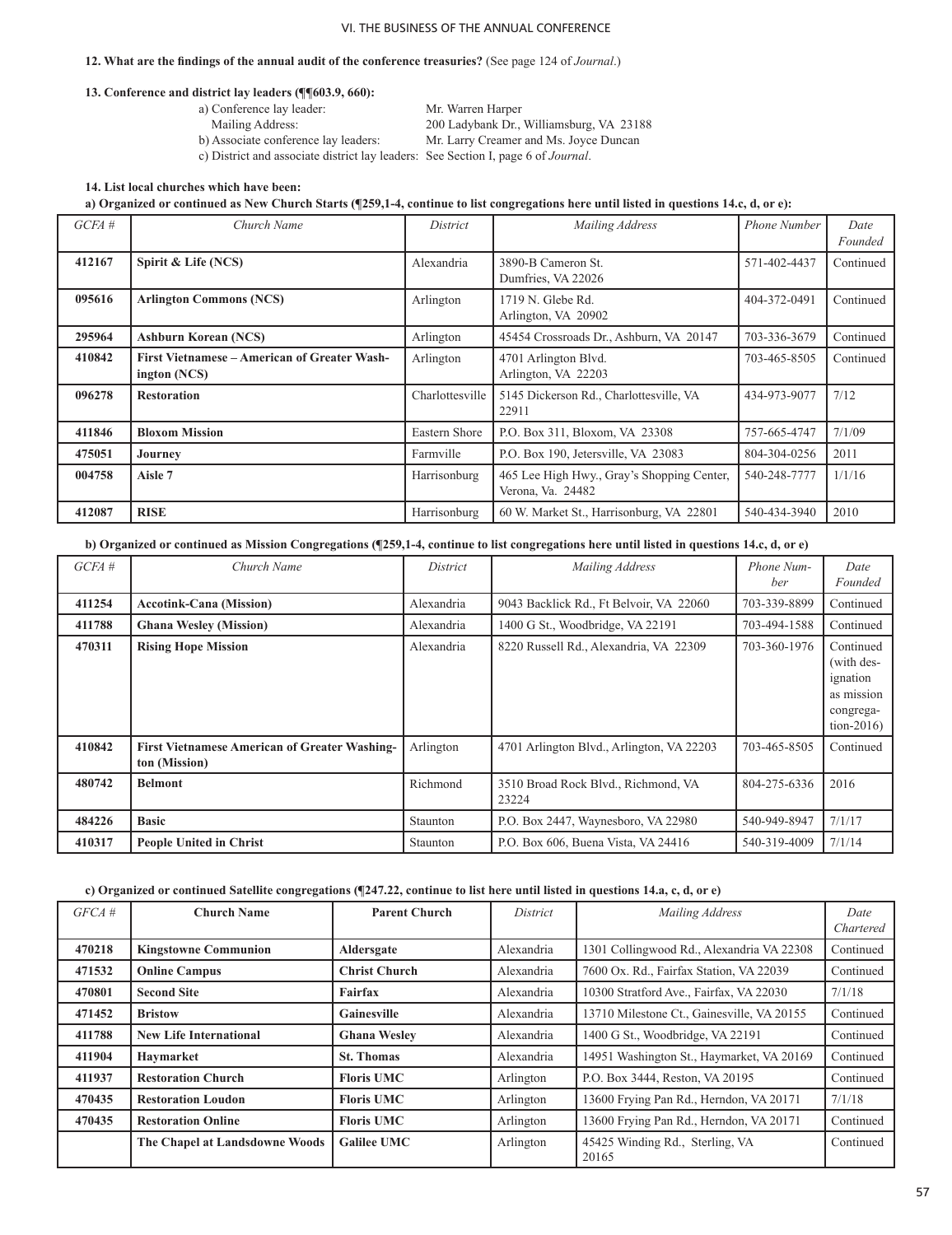| 470275 | <b>Vine-Graham Road</b> | Vine UMC                                       | Arlington   | 2929 Graham Rd.<br>Falls Church, VA 22042  | Continued |
|--------|-------------------------|------------------------------------------------|-------------|--------------------------------------------|-----------|
| 478442 | <b>Ettrick</b>          | <b>The Flow</b>                                | James River | 21302 Chesterfield Ave., Ettrick, VA 23803 | 2/01/15   |
| 478464 | Highland                | The Way (formerly The<br>Inferno (at Dante's)) | James River | P. O. Box 37, Colonial Heights, VA 23834   | 2/01/15   |

## **d) Organized as Chartered (¶259.5-10, continue to list here until listed in questions 14.d or e)**

| GCFA # | Church Name            | District  | Mailing Address                                 | <b>Phone Number</b> | Date<br>Founded |
|--------|------------------------|-----------|-------------------------------------------------|---------------------|-----------------|
| 004771 | Korean UMC of Koininia | Arlington | 6400 Old Centreville Rd., Centerville, VA 20121 | 703-850-9447        | 7/1/18          |
|        |                        |           |                                                 |                     |                 |

## **e) Merged (¶¶2546, 2547)**

(1) United Methodist with United Methodist

| District        | GCEA#  | Name of First Church | GCHA#  | Name of Second Church | GCFA # | Date Name of<br>Merged Church<br>Merged | Date Merged |
|-----------------|--------|----------------------|--------|-----------------------|--------|-----------------------------------------|-------------|
| Elizabeth River | 479606 | West End             | 479338 | <b>Broad Street</b>   | 479606 | Crossroads                              | 7/1/18      |
| Elizabeth River | 477026 | St. Luke's           | 477037 | Princess Anne Plaza   | 477037 | Light of Hope                           | 7/1/18      |
| Elizabeth River | 476762 | St. John's           | 476647 | Fairmount Park        | 476647 | The Garden                              | 7/1/18      |
|                 |        |                      |        |                       |        |                                         |             |

#### (2) Other mergers (indicate denomination)

| District | GCFA # | Name of First Church | GCFA# | Church<br>Name of Second v | GCFA # | Date Name of Merged<br>Church Merged | Date Merged |
|----------|--------|----------------------|-------|----------------------------|--------|--------------------------------------|-------------|
|          |        |                      |       |                            |        |                                      |             |

## **f) Discontinued or abandoned (¶¶229, 341.2, 2549) (State which for each church listed.)**

(1) New Church Start (¶259.2,3)

| GCFA # | <i>Church Name</i>                        | District | Location | Date Closed |
|--------|-------------------------------------------|----------|----------|-------------|
|        | $(2)$ Mission Congregation ( $[259.1a]$ ) |          |          |             |
| GCFA # | Church Name                               | District | Location | Date Closed |

(3) Satellite Congregation

| --<br>Jistrici<br>ocation<br>Name<br>_hurch<br>1080<br>Sav<br>.<br>. | ----------- | -----------------<br>$\cdots$ |  |  |
|----------------------------------------------------------------------|-------------|-------------------------------|--|--|
|                                                                      |             |                               |  |  |

(4) Chartered Local Church (¶259.5)

| GCFA # | Church Name           | District        | Location                                    | Date Closed |
|--------|-----------------------|-----------------|---------------------------------------------|-------------|
|        | Bethel UMC            | Charlottesville | 6300 Heards Mt. Rd., Covesville, VA 22931   | 6/30/18     |
| 476545 | Chesapeake Avenue     | Elizabeth River | 1200 Chesapeake Ave., Chesapeake, VA 23324  | 12/6/17     |
| 475357 | Big Island            | Lynchburg       | Big Island, VA                              | 6/30/18     |
| 476396 | Salem                 | Lynchburg       | Spout Spring, VA                            | 6/30/18     |
| 472764 | St James              | Lynchburg       | Gladstone, VA                               | 6/30/18     |
| 482490 | Bethel                | Roanoke         | 344 Locust Bottom Rd., Eagle Rock, VA 24085 | 6/30/18     |
| 484168 | West View UMC         | Staunton        | 1529 Parkersburg Tpke., Swoope, VA 24479    | 6/20/18     |
| 422020 | Pleasant Valley       | Winchester      | 1619 Cedar Grove Rd., Winchester, VA        | 6/30/18     |
| 485460 | <b>Chestnut Grove</b> | Winchester      | 140 Light Rd., Winchester, VA               | 6/30/18     |

## **g) Relocated and to what address**

| GCFA # | Church Name | District | Mailing Address | <b>Physical Location</b> | Date     |
|--------|-------------|----------|-----------------|--------------------------|----------|
|        |             |          |                 |                          | Relocat- |
|        |             |          |                 |                          | ed       |

## **h) Changed name of church? (Example: "First" to "Trinity")**

| GCFA # | Name<br>ormer :  | New Name     | Mailing Address                                         | District  |
|--------|------------------|--------------|---------------------------------------------------------|-----------|
| 470275 | Vine-Dunn Loring | The Vine UMC | <sup>1</sup> Gallows Rd., Dunn Loring, VA 22027<br>2501 | Arlington |

## **i) Transferred this year into this conference from other United Methodist conference(s) and with what membership**

| Y. | , ame<br>. |  | rerence<br>$\rho$ n<br>ווי |
|----|------------|--|----------------------------|
|----|------------|--|----------------------------|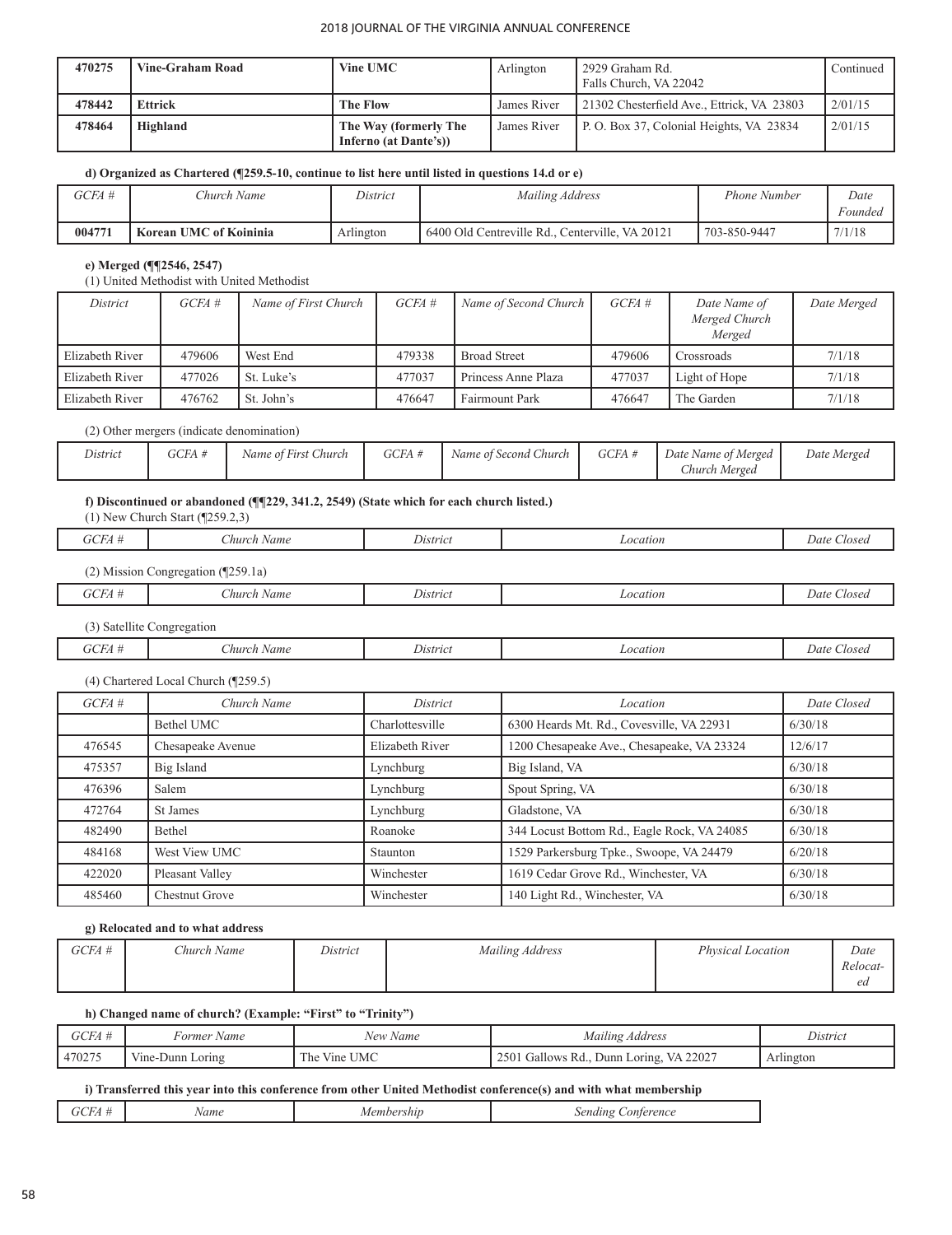#### **j) What cooperative parishes in structured forms have been established? (¶206)**

| GCEA# | Parish Name                                                   | Charge Name                   | Church Name                                                               | District  |
|-------|---------------------------------------------------------------|-------------------------------|---------------------------------------------------------------------------|-----------|
|       | Danville Area Teaching Parish                                 | Danville Area Teaching Parish | Grace Design, Mosely Memorial, Rock Springs,<br>St. Luke's, Wesley Chapel | Danville  |
|       | Farmville Are Teaching Parish                                 | Farmville Are Teaching Parish | Farmville, Meherrin, Prospect (Prince Edward)                             | Farmville |
|       | Lake Area Teaching Parish                                     | Lake Area Teaching Parish     | Jamieson Memorial, Boydton                                                | Farmville |
|       | Christ Community Fellow-<br>ship/Monroe Cooperative<br>Parish |                               | Christ Community Fellowship, Monroe                                       | Lynchburg |
|       | Forest/Forest Road Coopera-<br>tive Parish                    |                               | Forest and Forest Road                                                    | Lynchburg |
|       | Shiloh/Mt. Olivet                                             |                               | Shiloh and Mt. Olivet                                                     | Lynchburg |

## **k) What other changes have taken place in the list of churches?**

Alexandria:

Aldersgate: Discontinue full-time associate position Messiah: Discontinue part-time associate position

Messiah: Add 2 full-time associate positions

#### Arlington:

Community of Faith: Discontinue part-time associate position Crossroads: Add part-time associate position Floris: Add full-time associate position Korean UMC of Koinonia: Add full-time associate position Mount Olivet: Discontinue part-time associate position Pender: Discontinue full-time associate position

#### Charlottesville:

Restoration moves from full-time to part-time Orange Circuit moves from full-time to part-time Bethany-Sardis moves from full-time to part-time

#### Eastern Shore:

Cheriton Cooperative parish has discontinued and 473928 Cheriton UMC and 47394 Travis Chapel UMC have become part-time appointments effective July 1, 2018

#### Farmville:

James River Charge moves from part-time to full-time Boydton moves from full-time to part-time Oakwood moves from full-time to part-time

#### Fredericksburg:

Appointment to Crossroads Mission Center discontinued

#### Rappahannock River:

Crossroads Mission Center appointment restored

#### Roanoke:

Mount Pleasant, Roanoke (482808): moves from full-time to part-time Cave Spring (482240): add full-time Deacon, Director of Next Generation Ministry

#### Staunton:

Calvary UMC (Stuarts Draft) (483381): Full-time associate position discontinued Iron Gate Charge: (483767, 483791, 483814): changed from full-time to part-time Glovier Memorial UMC (421344): changed from full-time to part-time

#### York River:

Wallace Memorial UMC moves from a full-time to a part-time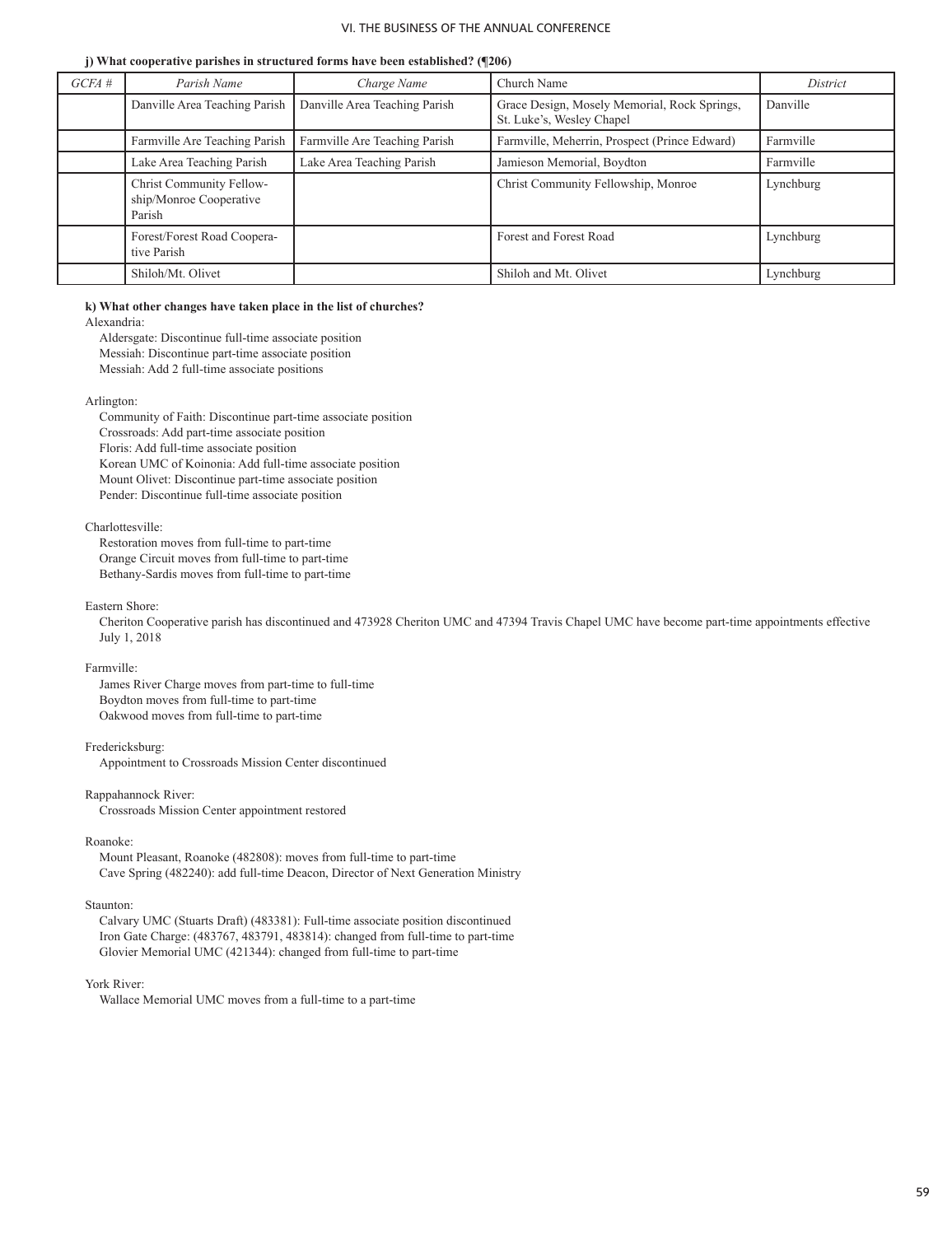## **15. Are there Ecumenical Shared Ministries in the conference? (¶207, 208)**

a) Federated Church

|  | $\alpha$ $\Gamma$<br><b>L</b><br>×١<br>---- | Name | Jistrici | 0ther<br>· Denomination |
|--|---------------------------------------------|------|----------|-------------------------|
|--|---------------------------------------------|------|----------|-------------------------|

| b) Union Church |                          |           |                                                                                                              |
|-----------------|--------------------------|-----------|--------------------------------------------------------------------------------------------------------------|
| $GCEA \#$       | Name                     | District  | <b>Other Denomination</b>                                                                                    |
| 304171          | Fellowship               | Danville  | Presbyterian (PCUSA)                                                                                         |
| 481108          | Brandermill              | Richmond  | Presbyterian                                                                                                 |
| 470856          | United Christian Parish  | Arlington | The Christian Church (Disciples of Christ), The<br>United Church of Christ; The Presbyterian<br>Church (USA) |
| 482694          | Stonewall (Floyd Parish) | Roanoke   | Church of the Brethren                                                                                       |

#### c) Merged Church

| CFA<br>-     | Name | District | Other<br>Denomination |
|--------------|------|----------|-----------------------|
| roked Parish |      |          |                       |

*GCFA # Name District Other Denomination*

## **16. What changes have been made in district and charge lines (please list the GCFA Number beside church name)?**

#### **Eastern Shore**

Atlantic Charge (473804 Atlantic) and Oak Hill Charge (474262 Assawoman, 47421 Downings) have been realigned to form the Coastal Charge effective July 1, 2018.

#### **Roanoke**

Ī

Eagle Rock Charge: with discontinuance of Bethel (482490) – the charge consists of Eagle Rock (482307), Shiloh (482535), and Glen Wilton (482513).

#### **Staunton**

New Charge: Epworth (484000) yoked to Mountain Valley (484011).

#### **York River**

Discontinued: Gloucester-Mathews Charge: Locust Grove UMC (480582) becomes a full-time station; Mount Zion UMC (480057) becomes a part-time station.

## **PART II: PERTAINING TO ORDAINED AND LICENSED CLERGY**

*(Note: A (v) notation following a question in this section signifies that the action or election requires a majority vote of the clergy session of the annual conference. If an action requires more than a simple majority, the notation (v 2/3) or (v 3/4) signifies that a two-thirds or three-fourths majority vote is required.)*

#### **17. Are all the clergy members of the conference blameless in their life and official administration (¶¶604.4, 605.6)?**

*District Superintendent Kathleen Overby Webster, Dean of the Cabinet:* Recognizing that "all have sinned and fallen short of the glory of God" (Romans 3:23), and that throughout the year areas of concern have been identified and complaints or charges filed, we the appointive cabinet do believe that the licensed, commissioned, and ordained clergy are earnestly striving after perfection and are blameless in their life and in their official administration.

#### **18. Who constitute:**

a) The Administrative Review Committee (¶636)? (v) Miller, Mark A., Chair Reserve: Bates, Denise P. Glass, Elizabeth S. Washington, Alton M. Tuck, Reginald D.

b) The Conference Relations Committee of the Board of Ordained Ministry (¶635.1d)?

 Estep, Tammy, Chair Gestwick, Clara Hannah, Susan Kim, Mikang Lee, Hyo Parson, Derrick Nixon, Hannah (Lay, Ax) Smith, Matthew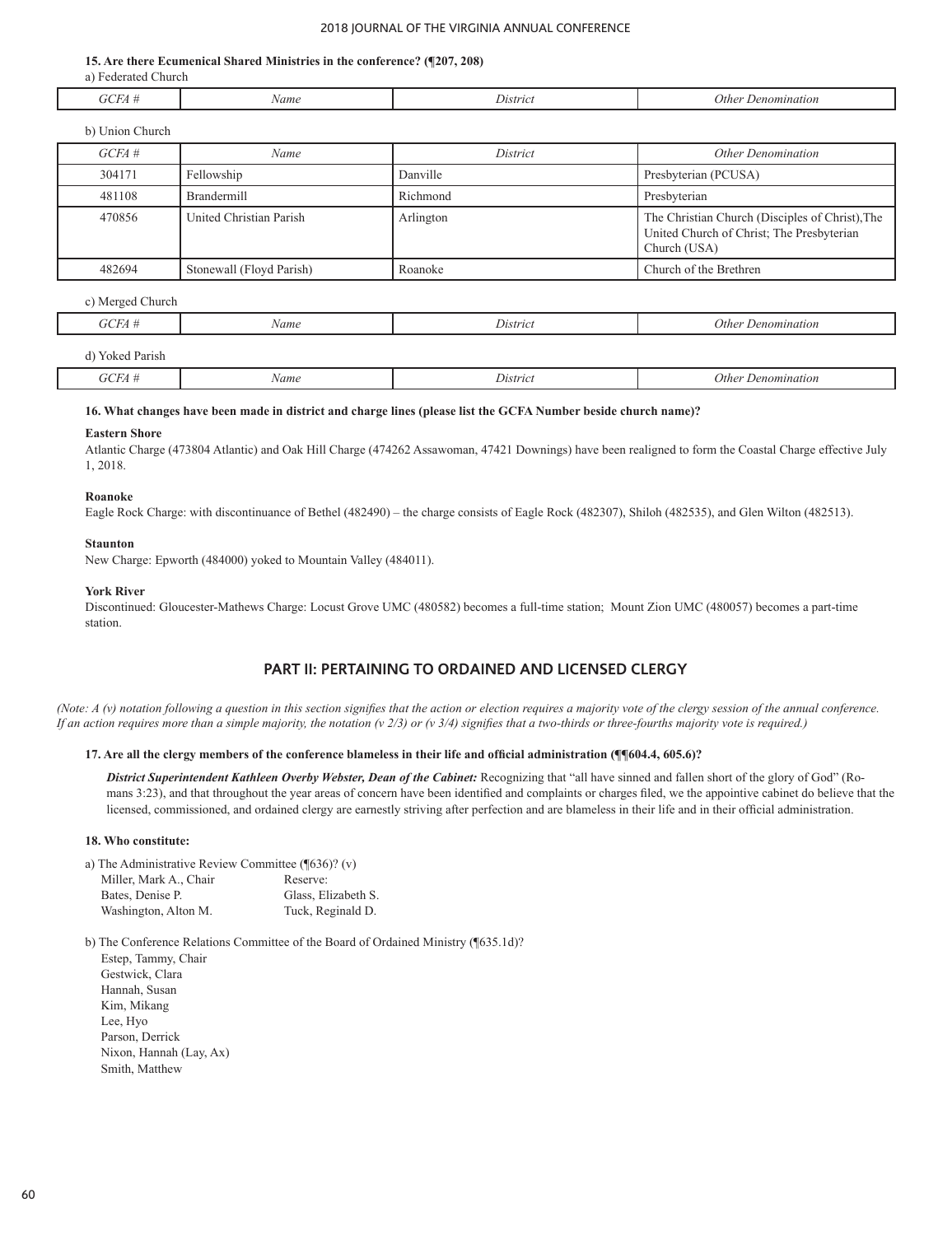| c) The Committee on Investigation $(\sqrt{2703})$ ? |
|-----------------------------------------------------|
| Clergy:                                             |
| Barrell, Veronica G.                                |
| Frost, Thomas E.                                    |
| Jones, Steven R.                                    |
| Taylor, Elizabeth Wright                            |
| Alternates:                                         |
| Haugh, Jeffrey J.                                   |
| Shipley, Patricia L.                                |
| Yoo, Sung Il                                        |
| Lay:                                                |
| Lutman, Kathy (W)                                   |
| White, Ronald (Rd)                                  |
| Williams, Clark (Rd)                                |
| Alternates:                                         |
| Bracey, Janet (ER)                                  |
| Duncan, Joyce (L)                                   |
| Tubbs, Larry (F)                                    |

#### **19. Who are the certified candidates (¶ ¶ 310, 313, 314)**

a) Who are currently certified as candidates for ordained or licensed ministry?

| Name                            | District    | Date Certified | Note                      |
|---------------------------------|-------------|----------------|---------------------------|
| Angerman, Deborah Kaye Bowers   | Ax          | 2012           |                           |
| Askew, Kristie Ann              | <b>YR</b>   | 2018           | Recommended for Licensing |
| Batteiger, JoAnn Florence       | Rd          | 2017           |                           |
| Baugham, Deborah Forrest        | <b>JR</b>   | 2018           | Recommended for Licensing |
| Beckwith, Amy Lynn              | W           | 2017           |                           |
| Berghuis, Benton F.             | H           | 2014           |                           |
| Blakely, Joshua Kendell         | $\mathbf F$ | 2018           |                           |
| Blakley, Barry Ronald           | <b>RR</b>   | 2012           | Transfer from NGa         |
| Chapman, Kathleen Marie Smittey | W           | 2015           |                           |
| Collins, Megan Noel             | <b>YR</b>   | 2017           |                           |
| Cook, Shawn Matthew             | H           | 2017           |                           |
| Copeland, Rebecca Lee           | ER          | 2009           |                           |
| Davis, Janet Lee                | H           | 2018           | Recommended for Licensing |
| Delgado, Renee                  | Rd          | 2018           |                           |
| Dietz, Andrew Christian         | Ar          | 2017           |                           |
| Evans, Hillary Ann              | H           | 2018           | Transfer from WVA         |
| Fanizza, Laura Rose             | Rd          | 2018           |                           |
| Fuller, Jonathan David          | Ar          | 2018           |                           |
| Gaylor, David Rodney, Jr        | D           | 2017           | Recommended for Licensing |
| Guenther, Daniel West           | Ax          | 2018           |                           |
| Guminsky, Michael Darren        | <b>YR</b>   | 2017           |                           |
| Hettmann, Michelle              | Ax          | 2016           |                           |
| Hiner, Shawna Nicole            | H           | 2018           | Recommended for Licensing |
| Hoen, Angeline Meadows          | <b>YR</b>   | 2016           |                           |
| Hoffman, Charlotte              | Ar          | 2016           |                           |
| Holly, Christine L.             | H           | 2018           | Recommended for Licensing |
| Honaker, Scott Randall          | <b>JR</b>   | 2018           |                           |
| Hudgins, Linda Diane            | H           | 2018           | Recommended for Licensing |
| Johnson, Edward Wayne           | ES          | 2018           | Recommended for Licensing |
| Johnson, Heather F.             | Rd          | 2015           |                           |
| Johnston, Emma                  | L           | 2014           |                           |
| Kang, Hang Sun "Aimee"          | Ar          | 2014           |                           |
| Kang, Ho                        | Ar          | 2018           | Recommended for Licensing |
| Kim, Dan Janghyun               | Ar          | 2015           |                           |
| Kim, Hodae                      | Ar          | 2018           | Recommended for Licensing |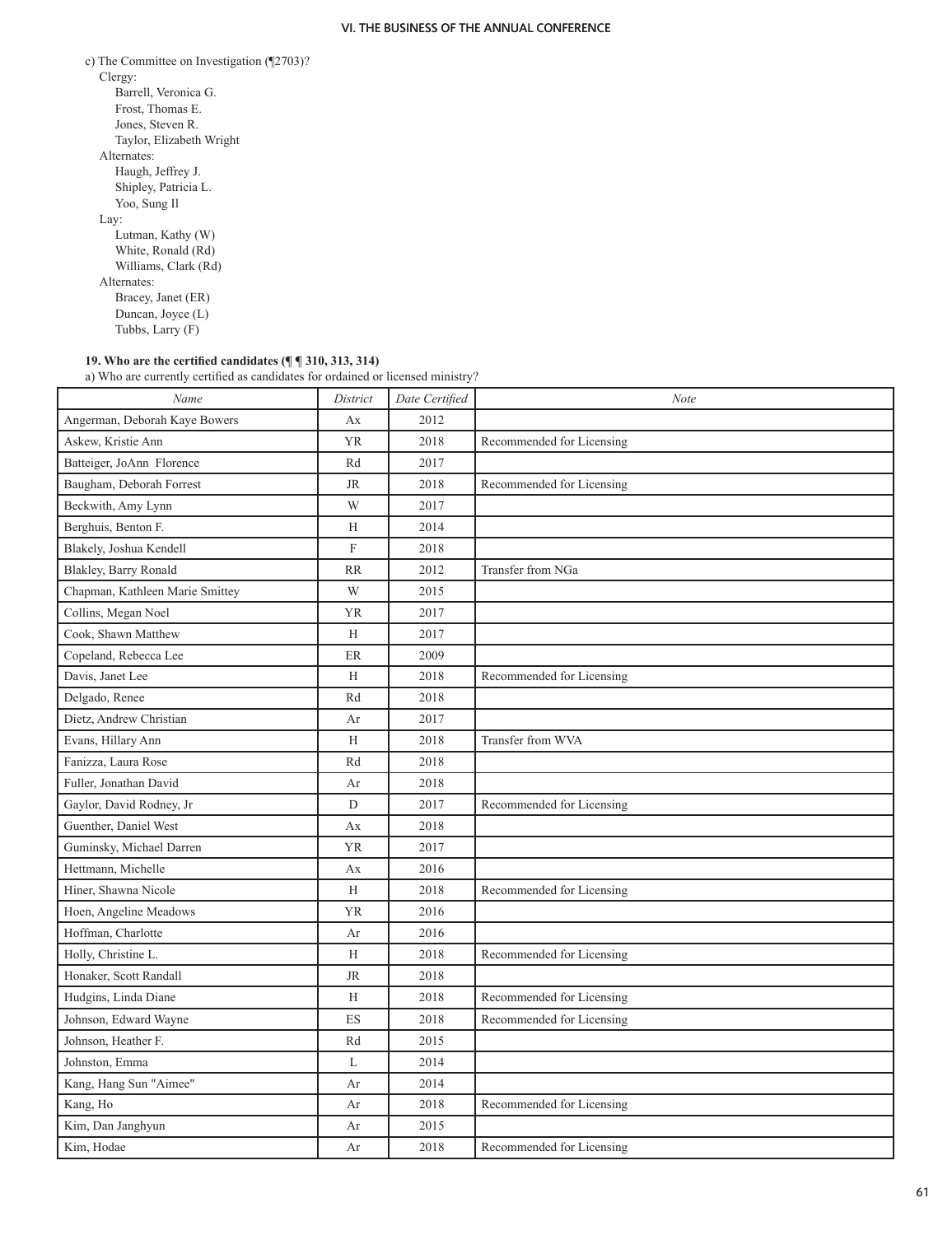| King, George F. Jr.         | <b>ES</b>      | 2018 |                           |
|-----------------------------|----------------|------|---------------------------|
| Long, Daniel Albright, Jr.  | Rd             | 2017 |                           |
| Lyons, Tom                  | Ar             | 2017 |                           |
| Maslanka, Joseph            | Rd             | 2017 |                           |
| Moffitt, Carrie             | Rn             | 2018 | Recommended for Licensing |
| Moreno Howard, Leisa Nicole | Ar             | 2018 | Recommended for Licensing |
| Morse, Chelsea Ann          | <b>RR</b>      | 2017 |                           |
| Navis, Timothy              | $\overline{D}$ | 2017 |                           |
| Nedd, Isaac Ronald, Jr.     | Rd             | 2017 |                           |
| Oliver, Ashley Nicole       | $\mathcal{C}$  | 2018 |                           |
| Phillips, Kevin Patrick     | Ax             | 2018 |                           |
| Pierce, Walter Lambuth Jr   | Rn             | 2018 | Recommended for Licensing |
| Plemmons, Joseph Henry      | <b>JR</b>      | 2016 |                           |
| Richmond, Ja'Alycia         | ER             | 2017 |                           |
| Rivetti, A.Todd             | Ar             | 2018 | Recommended for Licensing |
| Russo, Sarah M.             | Rd             | 2017 |                           |
| Ryder, Miracle Jean         | <b>RR</b>      | 2014 |                           |
| Sawyer, Carlson Mary        | <b>YR</b>      | 2015 |                           |
| Schwartz, Andrew H.         | ER             | 2018 | Recommended for Licensing |
| Senters, John W             | H              | 2018 | Recommended for Licensing |
| Silver, Kyla                | F              | 2018 |                           |
| Snader, Elizabeth Jackson   | W              | 2017 |                           |
| Suh, Hyun (Tommy) Bum       | Ax             | 2018 | Recommended for Licensing |
| Teague, Forrest Benjamin    | ER             | 2018 | Recommended for Licensing |
| West, Caryl Michelle        | Rn             | 2013 |                           |
| Whitehurst, Bonnie J        | ER             | 2018 |                           |
| Woodie, Kenneth P.          | RR             | 2013 |                           |
| Woten, Andrew Glenn         | Ar             | 2016 |                           |
| Yi. Han                     | Ar             | 2018 | Recommended for Licensing |

**b) Who have had their candidacy for ordained or licensed ministry accepted by a District Committee on Ordained Ministry in another annual conference?**

| Name                      | Receiving Conference | Date Originally Certified | Date Accepted By Other Conference |
|---------------------------|----------------------|---------------------------|-----------------------------------|
| Fair, Christopher Kenneth | North Carolina       | 2004                      | <b>TBD</b>                        |
| Hatmaker, George          | Florida              | 1995/reinst. 2017         | 11/21/17                          |
| Jenkins, Adam Nicholas    | Oregon-Idaho         | 2017                      | <b>TBD</b>                        |
| <b>Kittrell</b>           | <b>BWC</b>           | 2016                      | 2/12/18                           |

**c) Who have been discontinued as certified candidates for licensed or ordained ministry?**

| Name                      | District      | Date Certified                                   | Date Discontinued | <b>Note</b>   |
|---------------------------|---------------|--------------------------------------------------|-------------------|---------------|
| Archie, Floyd A., Sr.     | L             | 2017                                             | 5/17/2018         | See also MO22 |
| Book, Joy Daigle          | <b>JR</b>     | 2012                                             | 5/3/2018          |               |
| Braswell, Andrew          | Rd            | 2014                                             | 4/12/2018         |               |
| Dibble, Lisa S.           | L             | 2016                                             | 6/7/2018          |               |
| Geoffrion, Peter          | $\mathcal{C}$ | $2007$ /trans. to Ore-<br>Id.2009/return VA 2013 | 5/14/2018         | See also MQ22 |
| Gunesekera, Minoka Bhadra | Rn            | 2014                                             | 1/23/2018         |               |
| Johnson, Joanna Carmen    | Rd            | 2015                                             | 2/22/2018         |               |
| Larson, Samantha Jordon   | H             | 2015                                             | 4/27/2018         |               |
| Massie, Allen Ray         | <b>RR</b>     | 2013                                             | 4/9/2018          | See also MQ22 |
| McCallum, Darryl Wesley   | Rn            | 2013                                             | 1/23/2018         | See also MQ22 |
| Rodden, Melissa K.        | Rn            | 1991/disc. 1993/reinst.<br>2016                  | 5/9/2018          |               |
| Swan, Susan N.            | Ar            | 2017                                             | 5/1/2018          |               |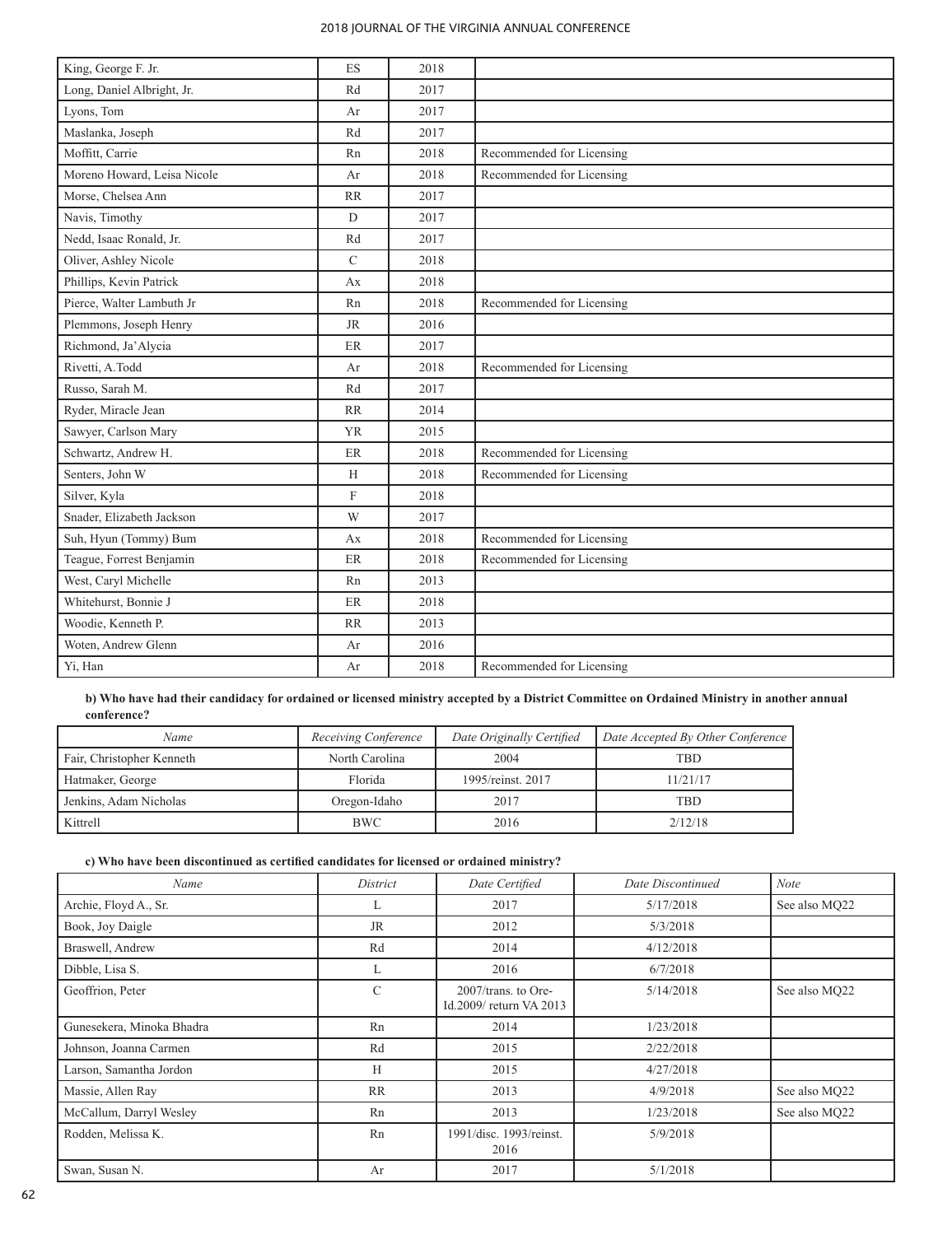| Thornton, Christopher Edwin | ER | Miss. 2004/disc. 2008/<br>reinst. $2012$ trans. to<br>VA 2015 | 2/28/2018 |               |
|-----------------------------|----|---------------------------------------------------------------|-----------|---------------|
| Viemeister, Jerry           |    | 2007                                                          | 4/26/2018 | See also MO22 |

## **20. Who have completed the studies for the license as a local pastor, are approved, but are not now appointed? (¶315):**

| Name                            | District      | Year Last Licensed | Seminary/COS                      |
|---------------------------------|---------------|--------------------|-----------------------------------|
| Andrews, William Alvin, Jr. *   | <b>JR</b>     | 2005               | M.Div.                            |
| Banks, Marshall L.              | $\mathbf{D}$  | 2015               | 3.50                              |
| Clavez, Jannette V. *           | ER            | 2013               | M.Div.                            |
| Coffey, David S.                | S             | 2017               |                                   |
| Collins, Mark                   | D             | 2017               | 4.75                              |
| dos Santos, Haley E.*           | W             | 2017               | M.Div.                            |
| Drake, Herbert E.               | W             | 2016               |                                   |
| duBois, Carole T.               | <b>RR</b>     | 2017               |                                   |
| Duncan, Valerie V.              | Ar            | 2015               |                                   |
| Fretwell, Melissa Irene *       | H             | 2014               | M.Div.                            |
| Gess, William Todd <sup>*</sup> | $\mathbf F$   | 2014               | 5                                 |
| Guminksy, Michael Darren        | <b>YR</b>     | 2015               | Readmission as LLP<br>(3/19/2018) |
| Hart, JoLynn B.                 | <b>ES</b>     | 2017               |                                   |
| Heatwole, Ellen S. *            | ER            | 2015               | 5                                 |
| Johnson, Daniel McCoy           | Rd            | 2013               | Asbury                            |
| Kim, Eunji *                    | $\mathcal{C}$ | 2016               | M.Div.                            |
| Martinez-Ortiz, Angel Manuel    | Ax            | 2017               | 1.0                               |
| Mulembe, Kelvin Kings*          | Ar            | n/a                | M.Div.                            |
| Rivetti, Anthony Todd           | Ar            | n/a                |                                   |
| Watson, Jenelle                 | S             | 2017               |                                   |
| Young, Linda S. *               | ER            | 2017               | 5                                 |
| Zuleta, Luz*                    | Ax            | 2017               | M.Div.                            |

## **21. Who are approved and appointed as: (¶319.4)?**

**a) Full-time local pastors?** (¶318.1)

*PLEASE NOTE: Persons on this list must receive an episcopal appointment. (3/4 v)* 

*\* Has completed the five year course of study or the M.Div. Those names in bold have completed the five year course of study this year.* 

*# Exception to educational requirements* 

| Name                               | District      | First Year License Awarded | Years Completed with COS | Advanced COS | School/ Seminary |
|------------------------------------|---------------|----------------------------|--------------------------|--------------|------------------|
| Aikens, Lorrie Jean*               | S             | 2011                       |                          |              | M.Div.           |
| Albrant, Daniel H.*                | $\mathcal{C}$ | 2017                       |                          |              | M.Div.           |
| Allen, Nona Rust Floyd *           | ES            | 2006                       | 5                        |              |                  |
| Arnold, Anthony James *            | Ax            | 2017                       |                          |              | M.Div.           |
| Bailey, Sarah Christine*           | H             | 2015                       |                          |              | M.Div.           |
| Baisey, Randal L.*                 | F             | 2001                       | 5                        |              |                  |
| Baldwin, Donald W. *               | Rn            | 1998                       | 5                        |              |                  |
| Baldwin, Pamela J. *               | $\mathcal{C}$ | 2005/2014                  |                          |              | M.Div.           |
| Barb, Victoria Lynn <sup>*</sup>   | H             | 2007                       | 5                        |              |                  |
| Barth, Timothy Joseph*             | D             | 2014                       |                          |              | M.Div.           |
| Baugham, Michael E. *              | <b>JR</b>     | 2006                       | 5                        |              | M.Div.           |
| Beach, Lorena Elizabeth *          | <b>YR</b>     | 2009                       |                          |              | M.Div.           |
| Bearden, William Duane*            | S             | 2003                       | 5                        |              |                  |
| Beck, Chad Thomas *                | S             | 2014                       |                          |              | M.Div.           |
| Bennett, Donald Chris <sup>*</sup> | D             | 2004                       | 5                        |              |                  |
| Blair, Devon Michelle Killian*     | ER            | 2018                       |                          |              | M.Div.           |
| Boettcher, Brian Thomas *          | ER            | 2015                       |                          |              | M.Div.           |
| Bollinger, James Arthur*           | S             | 2007                       | 5                        |              |                  |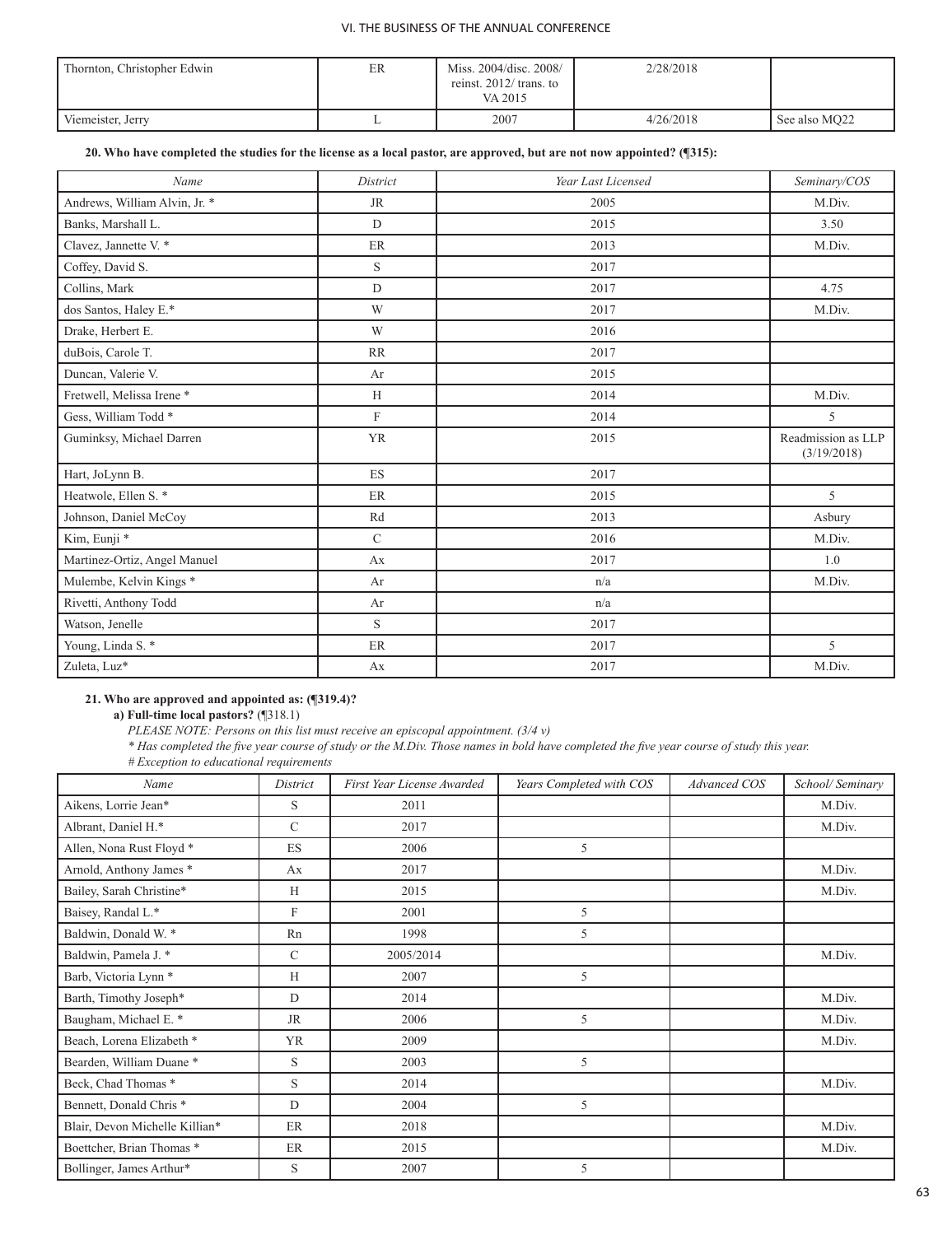| Brockhausen, Frederick C. III <sup>*</sup> | <b>JR</b>                         | 2004      | 5    | 11 hrs. | M.Div.          |
|--------------------------------------------|-----------------------------------|-----------|------|---------|-----------------|
| Brown, Booker Derrias, Jr.                 | YR                                | 2016      | 0.5  |         |                 |
| Brown, David C.*                           | S                                 | 2002      | 5    |         |                 |
| Brown, James F. *                          | $\boldsymbol{\mathrm{F}}$         | 1995      | 5    |         |                 |
| Bryant, Jason Lee <sup>*</sup>             | Rn                                | 1999      |      |         | M.Div.          |
| Budzik, Anthony <sup>*</sup>               | $\mathbf D$                       | 2015      |      |         | M.Div.          |
| Budzik, Kathryn F. *                       | $\mathbf D$                       | 2014      |      |         | M.Div.          |
| Burch, Daniel Harrison*                    | RR                                | 2017      |      |         | M.Div.          |
| Burleigh, William Turner *                 | L                                 | 2004      | 5    |         |                 |
| Buse, Darin Marc*                          | H                                 | 2015      |      |         | M.Div.          |
| Buxton, Elizabeth A. *                     | $\cal C$                          | 2002      |      |         | M.Div.          |
| Carrillo, Eduardo A. *                     | $\boldsymbol{\mathrm{F}}$         | 2010      |      |         | M.Div.          |
| Catlett, Susan Gum                         | W                                 | 2016      | 1.25 |         |                 |
| Chandler, Marlene A.                       | H                                 | 2010      |      |         | <b>EMS</b>      |
| Chandler, Reason Austin, Sr. *             | L                                 | 2000      | 5    |         |                 |
| Childress, Edwin M. *                      | $\mathcal{C}$                     | 2012      |      |         | M.Div.          |
| Clark, Deborah S. *                        | <b>YR</b>                         | 2007      | 5    | 9 hrs.  | NonEquiv        |
| Clayton, William Mark *                    | $\mathbf D$                       | 2005      |      |         | M.Div.          |
| Cleveland, Kenneth Edward *                | <b>YR</b>                         | 2008      | 5    |         |                 |
| Coleman, Stephen August *                  | Rd                                | 2010      |      |         | M.Div.          |
| Colwell, Nathan R.                         | Rn                                | 2015      |      |         |                 |
| Compton, Dawn (FD)                         | L                                 | 2015      | 3.75 | 26 hrs. |                 |
| Crosby, Lee Jepson *                       | ER                                | 2000      | 5    |         |                 |
| Crummett, William Andre*                   | $\mathbf S$                       | 2003      | 5    |         |                 |
| Culpepper, Robert "Kirk" *                 | $\rm ER$                          | 2002      | 5    |         |                 |
| Dalton, Joshua E. *                        | L                                 | 2016      |      |         | M.Div.          |
| Davis, George Jackson Jr. *                | L                                 | 2006      | 5    |         |                 |
| Davis, Marsha L. *                         | $\boldsymbol{\mathrm{F}}$         | 2000/2011 |      |         | M.Div.          |
| Day, Michael G. *                          | $\mathbf F$                       | 2000      | 5    | 4 hrs.  |                 |
| Decker, Kenneth T., Jr. (Thad) *           | $\rm F$                           | 2006      |      |         | M.Div.          |
| Douglas, Delano Payne*                     | <b>JR</b>                         | 2014      |      |         | M.Div.          |
| Duncan, Alexander, Jr. *                   | Ar                                | 2011      |      |         | M.Div.          |
| Duncan, Melody Ann                         | JR                                | 2016      |      |         |                 |
| Earnhardt, Timothy Ray*                    | <b>YR</b>                         | 2013      |      |         | M.Div.          |
| Edinger, David P.                          | L                                 | 2010      | 4.5  |         |                 |
| Edwards, Kelvin A., Sr.                    | $\mathbf D$                       | 2012      |      |         |                 |
| Elder, Gilbert Maurice*                    | $\rm JR$                          | 2009      | 5    |         |                 |
| Elmore, Kevin Fitzgerald *                 | $\ensuremath{\mathsf{RR}}\xspace$ | 2015      |      |         | M.Div.          |
| Eum, Terry Kwanghyun <sup>*</sup>          | Rd                                | 2017      |      |         | M.Div.          |
| Evans, William Michael                     | $\cal C$                          | 2017      |      |         | <b>EMS</b>      |
| Fleischer, Morris V. *                     | Rn                                | 1997      |      |         | M.Div.          |
| Flood, John Eugene, Sr. *                  | L                                 | 2008      | 5    |         |                 |
| Follett, Alan R. *                         | $\mathcal{C}$                     | 2002      | 5    | 36 hrs. |                 |
| Franklin, John Benjamin *                  | ${\rm D}$                         | 2001      | 5    |         |                 |
| Gearheart, Timothy Wayne*                  | $\mathbf D$                       | 2004      | 5    |         |                 |
| Gillespie, Paul F. *                       | <b>YR</b>                         | 2002      | 5    |         | (See also MQ52) |
| Gilmer, Eileen Annette                     | Ar                                | 2013      | 1.25 | 4 hrs.  | Wesley          |
| Greer, Jonathan Steven*                    | $S_{\text{}}$                     | 2018      |      |         | M.Div.          |
| Greer, William A. *                        | ${\rm ES}$                        | 2006      | 5    |         |                 |
| Grendahl, Richard Paul *                   | $\cal C$                          | 2014      |      |         | M.Div.          |
|                                            |                                   |           |      |         |                 |
| Gundry, Sean D.                            | Ax                                | 2015      |      |         | Wesley          |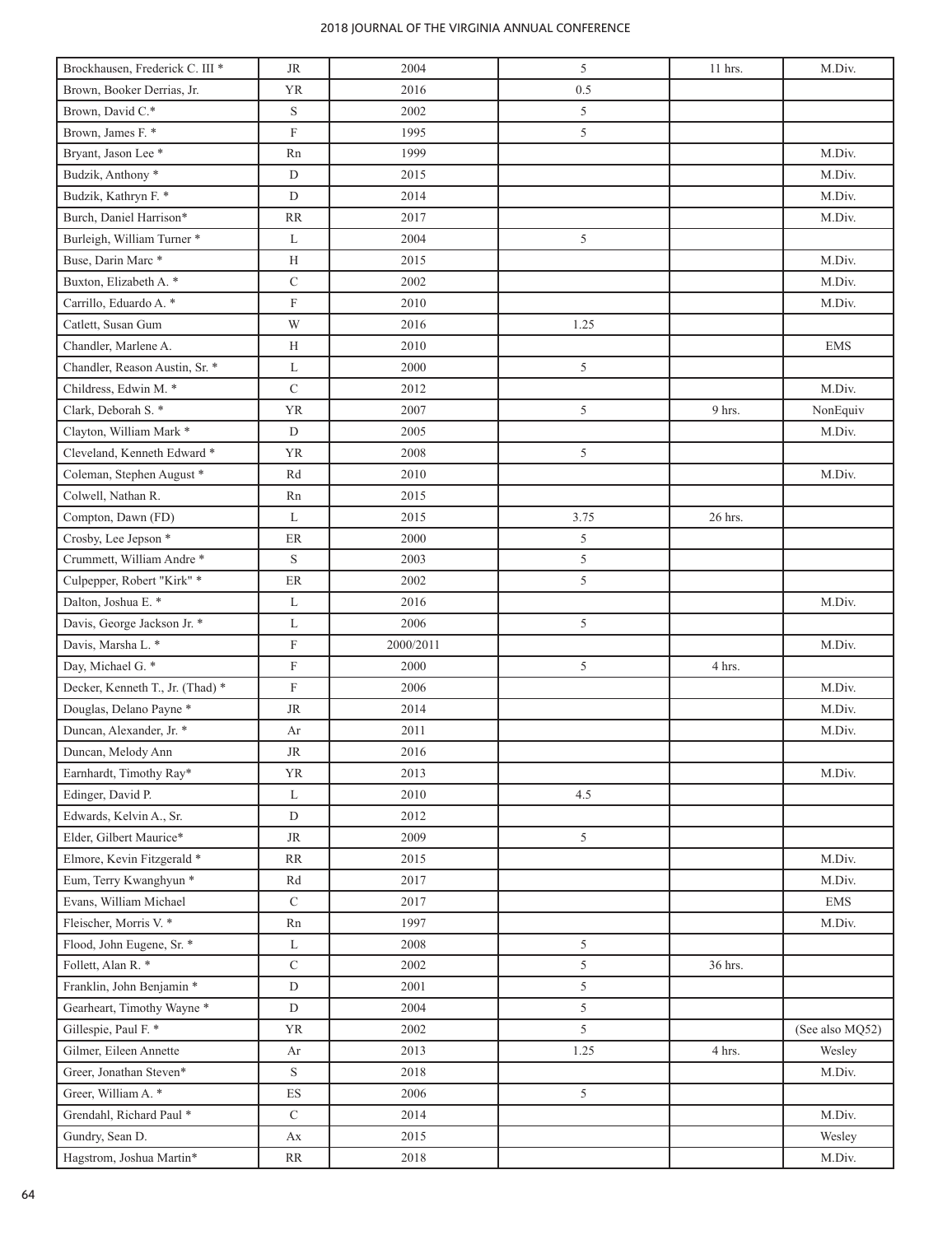| Hall, Stephen Mark                      | $\mathbf C$               | 2013 | $\overline{4}$ |         |                 |
|-----------------------------------------|---------------------------|------|----------------|---------|-----------------|
| Hanson, Kenneth E.                      | RR                        | 2012 | 1.75           |         |                 |
| Hardy, Dal Teer, IV*                    | Ar                        | 2017 |                |         | M.Div.          |
| Hardy, Robert F., IV *                  | $\mathbf D$               | 2000 | 5              |         |                 |
| Harrington, Michael W. *                | <b>JR</b>                 | 1998 | 5              |         | M.Div.          |
| Harris, Amanda Bray *                   | $\mathbf D$               | 2017 |                |         | M.Div.          |
| Harrison, James Herbert, Jr.            | $\rm JR$                  | 2015 | 1.0            |         |                 |
| Hasselbach, Maggie Lee *                | $\rm JR$                  | 2017 |                |         | M.Div.          |
| Heinrich, Russell L. *                  | H                         | 2002 |                |         | M.Div.          |
| Hiner, Shawna Nicole                    | H                         | 2018 |                |         |                 |
| Hollenbeck, Douglas Eugene <sup>*</sup> | $\mathbf S$               | 2002 | 5              |         |                 |
| Holly, Christine Lynn                   | $\boldsymbol{\mathrm{F}}$ | 2018 |                |         |                 |
| Holmes, Alvin Randolph *                | $\boldsymbol{\mathrm{F}}$ | 1995 | 5              |         |                 |
| Hudgins, Linda Diane                    | F                         | 2018 |                |         |                 |
| Huffman, Garland Michael *              | F                         | 2003 | 5              |         | (See also MQ52) |
| Irving, Alphonso Leon <sup>*</sup>      | W                         | 2007 | 5              |         |                 |
| Johnson, Michael A. *                   | $\boldsymbol{\mathrm{F}}$ | 2012 | 5              |         | M.Div.          |
| Johnson, Nancy J. Coleman *             | L                         | 2012 |                | 4 hrs.  | M.Div.          |
| Jones, Robin C.M. *                     | $\rm JR$                  | 2001 |                |         | M.Div.          |
| Keen, Susan W.                          | L                         | 2010 | 4.25           |         |                 |
| Kelly, Anne Brown                       | Rd                        | 2015 | $\overline{c}$ |         |                 |
| Kelly, Robert Irvin*                    | ${\rm ES}$                | 2012 | 5              |         |                 |
| Kennedy, Lester W., III *               | $\mathbf S$               | 2003 | 5              |         |                 |
| Khokhar, Nadeem Anjum *                 | $\boldsymbol{\mathrm{F}}$ | 2014 |                |         | M.Div.          |
| Kiel, John Randall*                     | $\boldsymbol{\mathrm{F}}$ | 2007 |                |         | M.Div.          |
| Kim, Hodae Timothy *                    | ES                        | 2018 |                |         | M.Div.          |
| Kim, Ohhwan Freedman                    | $\boldsymbol{\mathrm{F}}$ | 2016 |                |         | Virginia Union  |
| Kim, YoungMin M.                        | Ax                        | 2018 |                |         | M.Div.          |
| Kirven, Timothy Joe *                   | Rd                        | 2011 | 5              |         |                 |
| Kwon, Peter Banseok*                    | Ax                        | 2017 |                |         | M.Div.          |
| Lamb, Brian Charles *                   | $\mathbf C$               | 2018 |                |         | M.Div.          |
| Landon, E. Darren *                     | Rn                        | 2008 | 5              |         |                 |
| Langille, Peggy                         | <b>YR</b>                 | 2016 | $\mathbf{1}$   |         |                 |
| Lee, Un Ju Tarah *                      | Ar                        | 2018 |                |         | M.Div.          |
| Lewis, Barbara Denise*                  | Rd                        | 2001 |                |         | M.Div.          |
| Little, Joe Stephen, Jr.                | RR                        | 2007 | 3.5            | 6 hrs.  |                 |
| Lucy, Curtis Dearman*                   | $\mathop{\hbox{\rm ES}}$  | 2011 | 5              |         |                 |
| Lutz, Tobias B                          | $\mathbf D$               | 2015 |                |         | <b>EMS</b>      |
| Mallary, Brian R.                       | $\rm JR$                  | 2017 |                |         |                 |
| McCauley, Joshua Adam <sup>*</sup>      | Rd                        | 2017 |                |         | M.Div.          |
| McGlothin, John Jacob                   | Ar                        | 2017 | 3.25           | 16 hrs. | Wesley          |
| McKenney, William Reid*                 | Ax                        | 2016 |                |         | M.Div.          |
| McLaughlin, Neil W.*                    | $\mathcal{C}$             | 2010 | 5              |         |                 |
| McMullen, Kevin D.                      | $\mathbf H$               | 2016 |                |         |                 |
| Mercer, Jennifer A.                     | <b>YR</b>                 | 2014 |                |         |                 |
| Meyers, Lisa Snoddy*                    | $\mathbf{F}$              | 2011 | 5              |         |                 |
| Michalides, Robert F.                   | L                         | 2017 |                |         | <b>EMS</b>      |
| Miner, Barbara Folts *                  | Ar                        | 2006 | 5              | 7 hrs.  | MA-WTS          |
| Misiaszek, Marie E.                     | Rd                        | 2017 |                |         |                 |
| Mitchell, William Douglas *             | Rn                        | 2008 | 5              |         |                 |
| Moffitt, Jesse Morgan*                  | Rn                        | 2017 |                |         | M.Div.          |
| Moore, Jennifer Vestal *                | $\mathbf L$               | 2008 | 5              |         |                 |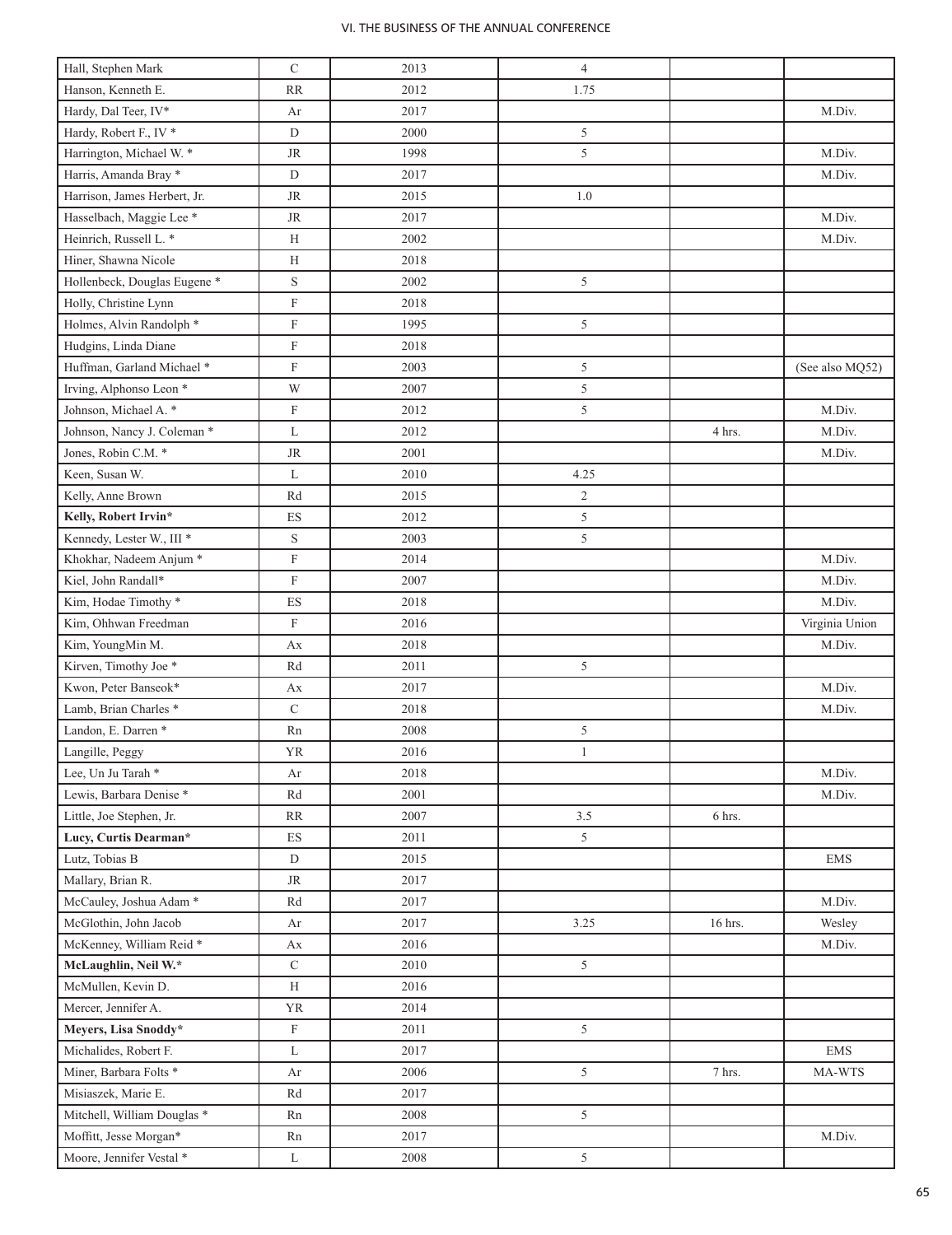| Moreno Howard, Leisa Nicole *         | Аx                        | 2018      |                |         | M.Div.           |
|---------------------------------------|---------------------------|-----------|----------------|---------|------------------|
| Morris, Judy Garrett* #               | $\mathbf C$               | 2007      | 5              |         |                  |
| Morris, Michael Stephen               | L                         | 2016      |                |         |                  |
| Munnikhuysen, Joshua David *          | $\mathcal{C}$             | 2006      | 5              |         |                  |
| Nordan, Elizabeth A. *                | ${\rm D}$                 | 2010      | $\sqrt{2}$     |         | M.Div.           |
| Oliver, Sonja Flye <sup>*</sup>       | ER                        | 2004/2013 | 5              |         |                  |
| O'Quinn, Blair Christian *            | D                         | 2018      |                |         | M.Div.           |
| Packard, Margaret McMullen *          | H                         | 2014      |                |         | M.Div.           |
| Page, James Edward, Jr. *             | Ar                        | 2008      | 5              |         |                  |
| Palmer, Nancy Ann <sup>*</sup>        | $\mathbf S$               | 2010      | 5              | 6 hrs.  |                  |
| Pelter, Penny L. *                    | $\mathcal{C}$             | 2013      |                |         | M.Div.           |
| Penn, Evelyn Lawson                   | $\boldsymbol{\mathrm{F}}$ | 2016      | 3              | 15 hrs. | Wesley           |
| Petry, Lowell David *                 | $\mathbf C$               | 2006      |                |         | M.Div.           |
| Pettry, Michael W.*                   | $\mathbf C$               | 2007      | 5              |         |                  |
| Pihlcrantz, Robert Moore*             | ER                        | 2002      | 5              |         |                  |
| Pillow, Patrick Stevens <sup>*</sup>  | $\rm JR$                  | 2014      |                |         | M.Div.           |
| Plymale, Samuel R.                    | $\mathbf C$               | 2017      |                |         |                  |
| Poarch, Jonathan Franklyn *           | Rd                        | 2018      |                |         | M.Div.           |
| Poeckert, Kevin Curtis                | H                         | 2012      |                |         | <b>EMS</b>       |
| Rasnake, Penny G. *                   | $\rm JR$                  | 2016      |                |         | M.Div.           |
| Reynolds, Martha Trice                | W                         | 2016      | 0.25           |         | Wesley           |
| Riggles, Robert Norman *              | Ar                        | 2002/2017 |                |         | M.Div.           |
| Riggs, Glenn                          | JR                        | 2015      | 1              |         |                  |
| Ritter, Paul J. *                     | $\mathbf S$               | 2012      |                |         | M.Div.           |
| Robertson, Richard R.                 | H                         | 2013      | 3              |         |                  |
| Ryu, David                            | $\rm ER$                  | 2012      | $\overline{4}$ |         |                  |
| Satterfield, Timothy V.               | ${\rm D}$                 | 2015      | 3              |         |                  |
| Schoeman, Laetitia                    | W                         | 2015      | $\overline{2}$ |         |                  |
| Schooler, Charles E. *                | L                         | 1993      |                |         | M.Div.           |
| Schwartz, Andrew Holden               | $\rm ER$                  | 2018      |                |         |                  |
| Serrano Perez, Julio C. *             | Rd                        | 2013      | 5              |         |                  |
| Sheehan, Edward Francis               | L                         | 2013      | 4.5            |         |                  |
| Showers, Phillip Chapman*             | L                         | 2004      |                |         | M.Div.           |
| Shushok, Kelly A.                     | Rn                        | 2013      | 4.25           |         |                  |
| Sisson, Anne Monger *                 | H                         | 2007      | 5              |         |                  |
| Smith, Donna Brown <sup>*</sup>       | JR                        | 2009      | 5              | 12 hrs. |                  |
| Smith, Rodney Shaun                   | $\rm JR$                  | 2015      |                |         |                  |
| Snodgrass, Steven C.                  | <b>JR</b>                 | 2015      |                |         |                  |
| Suh, Hyun Bum (Tommy)                 | Аx                        | 2018      |                |         | M.Div.           |
| Suh, Seokchane*                       | ${\rm YR}$                | 2016      |                |         | M.Div.           |
| Swan, Billy E. *                      | $\mathbf F$               | 2002      | 5              |         |                  |
| Talbott, Carrie Lynn <sup>*</sup>     | Н                         | 2006      | 5              |         |                  |
| Talbott, Robert Eugene <sup>*</sup>   | $\rm H$                   | 2006      | 5              |         |                  |
| Taylor, Owen M.                       | Rd                        | 2018      |                |         |                  |
| Teixeira, Michael W. *                | F                         | 1995      | 1              |         | M.Div.           |
| Thrasher, Kenneth Leon <sup>*</sup>   | $\mathbf F$               | 1999      | 5              |         |                  |
| Tolbert, Michael Brandon <sup>*</sup> | JR                        | 2011      |                |         | M. Div.          |
| Tomek, Derek Edward                   | RR                        | 2007      | $\overline{c}$ | 8 hrs.  |                  |
| Trovalli-Cook, Rebecca L.             | $\mathbf F$               | 2014      |                |         |                  |
| Turner, J. Steven*                    | L                         | 2012      | 5              |         | (See also MQ 52) |
| Utz, Vivian M.*                       | $\rm S$                   | 2002      | 5              | 36 hrs. |                  |
| Vaughan, Nancy M. *                   | ER                        | 2010      |                |         | M.Div.           |
| Vernon, Keith Lee <sup>*</sup>        | ${\rm D}$                 | 2011      | 5              | 4 hrs.  |                  |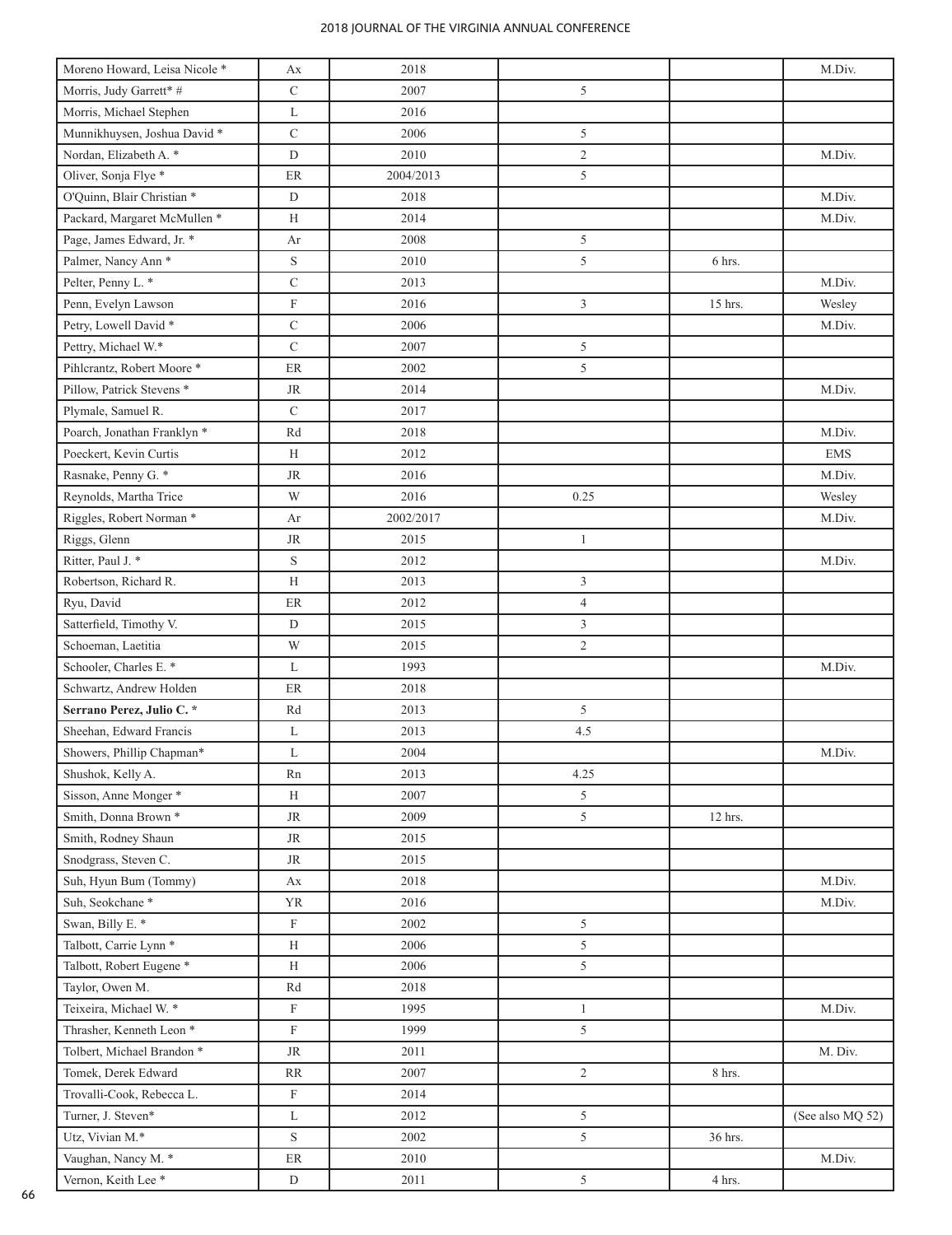| Waddell, Sherry Lynn <sup>*</sup> | W             | 2004 | 5   |        |            |
|-----------------------------------|---------------|------|-----|--------|------------|
| Washer, Deborah Lois*             | S             | 2011 | 5   | 8 hrs. |            |
| Watkins, Denise Beth Davis *      | Rd            | 2013 |     |        | M.Div.     |
| Westley, Bertina*                 | <b>YR</b>     | 2016 |     |        | M.Div.     |
| Westmoreland, David Alan *        | D             | 2002 | 5   |        |            |
| White, Harold E., Sr.*            | ES            | 2005 | 5   |        |            |
| Williams, Justin Lee *            | <b>RR</b>     | 2000 | 5   |        |            |
| Williams, Randall Scott *         | F             | 1999 | 5   | 6 hrs. |            |
| Woodburn, Jon Marshall            | D             | 2007 |     |        | Duke       |
| Woodson, John Phillip             | $\mathcal{C}$ | 2016 |     |        |            |
| Workman, S. Karen                 | <b>JR</b>     | 2009 | 3.5 |        |            |
| Wright, James Lynn *              | S             | 2007 | 5   |        |            |
| Wright, John Churchwell           | <b>RR</b>     | 2017 |     |        |            |
| Wright, Lauren Elizabeth *        | C             | 2018 |     |        | M.Div.     |
| Wright, Sandra Lynn *             | D             | 2007 | 5   |        | <b>EMS</b> |
| Yi, Han                           | <b>RR</b>     | 2018 |     |        |            |

## **21. Who are approved and appointed as:**

# **b) Part-time local pastors? (¶318.2) (fraction of full-time in one-quarter increments)**

*PLEASE NOTE: Persons on this list must receive an episcopal appointment. (3/4 v)* 

*\* Has completed the five year course of study or the M.Div. Those names in bold have completed the five year course of study this year. # Exception to educational requirements* 

|                                  |               |                            |                          |          | School/Sem- | Fraction<br><i>of full</i> |
|----------------------------------|---------------|----------------------------|--------------------------|----------|-------------|----------------------------|
| Name                             | District      | First Year License Awarded | Years Completed with COS | Adv. COS | inary       | time                       |
| Adams, Karen Diane Merica *      | W             | 2005                       | 5                        |          |             | 50%                        |
| Aguilar, Norma E. *              | Rd            | 2007                       | 5                        |          |             | 50%                        |
| Ailstock, Jennifer L.*           | Ar            | 2005                       | 5                        |          |             | 25%                        |
| Alden, Russel K.                 | L             | 2003/2016                  | 0.5                      |          |             | 50%                        |
| Askew, Kristie Ann               | <b>YR</b>     | 2018                       |                          |          |             | 50%                        |
| Bailey, Jack T.                  | RR            | 2014                       | 2.5                      |          |             | 50%                        |
| Bailey, Jarvis Eric <sup>*</sup> | <b>RR</b>     | 2014                       |                          |          | M.Div.      | 25%                        |
| Baker, Jonathan B. *             | <b>RR</b>     | 2003                       |                          |          | M.Div.      | 50%                        |
| Basham, Clyde Leon, Jr.*         | <b>YR</b>     | 1995                       | 5                        |          |             | 50%                        |
| Baugham, Deborah Forrest*        | <b>JR</b>     | 2018                       |                          |          | M.Div.      | 75%                        |
| BeMiller, Robin Garman *         | RR            | 2011                       |                          |          | M.Div.      | 75%                        |
| Bertrand, Francis Paul           | W             | 2011                       | 2.25                     |          |             | 25%                        |
| Betit-Buck, Linda Kay            | $\mathbf F$   | 2016                       |                          |          |             | 50%                        |
| Blakley, Barry Ronald            | RR            | 2018                       |                          |          | Emory       | 75%                        |
| Blythe, Donna Marie *            | <b>RR</b>     | 2008                       |                          |          | M.Div.      | 75%                        |
| Blythe, Jesse C.                 | RR            | 2015                       |                          |          |             | 50%                        |
| Butts, Saundra L.                | $\rm ER$      | 2017                       | 4.5                      |          |             | 75%                        |
| Carper, Bryan L.                 | <b>JR</b>     | 2017                       | $\mathbf{1}$             |          |             | 50%                        |
| Carte, Ira Cameron               | H             | 2007                       | 4.25                     |          |             | 50%                        |
| Chen, Rachel Rebecca             | $\mathcal{C}$ | 2018                       |                          |          |             | 50%                        |
| Clark, William Raymond*          | L             | 2012                       | 5                        |          |             | 50%                        |
| Clayton, Roderick Lyle           | <b>YR</b>     | 2014                       |                          |          |             | 50%                        |
| Coffey, Richard W.*              | Rd            | 2012                       |                          |          | M.Div.      | 50%                        |
| Colwell, Mary Alice              | Rn            | 2015                       | 0.5                      |          |             | 50%                        |
| Corber, Wesley Sean *            | W             | 2011                       |                          |          | M.Div.      | 50%                        |
| Cox, Tina R. *                   | Rn            | 2001                       | 5                        |          |             | 50%                        |
| Culler, Pamela Howell *          | Rd            | 2006                       | 5                        |          |             | 50%                        |
| Davis, Janet Lee                 | H             | 2018                       |                          |          |             | 25%                        |
| Davis, Jon Bacon                 | RR            | 2016                       |                          |          |             | 25%                        |
| Dibble, Daniel Ray *             | L             | 2007                       | 5                        |          |             | 75%                        |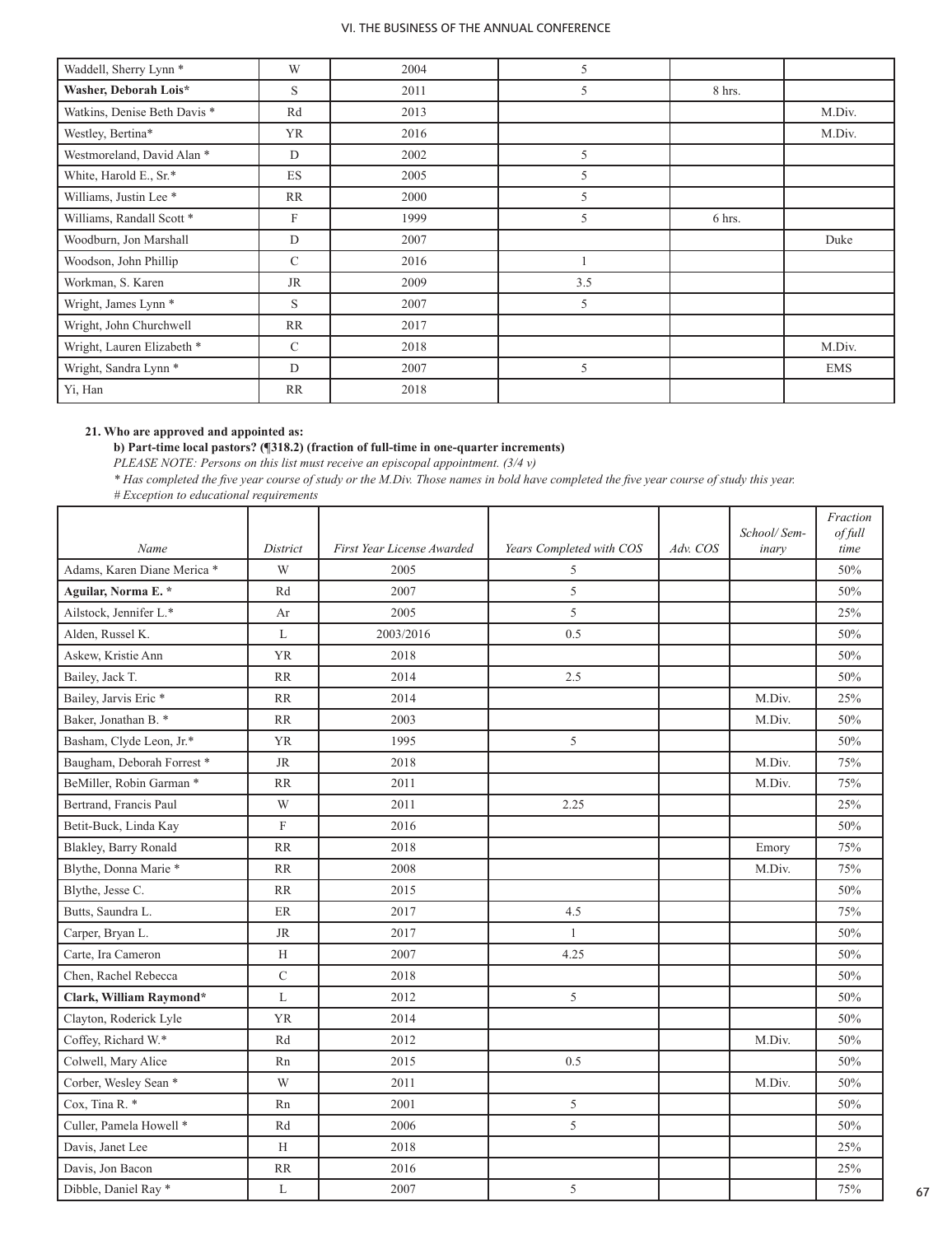| Drinkard, Jerry E.Jr.               | $\boldsymbol{F}$                | 2015 |                |         |            | 50%    |
|-------------------------------------|---------------------------------|------|----------------|---------|------------|--------|
| Duncan, Gregory Lee, Sr.*           | ES                              | 2009 | 5              |         |            | 75%    |
| Elmore, R. Jason *                  | Rd                              | 2008 |                |         | M.Div.     | 50%    |
| Evans, Hillary Ann                  | $\mathbf C$                     | 2018 |                |         |            | 50%    |
| Farrar, Kenneth Duane*              | Rn                              | 2004 | 5              |         |            | 50%    |
| Fowler, Faith E. *                  | H                               | 2014 |                |         | M.Div.     | 50%    |
| Foy, Pennie M.*                     | <b>JR</b>                       | 2013 |                |         | M.Div.     | 75%    |
| Franklin, Melanie Duncan *          | Rn                              | 2001 |                |         | M.Div.     | 75%    |
| Franklin, Richard C., Jr.           | <b>JR</b>                       | 2015 |                |         |            | 25%    |
| Franklin, Tammy Parker*             | $\mathbf D$                     | 2012 | 5              |         |            | 75%    |
| Fritzinger, Clifton D.              | <b>JR</b>                       | 2010 | $\overline{4}$ |         |            | 75%    |
| Fry, James Howard III               | $\mathbf F$                     | 2018 |                |         |            | 50%    |
| Gayle, Ellis Harmon                 | <b>RR</b>                       | 2017 |                |         |            | 75%    |
| Gaylor, David Rodney, Jr.           | $\mathbf D$                     | 2018 |                |         |            | 25%    |
| Geraghty, Lauren Leigh              | Aх                              | 2017 |                |         |            | 25%    |
| Goodman, Jeffery Harold             | Ar                              | 2012 |                |         | MA         | 25%    |
| Graves, Carolyn J.                  | ER                              | 2011 | 2.25           |         |            | 25%    |
| Gwaltney, Rebecca W. *              | <b>YR</b>                       | 2003 | 5              |         |            | 50%    |
| Harper, Isaac E.*                   | H                               | 2005 | 5              | 20 hrs. | <b>EMS</b> | 50%    |
| Harrington, James E. *              | Ar                              | 2017 |                |         | M.Div.     | 12.5%  |
| Hedrick, Doris T.*                  | $\mathbf S$                     | 2012 | 5              |         |            | 25%    |
| Houchens, Benjamin F. * #           | $\mathbf C$                     | 2002 | 5              |         |            | 25%    |
| Jagoe, Marcellus H., IV             | W                               | 2015 | $\overline{c}$ |         |            | 75%    |
| Jarman, Marcela Mosquera            | Ar                              | 2015 |                |         | Wesley     | 50%    |
| Jefferson, William Christian #      | ES                              | 2002 | 4.75           |         |            | 50%    |
| Johnson, Charles E., Jr.*           | L                               | 2008 | 5              |         |            | 75%    |
| Johnson, Diana Lynn *               | ER                              | 2012 |                |         | M.Div.     | 75%    |
| Johnson, Edward Wayne               | ES                              | 2018 |                |         |            | 25%    |
| Kang, Ho*                           | Ar                              | 2018 |                |         | M.Div.     | 25%    |
| Kelley, John M.                     | $\mathbf F$                     | 2017 |                |         |            | 25%    |
| Kropff, Joseph Gregory Allen        | $\mathbf S$                     | 2016 |                |         |            | 50%    |
| Lacy, James F. Jr.                  | $\mathbf C$                     | 2006 | 3.25           |         |            | 75%    |
| Lauer, Keith Andrew <sup>*</sup>    | Rd                              | 2009 |                |         | M.Div.     | 25%    |
| Lawrence, Mark A. *                 | RR                              | 2013 | 5              |         |            | 50%    |
| Leamon, James A.*                   |                                 | 2004 | 5              |         |            | 50%    |
| Lehman, Larry Alfred <sup>*</sup>   | Ax<br>$\boldsymbol{\mathrm{F}}$ |      | 5              |         |            |        |
| Lester, Thomas Franklin*            |                                 | 2011 |                |         |            | 50%    |
|                                     | <b>JR</b>                       | 2004 | 5              | 2 hrs.  |            | 50%    |
| Lockhart, Benjamin Franklin, Jr. *  | Rn                              | 2005 | 5              |         |            | 75%    |
| Ludwig, Kurt Dennis *               | Ax                              | 2004 |                |         | M.Div.     | 75%    |
| MacTavish, Susanne Hanna            | Н                               | 2017 |                |         |            | 25%    |
| Major, Roland Dexter                | ES                              | 2017 |                |         |            | 75%    |
| Malone, Jerry B.                    | $\mathbf F$                     | 2016 |                |         |            | 25%    |
| Martin, Ellen Hensley               | $\mathbf H$                     | 2009 | 1.25           |         |            | $50\%$ |
| Martin, Terry Franklin *            | D                               | 2005 | 5              |         |            | 25%    |
| Meeuwissen, Pamela G. *             | Ax                              | 2006 | 5              | 32 hrs. |            | 75%    |
| Meservey, John Edward               | JR                              | 2013 | 2.25           |         |            | 75%    |
| Mickelson, Geitra Jane              | Ar                              | 2017 |                |         |            | 50%    |
| Miller, Claire Burgess <sup>*</sup> | Аx                              | 2016 |                |         | M.Div.     | 75%    |
| Miller, Gregory Evan                | $\mathbf C$                     | 2012 | 1.5            |         |            | 50%    |
| Miller, Michael Wayne               | L                               | 2009 | 3.25           |         |            | 50%    |
| Moberly, William E.                 | Ax                              | 2013 | 1.25           |         |            | 25%    |
| Moffitt, Carrie Denise              | Rn                              | 2018 |                |         |            | 50%    |
| Monroe, Gary M.                     | $\boldsymbol{\mathrm{H}}$       | 2011 |                |         |            | $25\%$ |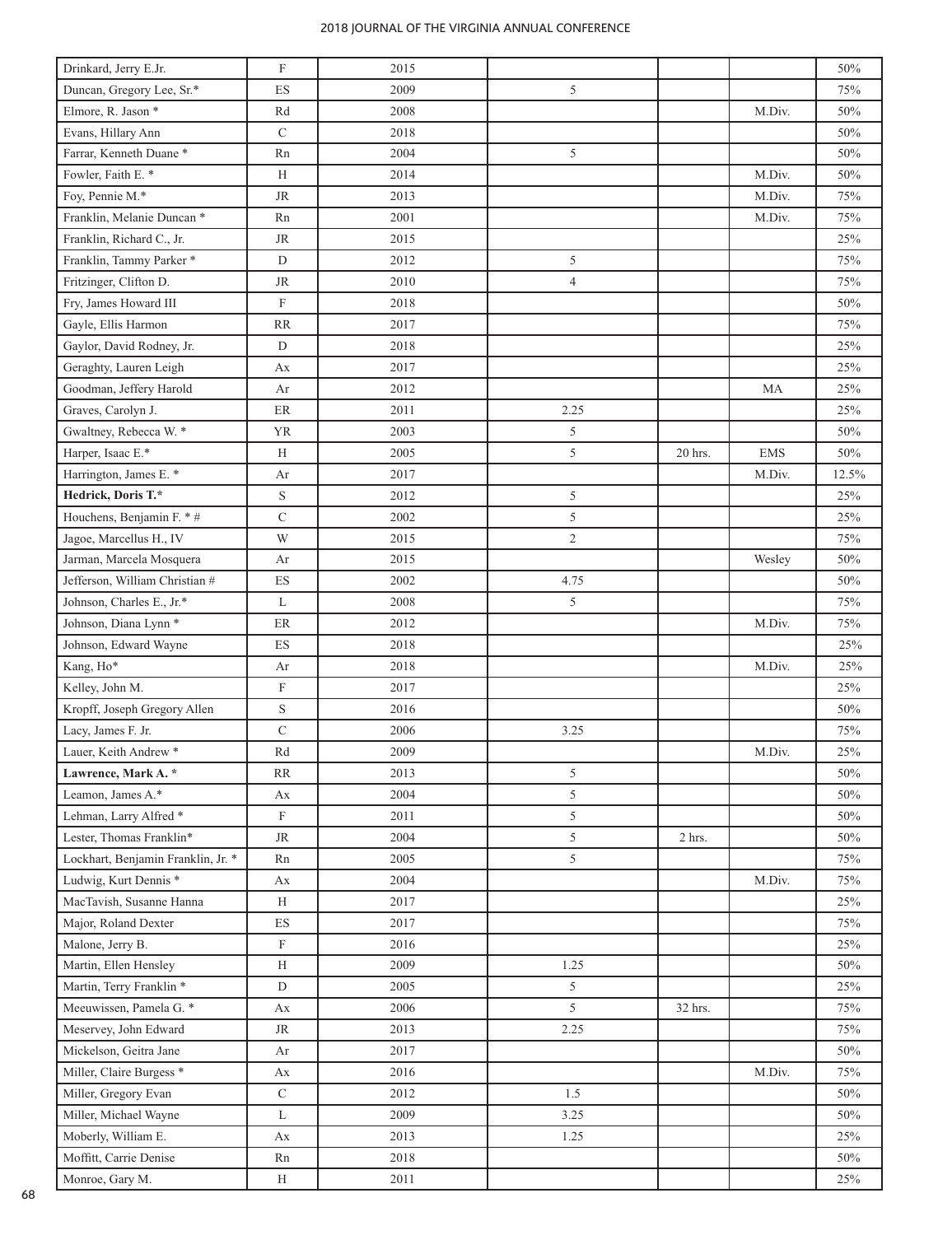| Neidig, Harry G., III             | W                                 | 2017      |                |         |          | 50%    |
|-----------------------------------|-----------------------------------|-----------|----------------|---------|----------|--------|
| Neil, Elizabeth Huse <sup>*</sup> | Ar                                | 2016      |                |         | M.Div.   | 25%    |
| Neil, Nelson John *               | Ar                                | 2018      |                |         | M.Div.   | 25%    |
| Nitzsche, Julie Anne *            | $\mathbf C$                       | 2016      |                |         | M.Div.   | 50%    |
| Nock, James S.*                   | ES                                | 2006      | 5              |         |          | 50%    |
| Norris-Hoydilla, Flor de Maria    | Ar                                | 2009      | 3              |         |          | 50%    |
| Parker, Barbara Lynne*            | <b>ES</b>                         | 2008      | 5              |         |          | 75%    |
| Payne, William R.* #              | $\mathcal{C}$                     | 1999      | 5              |         |          | 50%    |
| Pickard, Pamela Grace             | $\boldsymbol{\mathrm{F}}$         | 2014      | 0.75           |         |          | 25%    |
| Pierce, Walter Lambuth., Jr       | Rn                                | 2018      |                |         |          | $50\%$ |
| Pizzeck, Bonnie Gay*              | $\mathbf F$                       | 2013      |                |         | M.Div.   | 50%    |
| Porter, Timothy M. *              | <b>YR</b>                         | 2012      |                |         | M.Div.   | 50%    |
| Powell, Roger T. *                | $\mathbf C$                       | 1995      |                |         | M.Div.   | 75%    |
| Purdom, Daniel K., Jr. *          | Rn                                | 2013/2017 |                |         | M.Div.   | 75%    |
| Roscoe, Mark Alan *               | RR                                | 2012      |                |         | M.Div.   | 50%    |
| Saldana, Jose W. *                | Аx                                | 1999      |                |         | M.Div.   | 50%    |
| Schaefer, George Keith*           | $\boldsymbol{\mathrm{F}}$         | 2008      | 5              |         |          | 50%    |
| Senters, John W                   | H                                 | 2018      |                |         |          | 75%    |
| Shepherd, Russell E. *            | Rn                                | 2012      | 5              |         |          | 25%    |
| Sims, Betty Jo Graybeal *         | <b>RR</b>                         | 2006      | 5              |         |          | 75%    |
| St. Jean, Barbara J.              | ER                                | 2014      | 1              |         |          | 50%    |
| Staul, Brenton Armstrong          | <b>YR</b>                         | 2015      |                |         |          | 50%    |
| Stelzl, John Thomas               | W                                 | 2017      | 0.25           |         |          | 50%    |
| Sternfeld, Brenda Beeman          | Rn                                | 2014      | 1.5            |         |          | 25%    |
| Straughter, Debra Angela *        | L                                 | 2013      |                |         | M.Div.   | 50%    |
| Stribula, Charles M. *            | Ax                                | 2008      |                |         | M.Div.   | 25%    |
| Swanson, Lauren Elizabeth         | $\mathbf D$                       | 2017      |                |         |          | 75%    |
| Taylor, Benjamin H. III           | $\boldsymbol{\mathrm{F}}$         | 2013      | $\overline{3}$ |         |          | 50%    |
| Teague, Forrest Benjamin          | <b>YR</b>                         | 2018      |                |         |          | 75%    |
| Trickey, Joe D., Jr.              | $\boldsymbol{\mathrm{F}}$         | 2013      | $\mathbf{1}$   |         |          | 50%    |
| Tucker, Mark W.                   | L                                 | 2014      | 0.5            |         |          | 50%    |
| Tuten, A. Alan                    | H                                 | 2016      | 0.5            |         |          | $50\%$ |
| Walker, Calvin "Callie" Jackson * | $\boldsymbol{\mathrm{F}}$         | 2001      |                |         | M.Div.   | 75%    |
| Ware, Ryan Scott                  | D                                 | 2018      |                |         |          | 50%    |
| Watson, Samuel Ray                | JR                                | 2015      | 2.5            |         |          | 50%    |
| West, Alvin Leroy                 | H                                 | 2017      |                |         |          | 25%    |
| White, Jeffery Todd               | ${\rm D}$                         | 2017      |                |         |          | 75%    |
| Whitehead, Jane Lee               | L                                 | 2017      | 0.25           |         |          | 50%    |
| Williams, Gary David              | ${\rm D}$                         | 2017      |                |         |          | 50%    |
| Wood, Marcus C. *                 | D                                 | 2006      | 5              |         |          | 25%    |
| Woolner, Louis G.                 | $\ensuremath{\mathsf{RR}}\xspace$ | 2008      |                |         | VA Union | 50%    |
| Worley, Timothy Lee*              | $\mathbf C$                       | 2015      | 5              | 13 hrs. |          | 50%    |

## **21. Who are approved and appointed as: (v)**

**c) Students from other annual conferences or denominations serving as local pastors and enrolled in a school of theology listed by the University Senate (¶318.3, ,4)?**

| Name             | v v<br>Year | seminary | Home Conference  | VA District |
|------------------|-------------|----------|------------------|-------------|
| Tote, Rondle     | 2018        | Duke     | Virginia<br>West | Danville    |
| Ware, Ryan Scott | 2018        | Duke     | ouisiana         | Danville    |

**d) Students who have been certified as candidates in your annual conference and are serving as local pastors in another annual conference while enrolled in a school of theology listed by the University Senate (¶318.3)**

| Name                                               | $\mathbf{r}$ .<br>District | Year | $\sim$<br>Education | Serving       |
|----------------------------------------------------|----------------------------|------|---------------------|---------------|
| $\sim$<br>Allen<br>Janet<br>Caroline<br>. hristian | $\sim$<br>ப                |      |                     | --<br>∺lorida |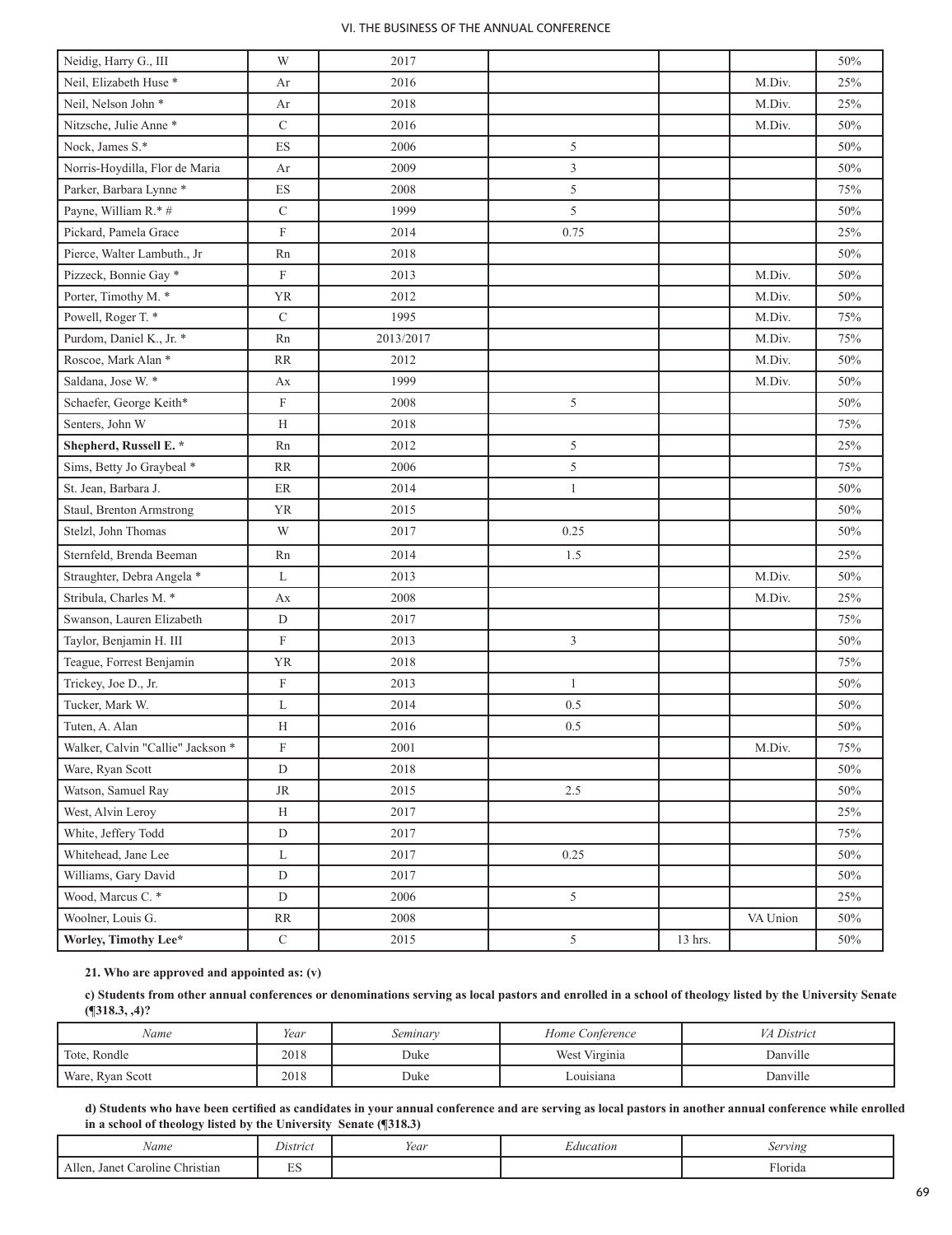## **e) Persons serving as local pastors while seeking readmission to conference membership (¶¶366.4, 367, 369.3)? (If not in this conference indicate name of conference where serving.)**

| Jers<br>Name<br>Status. | Jistrici<br>. | Year<br>. | zducation<br>. | onterence<br>. |
|-------------------------|---------------|-----------|----------------|----------------|

## **22. Who have been discontinued as local pastors (¶320.1)?**

| Name                    | District  | Date Discontinued | Note                                         |  |
|-------------------------|-----------|-------------------|----------------------------------------------|--|
| Archie, Floyd A., Sr.   |           | 5/17/2018         | Disc. certified candidacy (see MQ19c)        |  |
| Geoffrion, Peter        |           | 5/14/2018         | (MQ20) Disc. certified candidacy (see MQ19c) |  |
| Massie, Allen Ray       | <b>RR</b> | 4/9/2018          | Disc. certified candidacy (see MQ19c)        |  |
| McCallum, Darryl Wesley | Rn        | 1/23/2018         | (MQ20) Disc. certified candidacy (see MQ19c) |  |
| Viemeister, Jerry       |           | 4/26/2018         | Disc. certified candidacy (see MQ19c)        |  |

**23. Who have been reinstated as local pastors (¶320.4)?**

| Name                  | District | Date Reinstated                |
|-----------------------|----------|--------------------------------|
| Fry, James Howard III |          | 2/2/18 (reinst. Danville DCOM) |
| Neil, Nelson John     | Αr       | 2/8/18                         |

**24. What ordained ministers or provisional members from other Annual Conferences or Methodist denominations are approved for appointment in the Annual Conference while retaining their conference or denominational membership (¶¶331.8, 346.1)?** 

## **a) Other Annual Conferences**

| Name                           | District      | <b>Status</b> | Home Conference        | Year              |
|--------------------------------|---------------|---------------|------------------------|-------------------|
| Barkat, Aslam                  | Ar            | <b>RE</b>     | West Virginia          | 5 (part-time)     |
| Blalock, Max                   | <b>YR</b>     | FE            | Northern Alabama       | 8                 |
| Caddell, Louis H.              | S             | <b>RE</b>     | Missouri               | $\overline{2}$    |
| Chaney, Michelle Holmes        | Ar            | FE            | Baltimore/Wash         | $\overline{3}$    |
| Cho, Daniel J.                 | Ar            | FE            | NY                     |                   |
| Collins, T. Isaac              | $\mathcal{C}$ | PE            | Holston                | 3                 |
| Crites, Luther Edwin "Nip" Jr. | H             | FE            | West Virginia          | 6                 |
| Crockett, Douglas E.           | Rd            | <b>FE</b>     | Holston                | 10.5              |
| de los Santos, Jesus           | ER            | <b>FE</b>     | Pangasinan Philippines | 2.5 (April 2017)  |
| English, Kevin E.              | <b>YR</b>     | RE            | Penn-Del               | 1 (Jan-June 2018) |
| Ferris-McCann, Donald R.       | W             | <b>FE</b>     | Michigan               | 1 (May 2018)      |
| Floyd, Kate                    | Ar            | <b>FE</b>     | North Georgia          | $\overline{2}$    |
| Jessup, Jody R.                | F             | <b>RE</b>     | Baltimore/Wash         | $\overline{4}$    |
| Knobel, Kurtis A.              | Rd            | <b>RE</b>     | Western Pennsylvania   |                   |
| Kusse-Wolfe, Linda             | S             | <b>FE</b>     | <b>Great Plains</b>    | 3                 |
| Max-Jones, Raymond             | Ax            | FE            | Sierra Leone           | 5                 |
| McPheeters, Chilton W.         | S             | <b>RE</b>     | <b>UNY</b>             | $1(50\%)$         |
| Robertson-Gouge, Scott         | Rn            | <b>RE</b>     | Holston                | 3(75%)            |
| Stutes, Robert Gordon          | Rn            | RE            | Texas                  | 6(75%)            |
| Thomas, Arthur D.              | Rd            | RE            | Baltimore-Washington   | $\overline{c}$    |
| Walton, Karma Denise           | <b>RR</b>     | <b>FE</b>     | South Georgia          |                   |

## **b) Other Methodist Denominations**

| Name                 | District | <b>Status</b> | Denomination     | Year |
|----------------------|----------|---------------|------------------|------|
| Baek, Namseok Andrew |          | Elder         | Korean Methodist |      |
| Beckert, Kristen A.  | Ar       | Elder         | Nazarene         | 3.5  |
| Choi, Yoon-Seok      | YR       | Elder         | Korean Methodist |      |
| Chung, Sung Ho       | Ar       | Elder         | Korean Methodist | 14   |
| Davis, Delishia      | Ar       | Elder         | AME              |      |
| Hong, Song K. Philip |          | Elder         | Korean Methodist |      |
| Kang, Hyunsik        | Ar       | Elder         | Korean Methodist |      |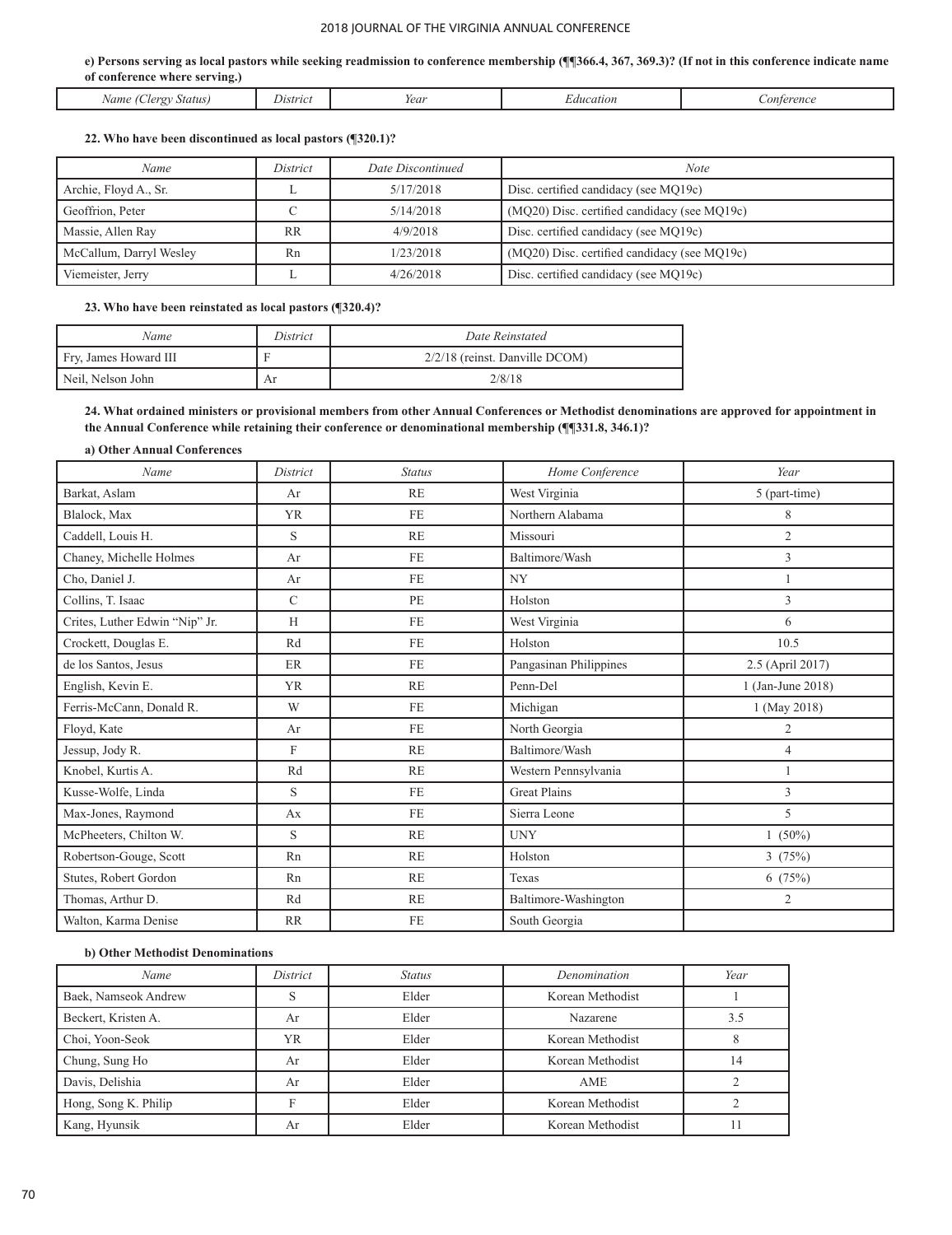| Kang, Yun Goo       |    | Elder | Korean Methodist |                |
|---------------------|----|-------|------------------|----------------|
| Kim, James Hyo Gyum |    | Elder | Korean Methodist |                |
| Kim, Samuel Eunkwan | Ax | Elder | Korean Methodist |                |
| Oh. Intek           |    | Elder | Korean Methodist |                |
| Park, Joo Sup       | Ax | Elder | Korean Methodist | 10             |
| Ryu, Sunghyun Karis | Ar | Elder | Korean Methodist | 1.5 (May 2018) |
| Sung, Byung Chul    |    | Elder | Korean Methodist |                |

**25. What clergy in good standing in other Christian denominations have been approved to serve appointments or ecumenical ministries within the bounds of the Annual Conference while retaining their denominational affiliation (¶¶331.8, 346.2)? (v) (Designate with an asterisk those who have been accorded voting rights within the annual conference. Indicate credential.)**

| Name                   | District  | <b>Status</b> | Denomination               | Year |
|------------------------|-----------|---------------|----------------------------|------|
| Calhoun, Jimmy*        | D         | OF            | <b>Independent Baptist</b> | 4    |
| Diggs, Pia LaShawnda*  | Ax        | OF            | <b>Baptist</b>             | 1    |
| Halbert, Kerry L.*     | F         | OF            | Southern Baptist           | 4    |
| Holt, Kevin M.*        | L         | OF            | <b>Independent Baptist</b> | 4    |
| Janssen, Denise L.*    | Rd        | OF            | American Baptist           | 7    |
| Katta, Zaccheaus*      | Rd        | OF            | Church of South India      |      |
| Larrimore, Paul D.*    | F         | OF            | Southern Baptist           |      |
| Lyons, Tracey Bullock* | W         | OF            | <b>Baptist</b>             | 2    |
| McDaniel, Joseph Jr.*  | ER        | OF            | <b>Baptist</b>             |      |
| McLeod, Sheldon "Mac"* | Rd        | <b>ROF</b>    | Baptist/nondenominational  |      |
| Okello, Fred Ouma*     | ES.       | OF            | Kenya Mennonite            | 2    |
| Seeley, Carol*         | <b>RR</b> | OF            | <b>Baptist</b>             |      |
| Stevens, James D.*     | L         | <b>ROF</b>    | Southern Baptist           | 15   |
| Swick, Kenneth G.*     | <b>ES</b> | <b>ROF</b>    | <b>ELCA</b>                |      |
| Tinsley, Mark A.*      | L         | OF            | Trinity Full Gospel        |      |

**26.Who are affiliate members: (List alphabetically; indicate annual conference or denomination where membership is held.) a)With vote (¶586.4 [v])?**

| Name                                            | Member Conference/Denomination | First Year of Affiliation |
|-------------------------------------------------|--------------------------------|---------------------------|
| b) Without vote $(\P\P_334.5, 344.4)$ ? (v 2/3) |                                |                           |
| Name (Clergy Status)                            | Member Conference/Denomination | First Year of Affiliation |
| Davis, Richard S. (RE)                          | Baltimore-Wash.                | 2010                      |
| Fellows, Norma Jean V. (RE)                     | Upper NY                       | 2009                      |
| Gladding, Elsie May (RE)                        | Baltimore-Wash.                | 2009                      |
| Googins, Mary Ann (RD)                          | Oregon-Idaho                   | 2010                      |
| Graves, David (FE)                              | Baltimore-Wash.                | 2015                      |
| Hunley, Anthony J. (FE)                         | Michigan                       | 2018                      |
| Jones, Scott F. (FE)                            | Florida                        | 2017                      |
| Kocher, Craig T. (FE)                           | Western NC                     | 2011                      |
| Maloy, W.Victor (RE)                            | Florida                        | prior to 2001             |
| Murphy, Miles, Jr. (RE)                         | North Carolina                 | 2007                      |
| Nicholson-Angle, Jan (FE)                       | North Carolina                 | 2017                      |
| Porter, Melody (FD)                             | Eastern PA                     | 2009                      |
| Preuninger, Colleen (FE)                        | <b>Upper NY</b>                | 2016                      |
| Query, Todd (FD)                                | West Michigan                  | 2006                      |
| Rowley, R. Glenn (FE)                           | Oklahoma                       | 2010                      |
| Starling Jr., Capt. I. Carroll (RE)             | Florida                        | prior to 2001             |
| Stevens, Matthew Todd (FE)                      | Alabama-West Florida           | 2016                      |
| Tau, Kyle (PD)                                  | North Georgia                  | 2016                      |
|                                                 |                                |                           |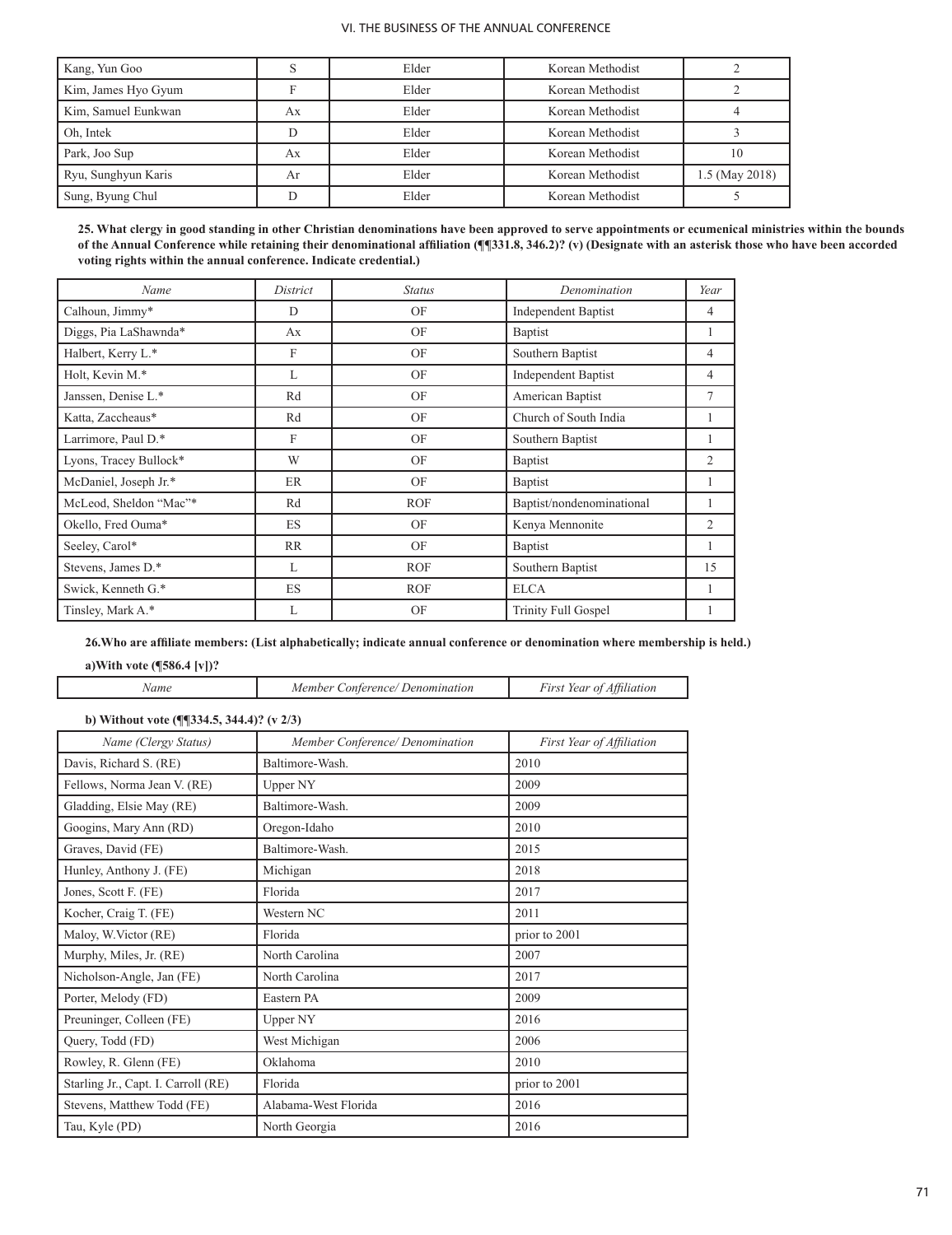#### **27. Who are elected as associate members? ¶322 (v):**

#### *Name*

## **28. Who are elected as provisional members and what seminary did they attend? (under ¶¶322.4, 324, 325)**

**a) Provisional Deacons under the provisions of ¶¶ 324.4a, c or ¶324.5?(3/4 v)** 

*Name Seminary*

#### **b) Provisional Elders under the provisions of ¶¶ 324.4a, b or ¶324.6 (v)); ¶ 322.4 (3/4 v)**

| Name                        | Seminary            |
|-----------------------------|---------------------|
| Ahn, Mi Sook                | Wesley              |
| Campbell, Jay Lewis         | Wesley              |
| Ginther, James Anthony, Jr. | Virginia Union      |
| Hicks, Justin Andrew        | Virginia Union      |
| Kim, Arum                   | Wesley              |
| Namgung, Yosub              | Garrett-Evangelical |
| Payne, Sarah Elizabeth      | Eastern Mennonite   |
| Plemmons, Rachel Gordon     | Duke                |
| Potter, Matthew Grayson     | Duke                |
| Watson, Christopher Charles | Virginia Union      |
| Webster, Katherine Carson   | Wesley              |

**29. Who are continued as provisional members, in what year were they admitted to provisional membership, and what seminary are they attending, if in school (¶326)?**

## **a) In preparation for ordination as a deacon or elder? (¶326)**

| Name                       | Clergy Status (PD or<br>PE) | Year Admitted | <b>Notes</b>   |
|----------------------------|-----------------------------|---------------|----------------|
| Allen, Ashley Blair        | PE                          | 2014          |                |
| Allen, Marie B.            | P <sub>D</sub>              | 2016          |                |
| Anderson, Nathan Putnam    | <b>PD</b>                   | 2017          | See MQ 29c, 78 |
| Bowles, Genevieve          | <b>PE</b>                   | 2016          |                |
| Chapman, Carl M.           | PE                          | 2016          |                |
| Cho, Heewon                | <b>PE</b>                   | 2017          |                |
| Chung, In Yong (Danny)     | PE                          | 2017          |                |
| Conway, John Harris        | <b>PD</b>                   | 2016          |                |
| Cousar, Barbara Ann        | PE                          | 2017          |                |
| Devolites, Sean Charles    | <b>PE</b>                   | 2017          |                |
| Edwards, Darwin G.         | <b>PE</b>                   | 2012          |                |
| Geoffrion, Erin Aubrey     | PE                          | 2016          |                |
| Hackmann, Ian J.           | <b>PE</b>                   | 2012          | See MQ 52      |
| Hendricks, Terry Lee       | <b>PE</b>                   | 2016          |                |
| Hughes, Susan M.           | PD                          | 2013          |                |
| Isernhagen, Brett Desley   | PE                          | 2016          |                |
| Kesner, Anne West          | PD                          | 2014          | See MQ 50 a5   |
| Kim, Jiyeon                | <b>PE</b>                   | 2015          |                |
| Kim, Jeongin               | PE                          | 2016          |                |
| Kim, Minoo William         | <b>PE</b>                   | 2017          |                |
| LaCroix Fillette, Ellen A. | <b>PE</b>                   | 2016          |                |
| Lamb, Jonathan Jennings    | PE                          | 2017          |                |
| LaRock, Ryan Scott         | PE                          | 2016          |                |
| Malloy, Katherine Ann      | PD                          | 2017          |                |
| Matthews, Michelle Leigh   | PE                          | 2015          |                |
| McWilliams, David R.       | PE                          | 2016          |                |
| Min, Kwong Hong (Moses)    | PE                          | 2014          |                |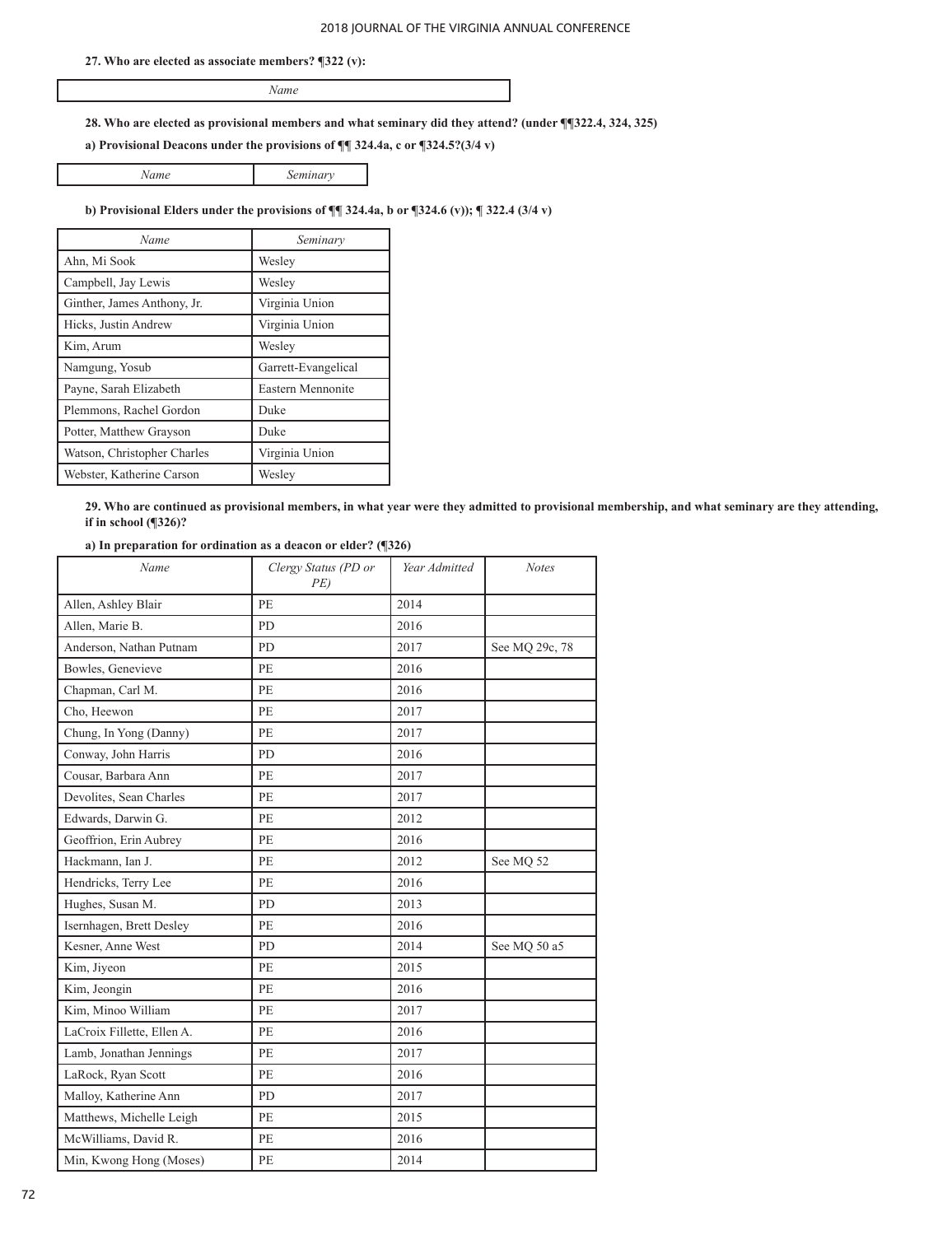| Moore-Diamond, Emily Anne    | PE        | 2014 |                      |
|------------------------------|-----------|------|----------------------|
| Newman, Amanda Hill          | PE        | 2016 |                      |
| Obeng, John                  | PE        | 2017 |                      |
| Oh, Donghwan Paul            | PE        | 2015 |                      |
| Payne, Clayton W.            | PE        | 2015 |                      |
| Posey, Brian Edward          | PE        | 2013 |                      |
| Reibel, Erin                 | PE        | 2016 |                      |
| Reynolds, Monica T.          | PE        | 2017 |                      |
| Ringenbach, Martha C.        | PE        | 2017 |                      |
| Robins, Koren B.             | <b>PE</b> | 2014 | See MQ 49            |
| Roth, Ashley B.              | PE        | 2017 |                      |
| Ryu, Young Sung              | PE        | 2017 |                      |
| Schaeffer, Ryan Mark         | PE        | 2014 |                      |
| Simmons, Joellen Mary        | PE        | 2017 |                      |
| Sloan, William Henry         | PE        | 2017 |                      |
| Sullivan-Trent, Mary Alice   | PE        | 2017 |                      |
| Swingle, Thomas Lambert      | PE        | 2016 |                      |
| Timmerman, Randall T.        | PE        | 2017 |                      |
| Ware, Andrew Jackson         | PE        | 2016 |                      |
| Wicker, Gerald Lee           | PE        | 2014 |                      |
| Wilkins, F. Darlene          | PE        | 2016 |                      |
| Wooten, Dirk Anthony         | PE        | 2016 | See MQ 49            |
| Wray, Heather Leigh          | PD        | 2015 |                      |
| Swingle, Thomas Lambert      | PE        | 2016 |                      |
| Thornberry, Gayle Martin     | <b>PE</b> | 2015 |                      |
| Varner, Edward Joseph Tucker | PE        | 2014 |                      |
| Ware, Andrew Jackson         | PE        | 2016 |                      |
| Wicker, Gerald Lee           | PE        | 2014 |                      |
| Wilds, Kameron Michael       | PE        | 2015 |                      |
| Wilkins, F. Darlene          | PE        | 2016 |                      |
| Wooten, Dirk Anthony         | PE        | 2016 | See MO <sub>49</sub> |
| Wray, Heather Leigh          | PD        | 2015 |                      |

## **b) Provisional deacons who became provisional elders?**

| Name | Original Year of Membership |
|------|-----------------------------|
|      |                             |

#### **c) Provisional elders who became provisional deacons? (Indicate year)**

| Name                | Original Year of Membership |
|---------------------|-----------------------------|
| Anderson, Nathan P. | 2017                        |

## **d) Provisional members who transferred from other conferences or denominations? (¶347.1)**

| vame | <b>Sea Sea</b><br><b>DL</b><br>$\alpha$<br>577110<br>, or | Membership<br>Jrigina<br>rear<br>Ω1 | Denomin⁄<br>Previous<br>onterence<br>,,,,,,,,,, |
|------|-----------------------------------------------------------|-------------------------------------|-------------------------------------------------|
|      |                                                           |                                     |                                                 |

## **30. What ordained clergy, coming from other Christian denominations, have had their orders recognized (¶347.6):**

*Name Clergy Status Previous Denomination*

## **31. What ordained clergy have been received from other Christian denominations (¶347.3):**

## **a) As provisional members (¶347.3a,b)? (v)**

| Name                 | <b>Status</b>   | Date                    | ormer                           |
|----------------------|-----------------|-------------------------|---------------------------------|
|                      | $\rho r \sigma$ | Received                | Denomination                    |
| <b>NVAL</b><br>James | nг              | $\blacksquare$<br>. L C | TN<br>`hurch<br>leveland<br>τΩι |

## **b) As local pastors (¶347.3a)? (v)**

|  | vame,<br>. | .<br>$-$ | JA1<br>A10.<br>. | $\boldsymbol{u}$<br><i>YVVI</i><br>rrr |
|--|------------|----------|------------------|----------------------------------------|
|--|------------|----------|------------------|----------------------------------------|

 $\overline{\phantom{a}}$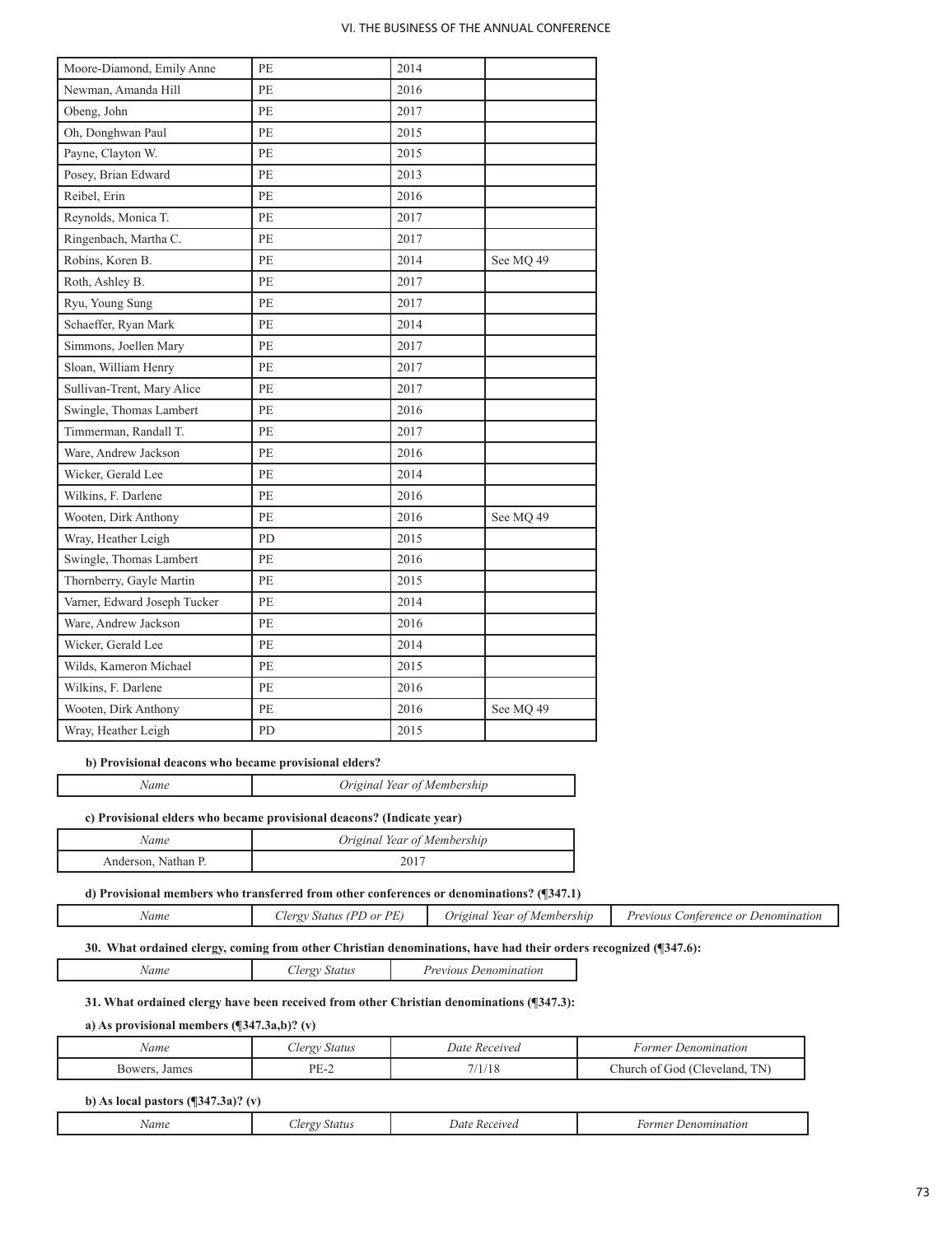#### **32. Who are elected as members in full connection? (3/4 v):**

|  | a) Deacons |
|--|------------|
|--|------------|

| Name                  |
|-----------------------|
| Craft, Timothy Sean   |
| Delamar, Caitlin Rose |

b) Elders

| Name                         |
|------------------------------|
| Agbosu, Esther Naana         |
| Bailey, Caitlyn Fox          |
| Earle, Devon Maust           |
| Ensz, Andrew Stanton         |
| Grant, Amy Elizabeth         |
| Hawkins, Ralph K.            |
| Huh, Keon                    |
| Kim, Chinhyo (Dan)           |
| Levy, David Brent            |
| Louk, Michelle Dee           |
| McGlone, James Benson        |
| Nichols, Brandon Tyler       |
| Oswald, Ryan Steven          |
| Sergent, Matthew B.          |
| Simmons, Brian J.            |
| Springstead, Christa Mercer  |
| Thornberry, Gayle            |
| Varner, Edward Joseph Tucker |
| Wilds, Kameron Michael       |
| Yoo-Hess, Seung Hae          |

**33. Who are ordained as deacons and what seminary awarded their degree? Or, if their master's degree is not from a seminary, at what seminary did they complete the basic graduate theological studies?:**

## **a) After provisional membership (¶330)? (3/4 v)**

| Name                  | Seminary       |
|-----------------------|----------------|
| Craft, Timothy Sean   | Wesley, Asbury |
| Delamar, Caitlin Rose | Duke           |

## **b) Transfer from elder?(¶309) (3/4 v)**

| . |  |  |
|---|--|--|
|   |  |  |
|   |  |  |

## **34. Who are ordained as elders and what seminary awarded their degree?**

| Name                   | Seminary                 |
|------------------------|--------------------------|
| Agbosu, Esther Naana   | Wesley                   |
| Bailey, Caitlyn Fox    | Union Presbyterian       |
| Earle, Devon Maust     | Duke                     |
| Ensz, Andrew Stanton   | Eastern Mennonite        |
| Grant, Amy Elizabeth   | Union Presbyterian       |
| Huh, Keon              | Wesley                   |
| Kim, Chinhyo (Dan)     | <b>Boston University</b> |
| Levy, David Brent      | Duke                     |
| Louk, Michelle Dee     | COS, Virginia Union      |
| McGlone, James Benson  | Duke                     |
| Nichols, Brandon Tyler | Duke                     |

**a) After provisional membership? (¶335) (3/4 v)**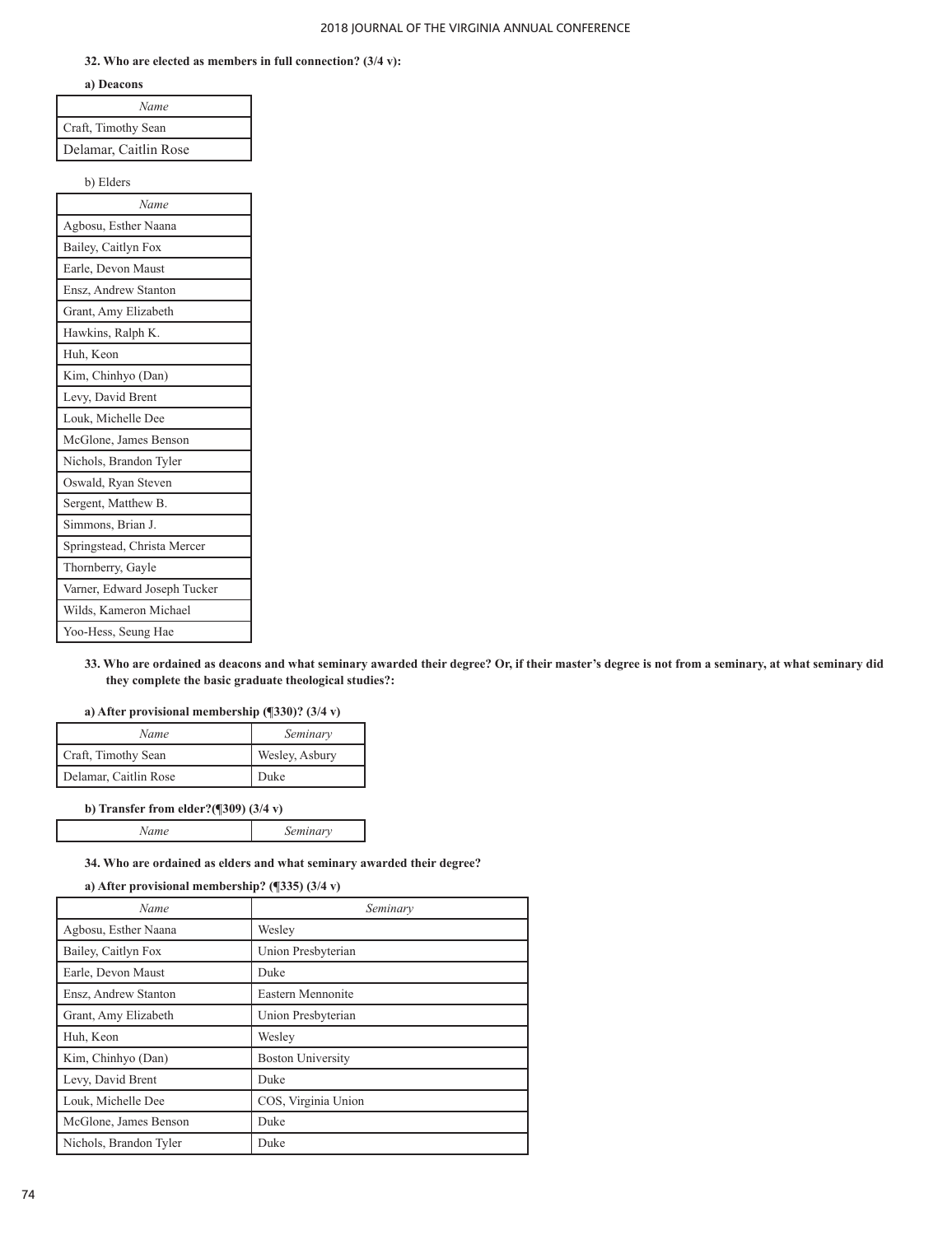| Oswald, Ryan Steven          | Wesley                                     |
|------------------------------|--------------------------------------------|
| Sergent, Matthew B.          | Wesley                                     |
| Simmons, Brian J.            | Asbury                                     |
| Springstead, Christa Mercer  | Duke                                       |
| Thornberry, Gayle            | Virginia Union                             |
| Varner, Edward Joseph Tucker | Duke                                       |
| Wilds, Kameron Michael       | Duke                                       |
| Yoo-Hess, Seung Hae          | Chong-shin Theological, Claremont, Candler |

#### **b) Transfer from deacon? (¶309) (v 2/3)**

*Name Seminary*

**35. What provisional members, previously discontinued, are readmitted (¶365)? (v)**

| Clergy Status | Year Previously Discontinued |
|---------------|------------------------------|
|               |                              |

**36. Who are readmitted (¶¶366-368 [v], ¶369 [v 2/3]):**

| Name | Clergy Status | <i>Previous Status</i> |
|------|---------------|------------------------|
|------|---------------|------------------------|

**37. Who are returned to the effective relationship after voluntary retirement (¶358.7)?: (v)**

**38. Who have been received by transfer from other annual conferences of The United Methodist Church (¶¶347.1, 416.5, 635.2m)? (v)**

| Name                      | Clergy Status | <i>Previous Conference</i> | Date of Transfer |
|---------------------------|---------------|----------------------------|------------------|
| Labella-Foster, Elizabeth |               | North Texas                |                  |

## **39. Who are transferred in from other Methodist denominations (¶347.2)? (v)**

| Name        | Clergy Status | Previous Methodist<br>Denomination | Date of Transfer |
|-------------|---------------|------------------------------------|------------------|
| Kang Taewon | FE            | Korean-Methodist                   | 7/1/18           |
| Lee, Gi Il  | PE-2          | Korean Methodist                   | 7/1/18           |

**40. Who have been ordained as a courtesy to other conferences, after election by the other conference? (Such courtesy elections or ordinations do not require transfer of conference membership.)**

**a) Deacons?**

| 'ame | Member Conference |
|------|-------------------|
|      |                   |

**b) Elders?**

*Name Member Conference*

**41. Who have been transferred out to other annual conferences of The United Methodist Church (¶416.5)?** 

| Name               | Clergy Status    | New Conference | Date of Transfer |
|--------------------|------------------|----------------|------------------|
| Donigan, George H. | FE (on loan, SC) | South Carolina | 1/1/18           |

**42. Who are discontinued as provisional members (¶327)? (v)**

**a) By expiration of eight-year time limit (¶327)**

| Name | Clergy Status |  |
|------|---------------|--|
|      |               |  |

|  | b) By voluntary discontinuance $(\sqrt{327.6})(v)$ |  |
|--|----------------------------------------------------|--|
|--|----------------------------------------------------|--|

| Name                 | Clergy Status |  |
|----------------------|---------------|--|
| Barbery, Steven D.   | withdrawn     |  |
| Manieri, Giani       | withdrawn     |  |
| Royston, Kathleen R. | withdrawn     |  |
| Stefano, Kevin C.    | withdrawn     |  |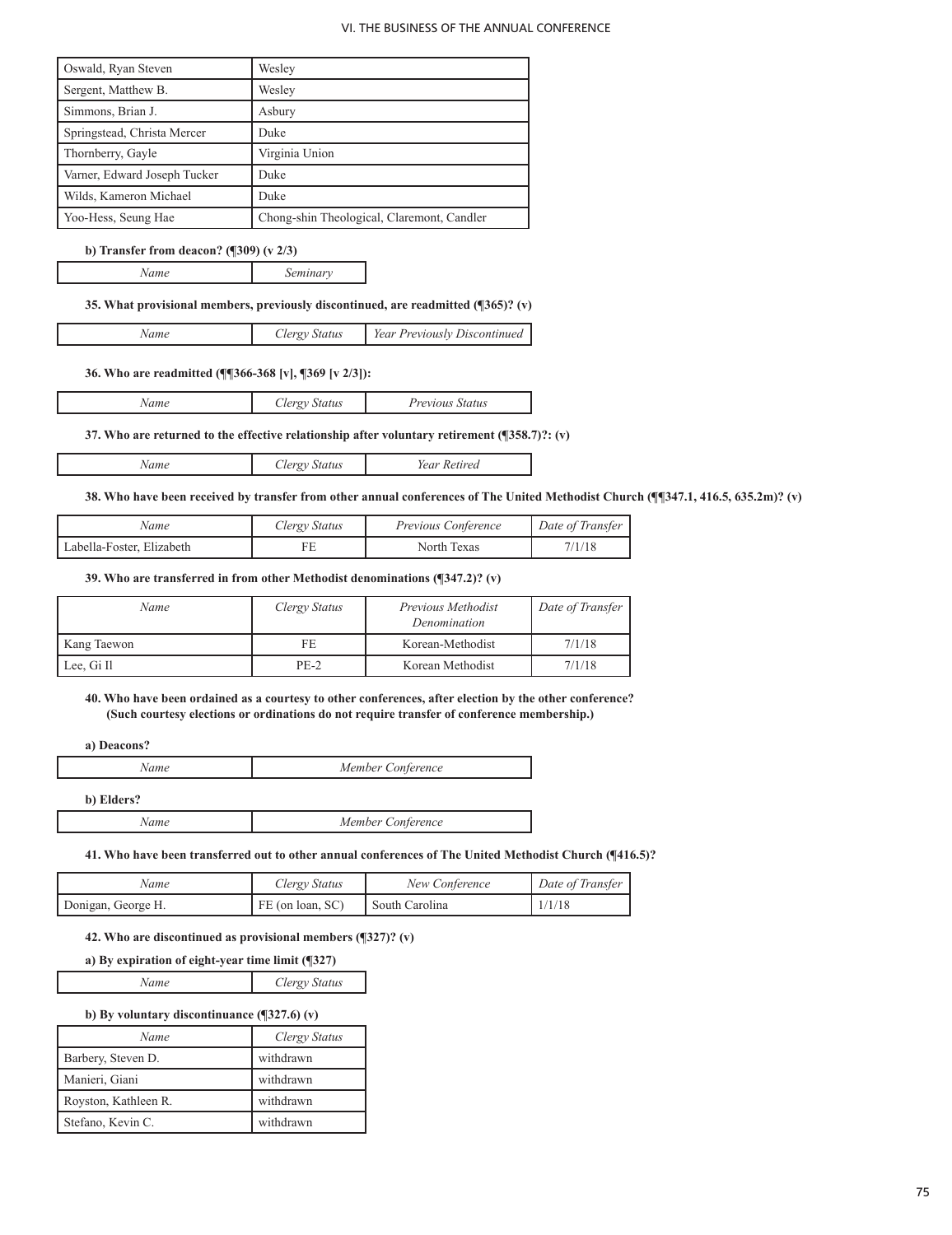## **c) By involuntary discontinuance (¶327.6) (v)**

| Name             | Clergy Status  |
|------------------|----------------|
| Kiel, J. Randall | FL (See MQ21a) |
|                  |                |

## **d) By reaching Mandatory Retirement Age (¶327.7)**

*Name Clergy Status*

## **43. Who are on location?**

**a) Who has been granted honorable location (¶359.1)?** 

 **(1) This year? (v)**

| Name                 |    | Prior Clergy Status   Charge Conference Membership | Date Effective |
|----------------------|----|----------------------------------------------------|----------------|
| Eisenman, Michael A. | FE | Middlesex, YR                                      | 2018           |
| Stanley, Sandra C.   | FГ | Duncan Memorial, Rd                                | 2018           |

#### **(2) Previously?**

| Name                  | Year Originally Granted | Charge Conference Membership | Year of Most Recent Report |
|-----------------------|-------------------------|------------------------------|----------------------------|
| Buxton, Craig A.      | 1992/reinst, 2018       | Chester, JR                  | 2018                       |
| Coleman, Cynthia      | 1999                    | Fairlington, Ax              | 2018                       |
| Groover, Brian H.     | 2003                    | Trinity, B-W Conference      | 2017                       |
| Horner, Daniel W.     | 2012                    | Cave Spring, Rn              | 2018                       |
| Kidd, Timothy W.      | 2017                    | Mint Spring, S               | 2018                       |
| Milner, M. Helene     | 2011                    | Cherrydale, Ar               | 2018                       |
| Oldham, Bryan         | 2015                    | Pender, Ar                   | 2018                       |
| Sligh, Gary L.        | 1997                    | Mt. Olivet, Ar               | 2018                       |
| Stevens, Lawrence J.  | 2013                    | Mt. Pleasant, Rn             | 2018                       |
| Tate, Wendy Elisabeth | 1995                    | Warrenton, Ax                | 2018                       |
| Wyant, Diane C.       | 1983                    | Great Falls, Ar              | 2018                       |

## **b) Who on honorable location are appointed ad interim as local pastors? (¶359.2)**

| Name             | Appointment   | Year Originally Granted | Location |
|------------------|---------------|-------------------------|----------|
| Buxton, Craig A. | Crawford (JR) | 1992/reinst. 2018       |          |

## **c) Who has been placed on administrative location (¶360)?**

 **(1) This year? (v)**

Ī

| Name | Date Effective | Charge Conference Membership |
|------|----------------|------------------------------|

## **(2) Ad interim administrative location? (v)**

| Name                   | Date Effective | Charge Conference Membership |
|------------------------|----------------|------------------------------|
| McRoberts, Teresa K.   | 10/1/17        | Trinity, Rd                  |
| Riggins, George S. III | 10/1/17        | Chestnut Hill. L             |

#### **(3) Previously?**

| Name            | Year Originally Placed | Charge Conference Membership | Year of Most Recent Report |
|-----------------|------------------------|------------------------------|----------------------------|
| Marvel, Fred G. | 2015                   | Warsaw, RR                   | 2018                       |
| New, Martha L.  | 2013                   | Mead Memorial, L             | 2018                       |

## **44. Who have been granted the status of honorable location–retired (¶359.3):**

## **a) This year? (v)**

| Name | Prior Clergy Status | <b>Honorable Location Originally</b> | Charge Conference Membership |
|------|---------------------|--------------------------------------|------------------------------|
|      |                     | <i>dranted</i>                       |                              |

## **b) Previously?**

| Name                     | Clergy Status | Honorable Location Originally<br>Granted | Charge Conference Membership                       |
|--------------------------|---------------|------------------------------------------|----------------------------------------------------|
| Archer, Ashton L.        | FE            | 1990                                     | East Culpepper, C                                  |
| Burgess, Alvin C. Sr.    | FE            | 1980                                     | Mt. Zion, C                                        |
| Draine, Wesley Davis Jr. | FE            | 1989                                     | Trinity, Rd (First UMC, SC Dist. Florida)<br>Conf. |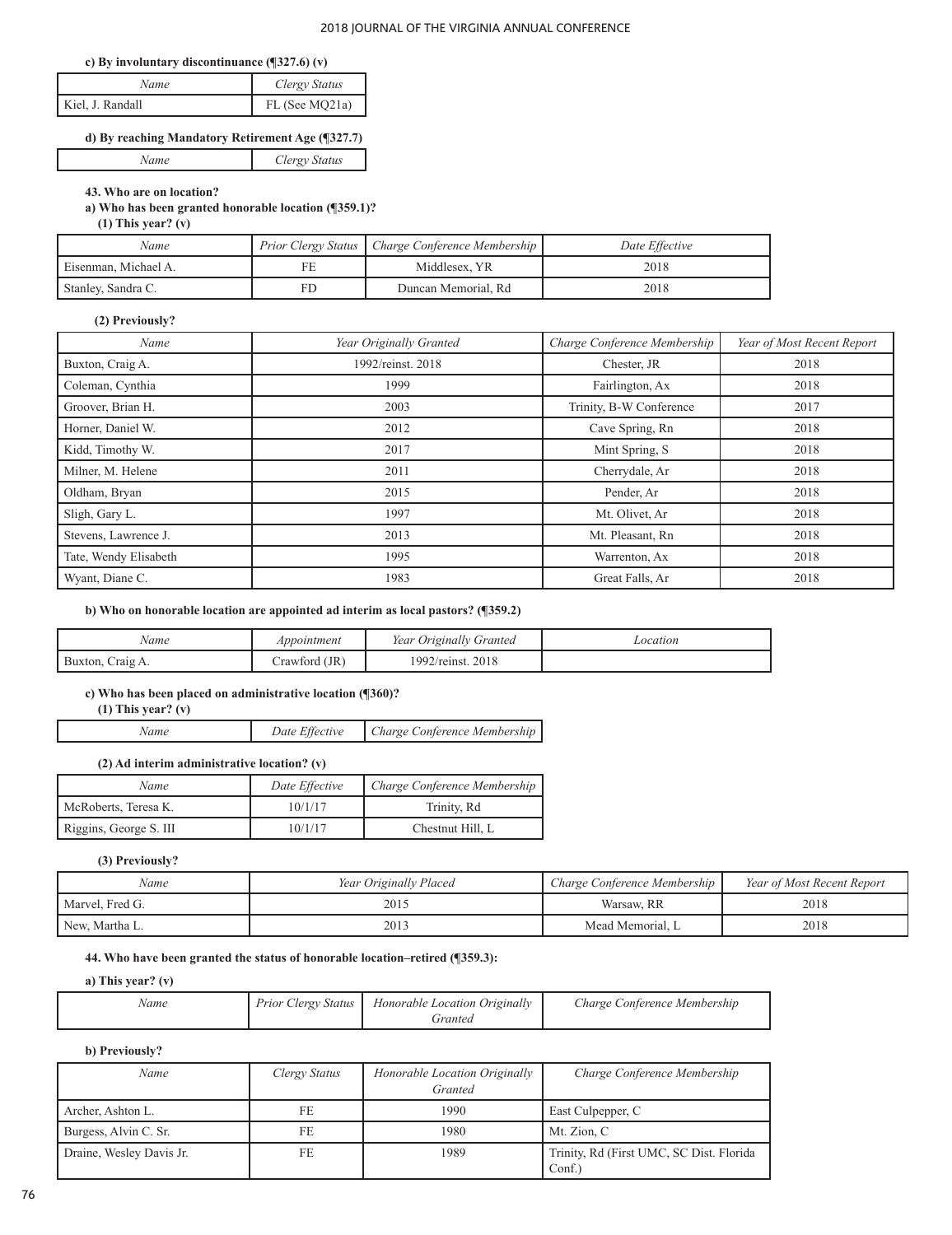| Eakin, Hazel B.        | FE | 1998         | Mt. Zion, C        |
|------------------------|----|--------------|--------------------|
| Goodman, Timothy C.    | FE | 1968         | Trinity, Rd        |
| Hale, Jeffrey H.       | FE | 2010         | Warrenton, Ax      |
| Jenkins, Grover C. Jr. | FE | date unknown | Washington St., JR |
| Owen, Edward B.        | FE | 1971         | Trinity, Rd        |
| Reed, Claude A. Jr.    | FE | 1971         | Aldersgate, C      |
| Weems, Peter A.        | FE | 2000         | Wesley Mem., C     |

## **45. Who have had their status as honorably located and their orders terminated (¶359.2)? (v)**

| Date Effective<br><b>Prior Clergy Status</b> |
|----------------------------------------------|
|----------------------------------------------|

#### **46. Who have had their conference membership terminated?**

#### **a) By withdrawal to unite with another denomination (¶361.1, .4)? (v)**

| Name                 | Date Effective | <b>Prior Clergy Status</b> |
|----------------------|----------------|----------------------------|
| Holbrook, Kristen M. | 9/26/17        |                            |

## **b) By withdrawal from the ordained ministerial office (¶361.2, .4)? (v)**

| Name                  | Date Effective | <b>Prior Clergy Status</b> |
|-----------------------|----------------|----------------------------|
| Vornov, Steven        | 9/28/2017      | RE.                        |
| Ford, David V.        | 5/10/2018      | RE.                        |
| Da Silva, Paulo Cesar | 6/30/2018      | FF.                        |
| Larch, Julie Ann      | 6/30/2018      | FF.                        |

## **c) By withdrawal under complaints or charges (¶¶361.3, .4; 2719.2)?**

| lame | Date Effective | <b>Prior Clergy Status</b> |
|------|----------------|----------------------------|
|      |                |                            |

#### **d) By termination of orders under recommendation of the Board of Ordained Ministry (¶354.12 )? (v)**

| Name | Date Effective | <b>Prior Clergy Status</b> |
|------|----------------|----------------------------|
|      |                |                            |

## **e) By trial (¶2713)?**

Ī

*Name Date Effective Prior Clergy Status*

## **47. Who have been suspended under the provisions of ¶363.1d, ¶2704.2c or ¶2711.3?**

| Vame | Date Effective | Clergy Status |
|------|----------------|---------------|
|      |                |               |

#### **48. Deceased**

## **a) What associate members have died during the year?**

Effective:

| Name | Date of Birth | Date of Death |
|------|---------------|---------------|
|      |               |               |

Retired:

Ī

Ī

Ī

| Name                           | Date of Birth | Date of Death |
|--------------------------------|---------------|---------------|
| Burleigh, William James "Bill" | 5/31/1941     | 9/3/2016      |
| Spaugh, Daniel G.              | 10/31/1946    | 12/27/2016    |
| Harris, Paul C.                | 9/17/1930     | 1/21/2017     |
| Angle, James Shank             | 11/19/1936    | 4/13/2017     |

#### **b) What provisional members have died during the year? (Indicate credential.)** Effective:

| Name | Date of Birth | Date of Death |
|------|---------------|---------------|
|      |               |               |

Retired:

| Name              | Date of Birth | Date of Death |
|-------------------|---------------|---------------|
| Durrett, James H. | 2/20/28       | 6/28/17       |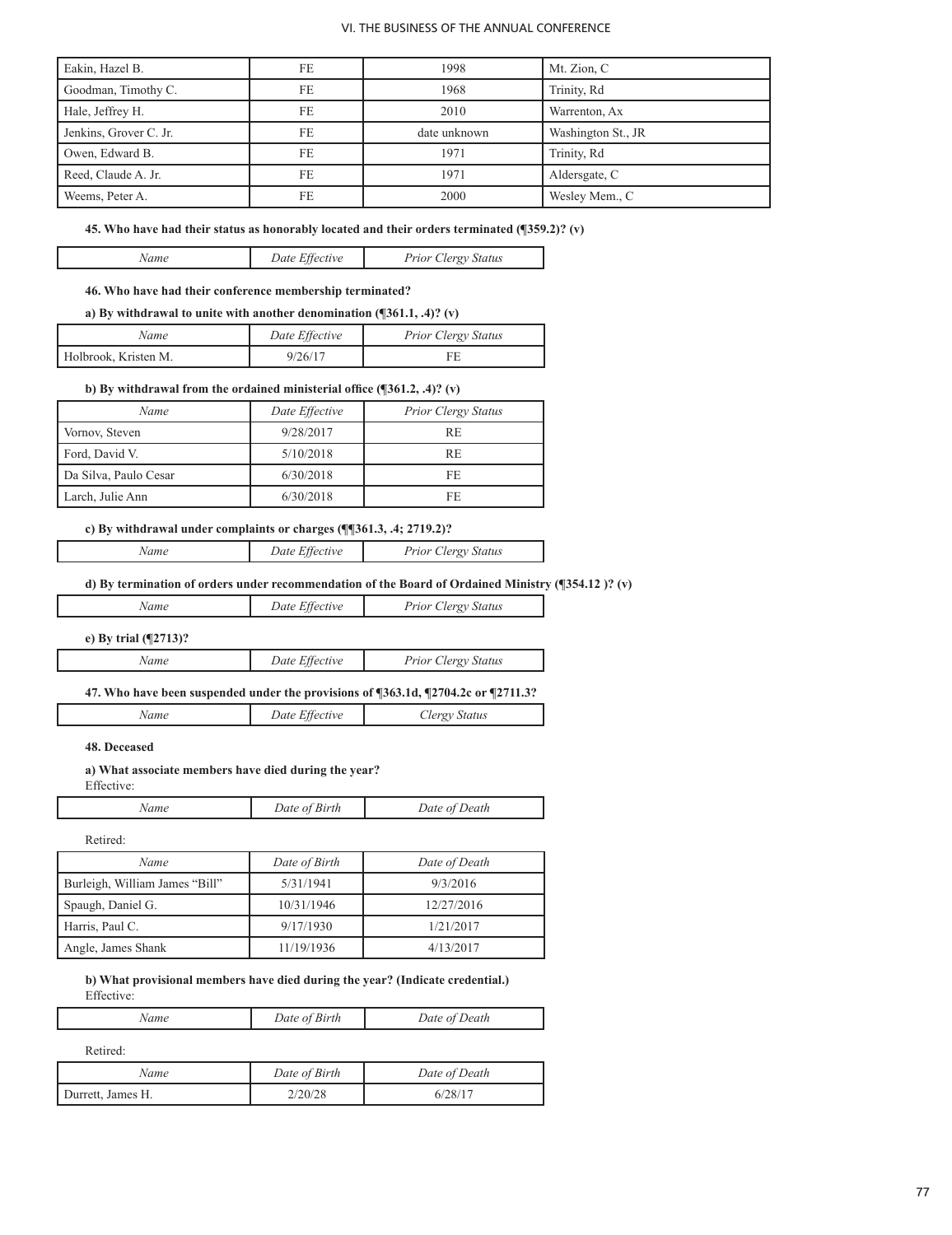## **c) What elders have died during the year?**

Effective:

| Name               | Date of Birth | Date of Death |
|--------------------|---------------|---------------|
| Hatcher, Myrtle F. | 9/30/45       | 2/8/18        |

Retired:

| Name                        | Date of Birth | Date of Death |
|-----------------------------|---------------|---------------|
| David, Ted E.               | 12/23/1947    | 6/23/2017     |
| Beethoven, Charlene         | 2/17/1954     | 6/29/2017     |
| Lewis, David B.             | 9/5/1937      | 7/7/2017      |
| Willis, David S.            | 7/24/1922     | 7/23/2017     |
| Mitchell, F. Joseph         | 2/12/1927     | 7/25/2017     |
| Wright, Edward H.           | 10/14/1928    | 8/14/2017     |
| Foote, Phillips K.          | 4/11/1927     | 8/30/2017     |
| Seemann, Herbert K.         | 5/30/1945     | 10/9/2017     |
| Martin, Julian H.           | 5/30/1949     | 10/27/2017    |
| Crowder, Nolan Ray          | 3/4/1943      | 11/5/2017     |
| Chattin, Norman S.          | 3/5/1926      | 12/19/2017    |
| Jones, Elisha Eugene "Dick" | 4/8/1935      | 1/16/2018     |
| Powell, James Emerson       | 3/22/1930     | 1/22/2018     |
| Minter, Allen Daniel        | 6/28/1924     | 2/16/2018     |
| Doherty, Philbert           | 7/14/1938     | 3/19/2018     |
| Ayres, William L.           | 2/7/1930      | 3/22/2018     |
| Seay, Janet P. (HL)         | 8/6/1950      | 5/13/2018     |

**d) What deacons have died during the year?**

Effective:

| Name     | Date of Birth | Date of Death |  |
|----------|---------------|---------------|--|
| Retired: |               |               |  |
| Name     | Date of Birth | Date of Death |  |

**e) What local pastors have died during the year?**

Active:

| Vame | Date of Birth | Date of Death |
|------|---------------|---------------|
|      |               |               |

Retired:

Ī

 $\Box$ 

Г

| Vame | Date of Birth | Date of Death |  |
|------|---------------|---------------|--|
|------|---------------|---------------|--|

**49. What provisional or ordained members (elders and deacons) have received appointments in other Annual Conferences of The United Methodist Church while retaining their membership in this Annual Conference (¶¶331.8, 346.1)?** 

| Name                      | <b>Clergy Status</b> | District  | Years          | Conference Where Appointed |
|---------------------------|----------------------|-----------|----------------|----------------------------|
| Baber, Charles F. Jr.     | <b>FD</b>            | F         | 9              | NC                         |
| Carl, David E. Jr.        | FE                   | Rd        | 17             | <b>WNC</b>                 |
| Carter, Carroll C.        | RE                   | Rn        | 2 (part-time)  | <b>WNC</b>                 |
| Geeting, R. Douglas       | RE                   | W         | $\overline{2}$ | NC                         |
| Griffin, Kotosha Seals    | FE                   | Ar        | 5              | Louisiana                  |
| Guyton, Morgan Arthur     | FE                   | Ax        | 5              | Louisiana                  |
| Honeycutt, J. Denise      | <b>FE</b>            | Ax        |                | NC                         |
| Jones, Robert O., Jr.     | FE                   | H         | $\overline{2}$ | Alaska Missionary          |
| Levy, D. Brent            | FE                   | H         | 4              | NC                         |
| Lloyd, Robert B., Jr.     | <b>FE</b>            | ES        | $\overline{2}$ | Cal-Pac                    |
| Money, Patricia Sufficool | FE                   | ER        | 3              | Oregon-Idaho               |
| Montgomery, Sara E. Pugh  | <b>FE</b>            | W         | 6              | Oklahoma                   |
| Robins, Koren B.          | PE                   | <b>YR</b> | 5              | NC                         |
| Simmons, Myron I.         | RE                   | F         | 2              | NC                         |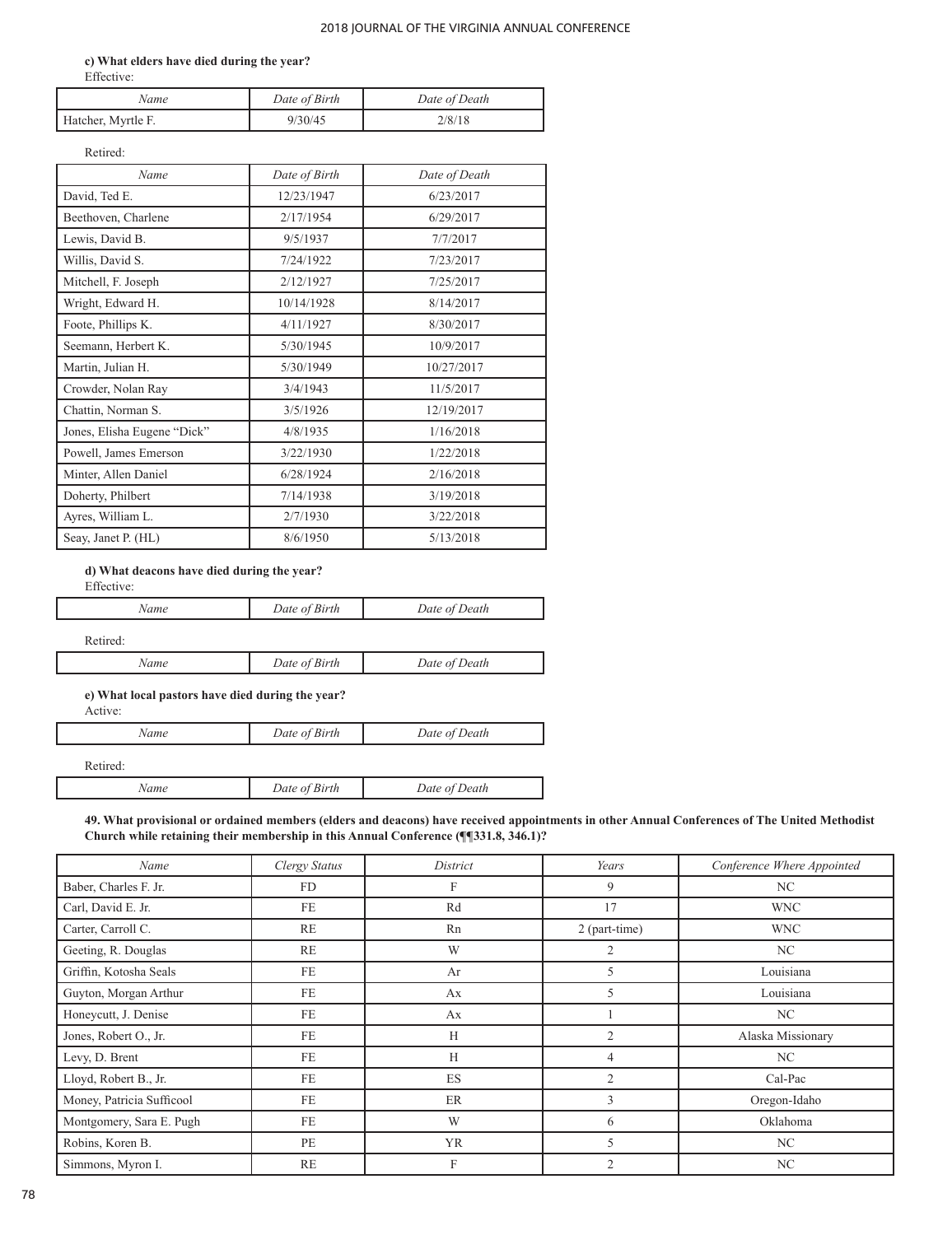| Tippens, Norman G.   | <b>RE</b> |    |     | NC         |
|----------------------|-----------|----|-----|------------|
| Tran, Charles K.     | FE        |    |     | Cal-Nev    |
| Ward, John C., Jr.   | FE        |    | ن د | WVa        |
| Wooten, Dirk Anthony | PE        | ER |     | <b>PNW</b> |

**50. Who are the provisional, ordained members or associate members on leave of absence and for what number of years consecutively has each held this relation (¶354)?** 

**a) Voluntary?** 

## **(1) Personal, 5 years or less (¶354.2a 3) (v)**

| Name                | Clergy Status | District | Date Effective | Charge Conference |
|---------------------|---------------|----------|----------------|-------------------|
| Compton, Dawn       | FD            |          | 7/1/2016       | Mount Hermon      |
| Oh, Jinwook         | FD            | Ar       | 10/1/17        |                   |
| Rickabaugh, Marc W. | FE            |          | 7/1/17         | Restoration       |

## **(2) Personal, more than 5 years (¶354.2a 3) (v 2/3)**

| Name | $\alpha$<br><b>Status</b><br>$\cdots$ | <i>Istrici</i> | Jate<br><i>Effective</i> | Aarge<br>_onterence |
|------|---------------------------------------|----------------|--------------------------|---------------------|
|      |                                       |                |                          |                     |

## **(3) Family, 5 years or less (¶354.2b 3) (v)**

| Name                | Clergy Status | District | Date Effective    | Charge Conference |
|---------------------|---------------|----------|-------------------|-------------------|
| Dunlap, Melissa R.  | FE            |          | $1/1/18 - 2/1/18$ | Vine              |
| Joyner, Courtney C. | FD            |          | 8/1/17            | Port Repulic      |
| Lenow, Amy V.       | FD            | Rd       | 7/1/17            | Trinity           |

## **(4) Family, more than 5 years (¶354.2b 3) (v 2/3)**

| <b>Vame</b><br>. | Status<br>$10^{10}$ | ustric<br>,,, | <b>MAIL 494</b><br>: ttective<br>Date<br>.<br>$\overline{a}$ | harge<br>onterence |
|------------------|---------------------|---------------|--------------------------------------------------------------|--------------------|
|                  |                     |               |                                                              |                    |

## **(5) Transitional (¶354.2c)**

L

| Name                   | Clergy Status | District  | Date Effective      | Charge Conference |
|------------------------|---------------|-----------|---------------------|-------------------|
| Boone, Sandy           | FE            | Ar        | 11/1/17             |                   |
| Delamar, Caitlin Rose  | FD            | <b>RR</b> | 7/1/18              |                   |
| Hwang, Eoi Kyung "Kay" | FD            | Ar        | $8/1/17 - 10/23/17$ |                   |
| Kesner, Anne West      | <b>PD</b>     | ER        | 6/1/18              |                   |

## **b) Involuntary (¶ 355)? (v 2/3)**

|  | Name | 22.14<br>statur. | $^{\prime\prime}$ stric $\iota$ | Jat. | hare<br>onterence<br>777 |
|--|------|------------------|---------------------------------|------|--------------------------|
|--|------|------------------|---------------------------------|------|--------------------------|

## **51. Who are granted sabbatical leave (¶352)? (v)**

| Name                   | cler<br><b>Status</b><br>Ο. | District | $\Gamma$ $\alpha$<br><i>Effective</i><br>Date | harge<br>conterence |
|------------------------|-----------------------------|----------|-----------------------------------------------|---------------------|
| Brynildsen.<br>Herbert | . .                         | JIX      | 7/1<br>11C<br>771718                          | <b>TBD</b>          |

## **52. Who have been granted medical leave due to medical or disabling conditions (¶357)? (v)**

| Name                 | <b>Status</b> | District  | Date Effective | Charge Conference     |
|----------------------|---------------|-----------|----------------|-----------------------|
| Barnett, Edward S.   | FE            | Н         | 5/1/2018       |                       |
| Barre, Kirsten Kay   | FE.           | <b>YR</b> | 9/1/2017       |                       |
| Callis, Rita A.      | <b>FE</b>     | Rd        | 9/1/2016       |                       |
| Carey, Deborah L.    | <b>FE</b>     | C         | 1/1/2012       | Culpeper UMC          |
| Carlson, Susan K.    | AM            | S         | 7/1/2000       | Granbery Memorial UMC |
| Cox, Tina            | PL            | Rn        | 7/1/2018       |                       |
| Earley, Phyllis      | FE.           | <b>YR</b> | 1/1/2015       | Tabernacle UMC        |
| Eden, Sharon         | <b>PM</b>     | <b>JR</b> | 7/1/2005       | South Brunswick UMC   |
| Gestwick, Douglas D. | <b>FE</b>     | <b>JR</b> | 7/1/2018       | Chester UMC           |
| Gibson, Suzanne D.   | FE.           | <b>YR</b> | 7/1/2018       |                       |
| Gillespie, Paul F.   | FL.           | <b>YR</b> | 12/1/2017      |                       |
| Hackmann, Ian J.     | PE            | <b>JR</b> | 7/1/2017       |                       |
| Hadley-Goggin, Ben   | FE            | Rd        | 9/1/2002       | Duncan Memorial UMC   |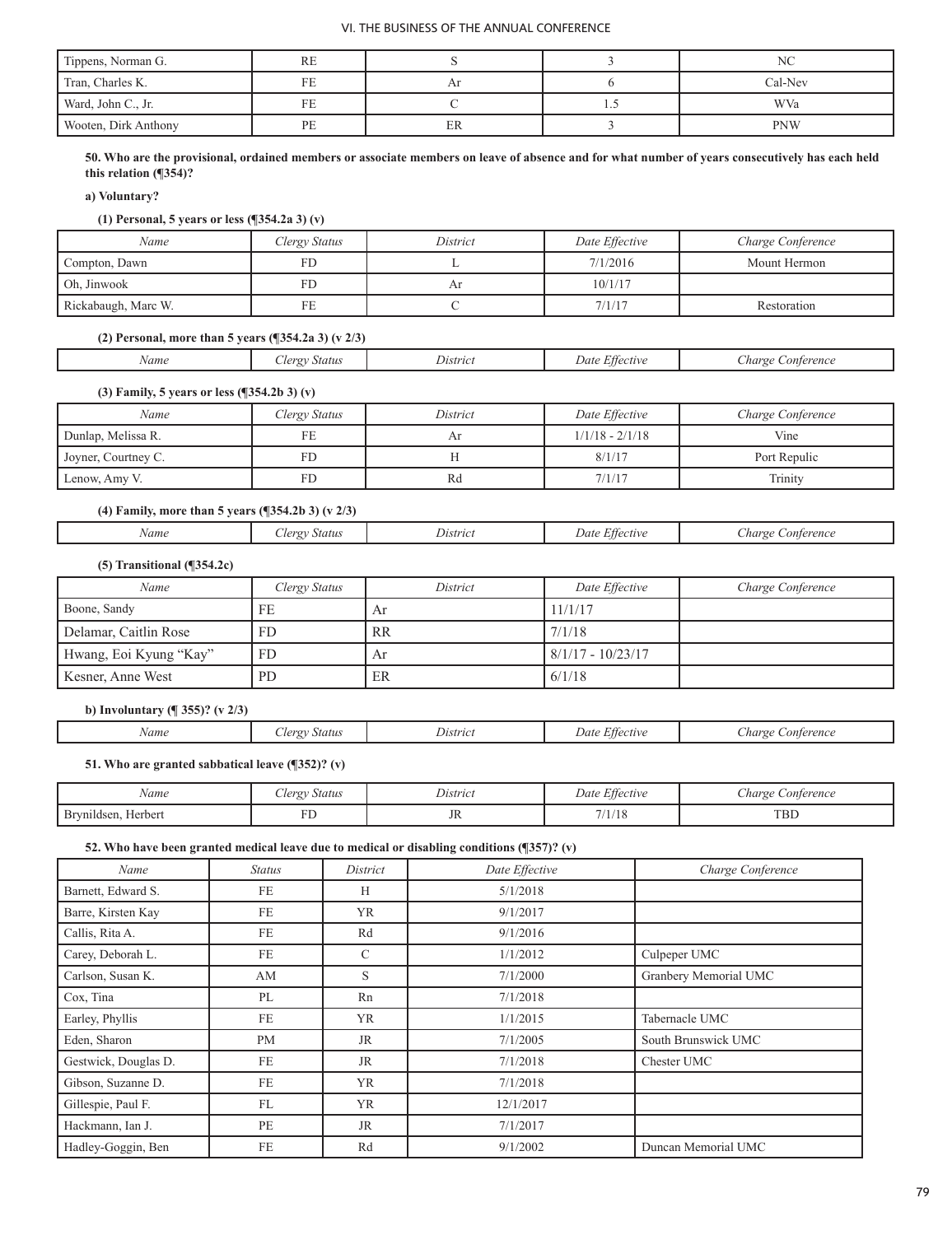| Huffman, Garland Michael  | FL        |           | 10/1/2015                 |                   |
|---------------------------|-----------|-----------|---------------------------|-------------------|
| Martin, John Arthur, Sr.  | FE        | W         | 5/1/2014                  | Rectortown UMC    |
| Milstead, Gary W.         | FE        | S         | 9/1/2006                  | Christ UMC        |
| Nesselrodt, David L.      | FE        | Ax        | 7/1/2013                  | Cameron UMC       |
| Newsome, Kenneth W.       | FE        | <b>RR</b> | 10/1/2017                 | Melrose UMC       |
| Rhodes, Stephen A.        | <b>FE</b> | Rd        | 7/1/2004                  | River Road UMC    |
| Roberts, Jeffry J.        | FE        | Ax        | 8/1/2017-2/1/2018 (appt.) |                   |
| Southall-Vess, L. Michael | FE        | Rd        | 10/1/2016                 |                   |
| Thomas, James D.          | <b>FE</b> | Ax        | 5/5/2016                  | Sydenstricker UMC |
| Turner, J. Steven         | <b>FL</b> |           | 12/1/2016                 |                   |
| Woodfin, Robert H. II     | FE        | S         | 11/1/2013                 | St. Paul UMC      |

**53. What members in full connection have been retired (¶357)** 

**(v, unless otherwise noted: Under ¶357.1, no vote required; under ¶357.2, v; under ¶357.3, v 2/3)** 

## **Deacons**

**a) This year?** 

| Name                    | Date Effective |
|-------------------------|----------------|
| White, Valerie L. (LOA) | 7/1/18         |

## **b) Previously?**

| Name                  | Name                |
|-----------------------|---------------------|
| Benedict, Jeanetta B. | Maughlin, Joanne    |
| Chadsey, Elizabeth W. | Mills, Ralph        |
| Cho, Kiok Chang       | Rudisill, Joan M.   |
| Cutshaw, Susan D.     | Stockberger, Carole |
| Dowdy, Roger C.       | Swann, Mary Sue     |
| Douglass, Laura B.    | Swift, Robert G.    |
| Downs, Beth C.        | Real, Martha Meyer  |
| Fender, Judith G.     | Tippett, Hardy      |
| Hall, Judith T.       | Uzzle, Carol T.     |
| Hankins, Jean M.      | Wang, Shirley M.    |
| Manning, Michele      |                     |

## **Elders**

**a) This year?** 

| Name                       | Date Effective |
|----------------------------|----------------|
| Biler, Brenda J. (LOA)     | 7/1/2018       |
| Cannon, Jeffery L.         | 7/1/2018       |
| Colwell, Robin L.          | 7/1/2018       |
| Copeland, Michael D. (CML) | 7/1/2018       |
| Davies, Larry E.           | 7/1/2018       |
| Davis, William A. Jr       | 7/1/2018       |
| Drinkard, David R.         | 7/1/2018       |
| Erbin, Lawrence A.         | 7/1/2018       |
| Ferrell, Dwala J.          | 4/1/2018       |
| Forrest, David T.          | 7/1/2018       |
| Gable, Pamela J.           | 7/1/2018       |
| Gentry, Kay Barstow        | 7/1/2018       |
| Herndon, Ernest Tommy, Jr. | 7/1/2018       |
| Horton, Alvin J.           | 7/1/2018       |
| Jacobs, Barbara M. (LOA)   | 7/1/2018       |
| Kincannon, Karla M         | 7/1/2018       |
| Lagerveld, David C.        | 7/1/2018       |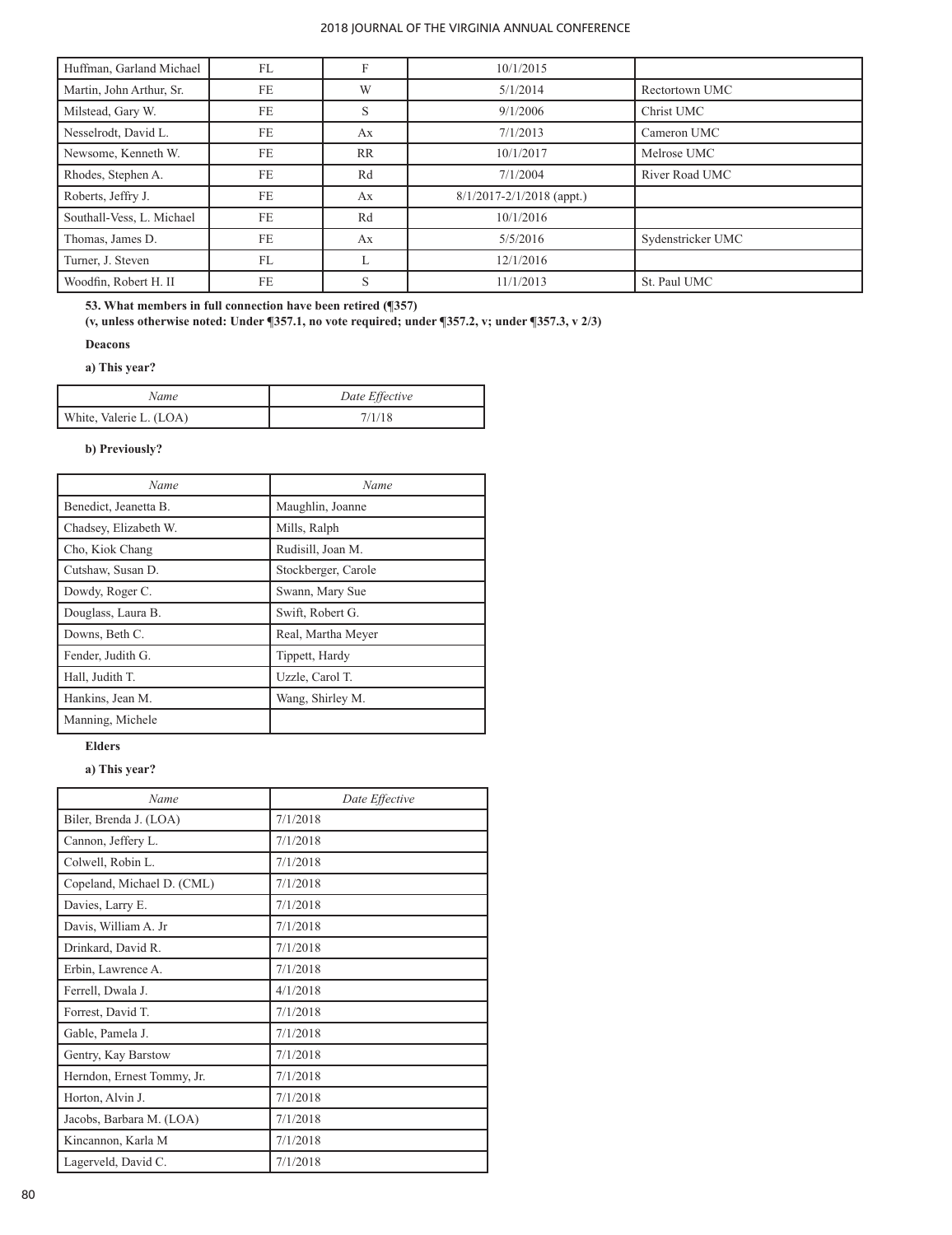| Lugn, Bruce N.             | 7/1/2018 |
|----------------------------|----------|
| McAllister-Wilson, Drema   | 7/1/2018 |
| Morris, Ronald K.          | 7/1/2018 |
| Nixon, Paul A.             | 7/1/2018 |
| Pugh, Jeffrey C.           | 7/1/2018 |
| Reynolds, Charles F.       | 7/1/2018 |
| Rivero, Janice M.          | 7/1/2018 |
| Robbins, Gary L.           | 7/1/2018 |
| Rose, Brenda L. (CML)      | 5/1/2018 |
| Seibert, Vickie R.         | 7/1/2018 |
| Sharp, Robert W.           | 7/1/2018 |
| Sherrod, Thomas W.         | 6/1/2018 |
| Stroud, R. Levi, Jr        | 7/1/2018 |
| Thompson, Lawrence R., Jr. | 7/1/2018 |
| Throckmorton, Barry E.     | 7/1/2018 |
| Tony, Pat B.               | 7/1/2018 |
| Townsend, Charles W.       | 7/1/2018 |
| Watts, P. Michael          | 2/1/2018 |
| Werner, Paula P.           | 7/1/2018 |
| Zuchelli, David J.         | 5/1/2018 |

#### **53. What members in full connection have been retired?**

## **Elders**

#### **b) Previously?**

Abbott, Daniel P. Acklin, Clarence E. Adams, Larry E. Adkins, David L.,Sr. Adkins, Gregory L. Ahn, Byong Hyup Allen, Earl W. Jr. Allen, G. Jeffrey Allport, H. Braxton, Jr. Alvis, Gary F. Amon, William Anderson, Joseph R. Andrews, John M. Arndt, Frederick A. Arthur, Wesley Edward Ashby Jay F. Ashby, C. Theodore Ashley, John W. Astin, Charles Wesley Athearn, W. James Atwell, William F., Sr. Au, Thomas Harry Austin, Deborah L. Bailey, Melbourne Bair, Tracy R. Baird, Donald A. Barclay, Richard A. Bare, I. William Barnett, Clarence Herbert Barrow, Vernie, Jr. Basehore, Betsy Beals, Kenneth A.

Beane, Wendell Charles Beasley, Joseph H. Beckley, Harlan R. Beighley, Paul Allen, III Bennett, Jonathan Bennett, Judith F. Bennett, Morris A. Bird, Marianne M. Bird, Steven L. Bishop, Jerry Lee Blankenship, Randall Clinton Blinn, Robert C. Blubaugh, J. Blaine Boger, David Rhoades Boice Jr., James H. Bollfrass, Katha Bomberger, Clayton Grant Bookwalter, Carol I. Bowen, Clarence W., Jr. Bowen, Donna M. Bowen, Sallye E.H. Boyette, Keith D. Bradley, Stephen E., Jr. Brack, Susan Fae Bray, Stephen Breeden, David W. Breeden, Frederick Lloyd Bridges, Tilden Brill, Ray S., Jr. Brosnan, David R. Browder, Michael H. Brown, G. Thomas, Jr.

Brusati, John F. Buchanan, Ray A. Burgess, Reginald D. Burgess, Stephen W. Burnette, Richard Rome, Jr. Burns, James E. Burrough, David R. Burrough, William F. Butcher, J. Jeffrey Butler, Henry D. Butler, Willie Eugene Buxton, Lawrence W. Byrd-Madison, Doris Camden, David Barnes Campbell, Deroy C. Canada, David Cannon, Glen H. Card, Kathleene M.B. Carlson, Judith E. Carlton, Donald E. Carrier, John H. Carson, Louis Eldridge Carter, Carroll C. Carter, Leonard Wayne Carter, Vernell Marie Casey, Carlton Downing Casey, Robert T. Caudill, Charles C. Chadsey, John S. Chamberlain, Dow Chappell, Willie A., Jr. Childers, Denise M.

Childress, Nancy B. Cho, Sarah Seung-Hie Clark, Jay Edward Clark, Larry D. Clever, A. J. Edwin Close, George H., Jr. Cloud, Becky Jane Cobb, Richard E. Cock, John P. Cofer, Gilbert F. Coffey, John H. Coffman, Thomas L. Cofield, Robert Fulton, Jr. Colby, Don Commander, Janice Prentace Compher, Nancy Comstock, Ellen W. Conner, John Edward Cook, Linwood G. Cooke, James R., Sr. Copenhaver, John D., Jr. Corley, Cynthia A. Corr, Laughton L. Cosslett, Carl E. Crabill, Ralph H. Crawford, John, III Crichlow, Winston L. Cross, A. Susan Crumb, C. Warner Curry, Henry L., III Cushnie, William D. Daily, Richard A.

Dalton, Elinor Ritchie Dameron, John Charles Daniel, Linwood Davidson, Ronald T. Davidson, William G. Davis, Creed S. "Bud", Jr. Davis, Paul Benjamin, Jr. Dawson, William K. De Jong, John E. DeLoach, Clyde M. DeLoach, Travis L. DeLong, Leah A. DeVerter, John S. Dixon, Roger Linwood Donat, Ward L. Donnelly, Robert Joseph Draper, James W Dunkum, Jeane D. Dunkum, Thomas R. Eccard, Emmitt William, Jr. Edmonds, Raymond H., Jr. Edwards, Robert A. Eldridge, Joseph T. Ennis, R. Carl Erbach, William W., Sr. Erickson, W. David, Jr. Espinoza, Samuel J. Evans, Glen C. Fair, Deborah R.B. Fair, John Farabaugh, Timothy M. Faris, Richard Buchanan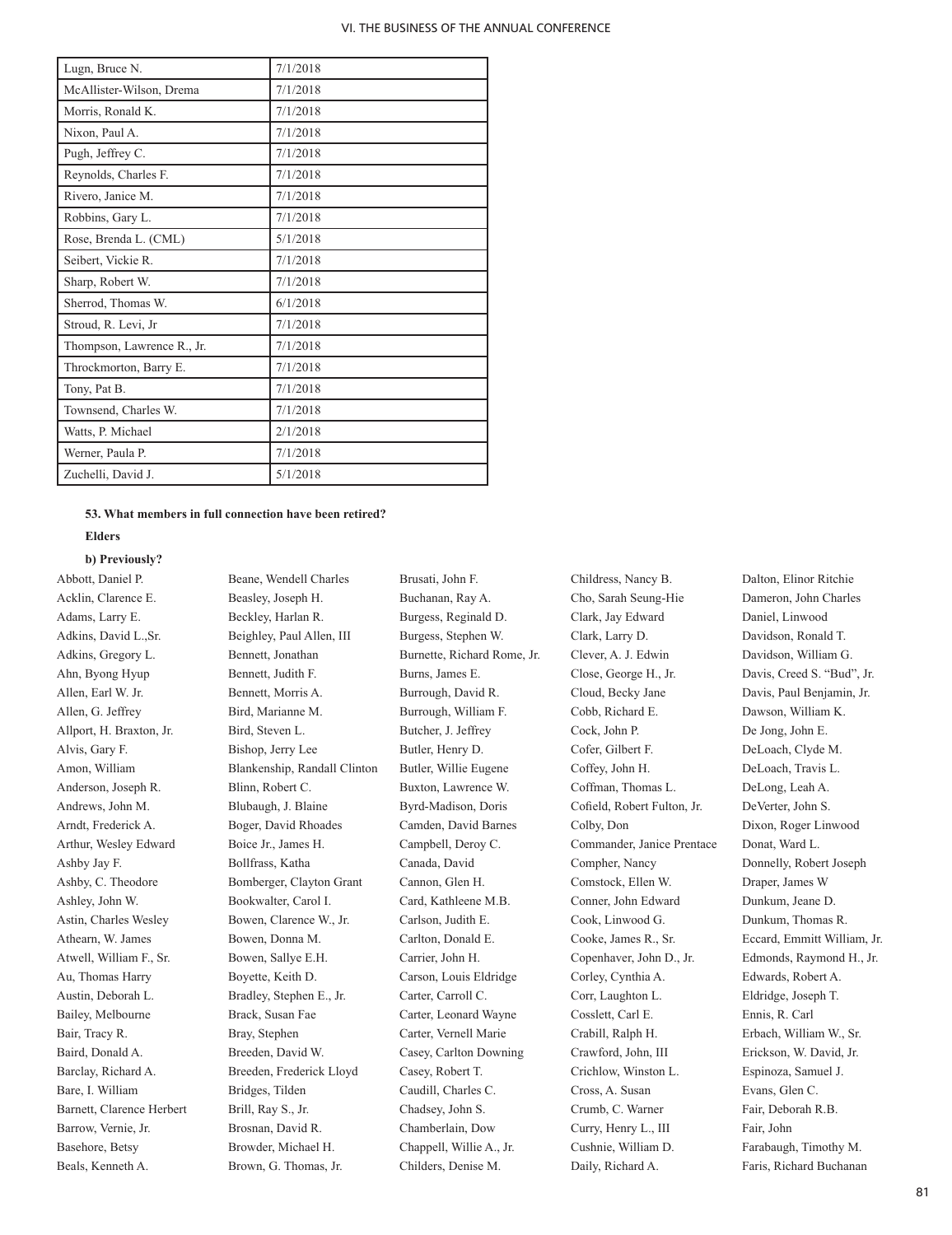Fathbruckner, Alexis S. Felumlee, Alan R. Fink, Rufus B. Finley, Jeanne Torrence Finley, William M., III Finn-McKenzie, Michael D. Fisher, John Alexander, Jr. Ford, Robert W. Franklin, Arthur Howell Frederick, Lou Ann Freeman, George H. Freeman, William R. Freund, Elizabeth Patterson Friend, Robert E., Jr. Galloway, Jeremy Q. Gant, Edward P. Gardner, William P. Garrett, Daniel L. Garrett, Edward Mann, Jr. Garrett, Susan S. Geeting, R. Douglas Geoghegan, Richard J., Jr. Gerde, Timothy R. Gibbs-Morris, Connie J. Gibson, Robert G. Gilfillan, Douglas Y. Gillis, R. Franklin, Jr. Godwin, James B., Sr. Goodman, Ralph B., Jr. Gosnell, Howard M. Grant, Arthur Elwood Gravely, James L., III Greer, Steven W. Greer, William T. Jr. Grogan, Louis J., Jr. Grow, Ralph Houston, Jr. Gue, Robert Lyell Guill, Willie B., Jr. Gunn, Alda V. Hain, James A. Haley, Robert L. Hall, James T. Hall, Priscilla Gay Brown Hall, William Pollard, Jr. Hamilton, F. Chancellor Hampton, David T. Hanak Christine G. Hanak, Paul Hancock, Maurice G. Hanke, Jay M. Hardman-Cromwell, Youtha C. Harless, Charles H. Harlow, C. Randall Harrell, Manning Berry Harris, Charles E. Harris, Hugh T. Harris, James A. Harris, Kelsey H. Harris, Ralph Jr.

Harrison-Davidson, Cheryl Hartman, Gary W. Hassmer, James W. Hassmer, Stephen B. Hastings, Robert Carroll Hattle, George R. Hauck, Robert L. Hawkins, Robert Euker Hawks, H. Donald, Jr. Haynes, John B., Sr. Hays, Brant K. Helmbrecht, Beth-Marie Rowe Helveston, Richard R. Hemphill, Eugene R. Hetherington, Jo Ellen Hewitt, James A., III Hicks, Harold L. Hill, L. Douglas, Jr. Hindman, David Hines, Garland K. Jr. Hobbs, Herbert G. Hogge, William Ernest Holbert, David A. Horne, Kenneth C. Jr. Horner, Patricia Morris Hottle, Lucy Marsden Houff, D. Michael Hough, Anne Howell, David H. Hubbard, Charles W., Jr. Hudson, Sara L. Hull, John F. Hundley, Lynne M. Hundley, Stephen C. Hunsicker, Philip Hunter, Rodney M. Hyeon, Seong Yoon Insley, George T., Jr. Ivey, Daniel K. Jackson, Charles V. II James, Frank D. Jamison, Lee R. Jarvis, David Jennings, Thomas Earl John, James M. Johnson, Billy Gene, Sr. Johnson, Charles M. Johnson, Edward H. Johnson, Janet K. Johnson, Joyce E. Johnston, Robert Franklin Jones, C. Bailey Jones, Finley O. Jones, Harry Byrd Jones, Leroy Vaden Jones, Patricia Ann Jones, Steve Jordan, Preston L., Sr. Joyce, Thomas L.

Julcher, John (Jack) Justis, Robert Kanney, Douglas W. Keever, Evelyn G. Keithley, Thomas H. Keller, Richard S. Kennon, Harry G. Kim, M.J. King, Charles B. King, George Eugene King, William M. Kitchen, Theodore J. Klotz, Joseph H. Jr. Knox, Robert T. Kubat, J. Michael Kutz, Margaret T. Langston, D. Glen Larkin, Russell Eugene Lavender, James E., Jr. Layman, William Anthony Leavitt, Charles H. Jr. LeGault, John T., Jr. Legg, Floetta G. LeMon, Carl J. Leonard, Paul Edward, Jr. Lewandowski, Bob Lipke, Dennis C. Loehr, Judy L. Logan, William Curtis Long, Donald L. Lotts, Joseph Lee Lough, David E. Luker, Maurice S., Jr. Lyle, Michael L. Lynch, H Jack MacNicoll, Donald C. Maddox, James R. Maddrey, Thomas Deford Mahaffey, James L. Manner, David E. Jr. Manner, Sara L. Marion, Deborah T. Markham, Talmadge Thomas, Jr. Marks, Milton E. Marsh, Corinne A. Martin, John T. Martin, Jr. Martin, Julian H., Jr. Martin, Louis Arthur Martin, P. Douglas Martin, Richard K. Martin, William A. Mateer, Ronald W. Mayton, Wilfred M., Jr. McAden, Robinson H. McDonald, James F. McDonald-Walker, Jean Graves McHose, Charles McMahan, William F. McPhail, Sam Everette

McWilliams, Joseph C., Jr. McMillen, Sandra A. Meadows, Patricia M. Meek, C. Eugene Melson, James M. Michie-Bent, Susan L. Miller, Gerald Mowery Miller, Gretchen Adams Miller, Roy Leslie Mills, Ronald V. Minnick, Jack Ashlin Minter, Barbara Jean Miranda, Edgar Monge, Kathleen M.R. Montgomery, Norwood P. Moore, Charles N. Moore, Edna F. Moore, Robert Morefield, David Clyde Morgan, Lewis H. Morris, M. Mochel H. Morris, Robert Lee, Jr. Morrison, John W., Jr. Morse, Christopher L. Mott, Donna Lea Shutes Mottley, Keith A. Moyer, Herbert A. Mucha, David R. Mullaney, Fahy G. Mullen, Alyce Miller Munford, J. Wade Murphy, E. Thomas, Jr. Murphy, Patricia Ann Neas, George B. Nelson, Clyde T. NeSmith, Samuel E. Newman, M. Douglas Nichols, Hugh E. Nobles, William Michael, Sr. Noland, James R. Norton, Vera Ann Noseworthy, James A. Nottingham, Saundra Nuckols, William Henry, Jr. Olewiler, William E. Page, Jean H. Palmer, David J. Parish, Frederick L. Parker, John S. Parsley, Gary Wayne Parsons, Robert Leland Patrick, Kenneth K. Paul-Coker, Isaac S. Paylor, Earle W., Jr. Payne, Michael D. Pearson, George M., Jr. Pendley, Dee F., III Pendrak, Gary A. Peters, John B.

82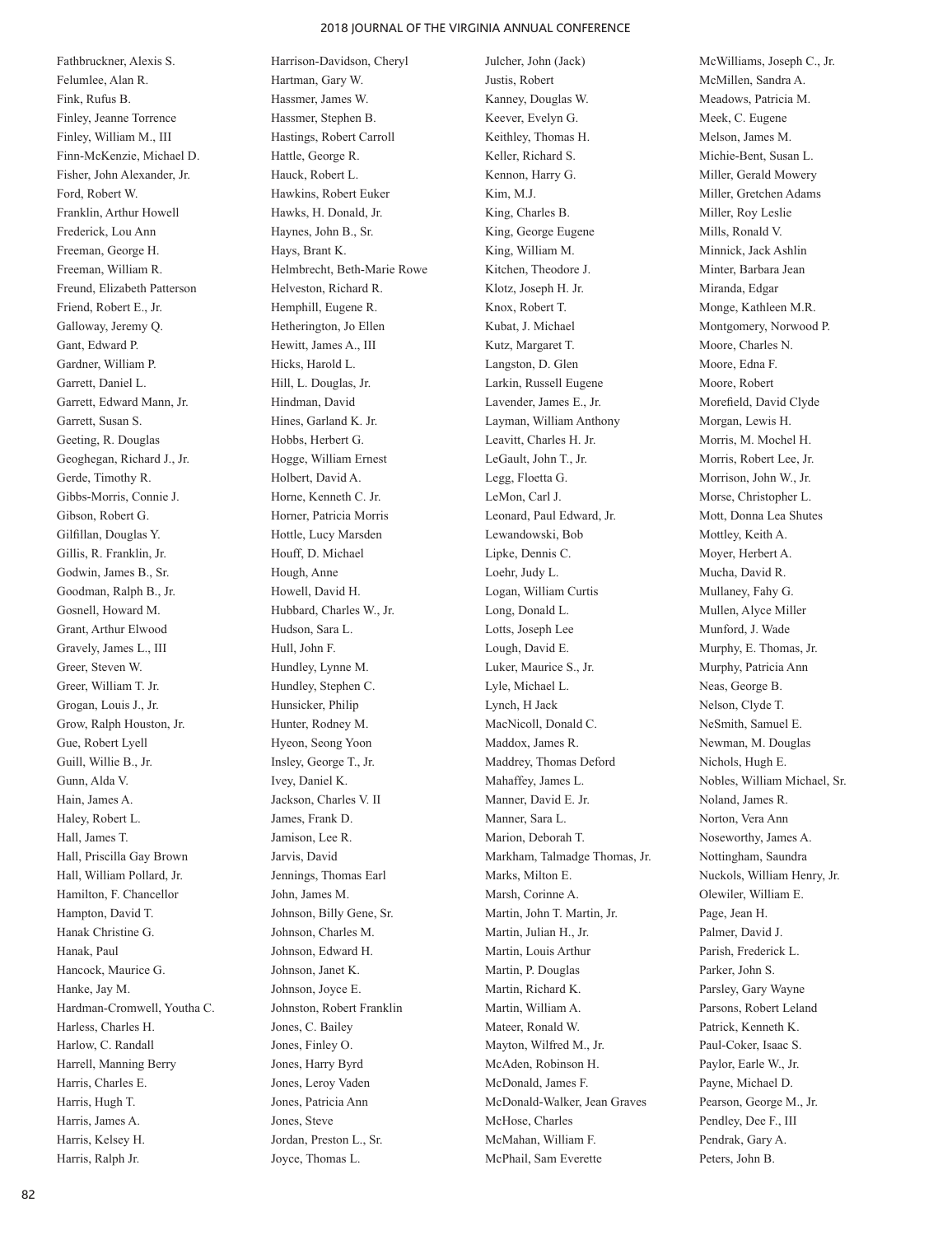Petreski, Kitan Pfeiffer, Bruce Phillips, Bradford L. Phillips, Paul L. Pierson, Myles E. Pillow, C. Douglas Piluso, Phyllis S. Pittard, Vickie Elaine Plummer, John A. Plymale, Steven F. Pollock, William H. Porter, William Forest, Jr. Potts, Reginald H., III Pratt, J. David Pratt, W. Benjamin Price, John C. Proctor, Stephen A. Pruitt, C. Edward Radford, James O. Ramsey, Milton Lee, Jr. Rash, David A. Reames, Waverly G. Regan Jr., James Robert Reifsnyder, Alan G. Reiss, Bonnie Alma Reuter, Mark A. Reynolds, David T. Reynolds, James W., Jr. Reynolds, Thomas Pierce, Jr. Rhodes, Cheryl B. Rice, Grace Ellen Ricketts, William Augustus, Jr. Rideout, Amos S., Jr. Ridout, Edward M. Righter, James Delano Riley, Henry Elwood, Jr. Roberts, Charles H. Roberts, Donald Hayse Robinson, E. Kirk Rollins, Milford C. Rorrer, Sebert W. Rowley, Charles E. Salmon, SueAnn Samson, Angelito G. Satter, Ralph G. Satterwhite, E. Howard

Sault, Stephanie M. Savage, Carl Savinsky, Joseph G. Sawyer, John (Jack) C. Schill, David E. Seely, Donald H. Seibert, H. Leroy Setchel, Eugene O. Shappell, John F. Sharp, Donna D. Sheaffer, Lee Benjamin Shepherd, Edward B., Jr. Shepherd, William Joseph Shinn, Samuel D. Shipley, Patricia L. Shoemaker, Rochelle Short, Judith Ellen Siddons, James Siegle, John A. Sikkelee, Albert D. Simmons, Myron I. Sims, Philip E. Sirk, Wade L. Sisson, Richard Bailey Smith, Charles Hope, III Smith, David Hammond Smith, Jeffrey Smith, Riley R., Jr. Smith, Robert W., Jr. Smith, Rudy Lee Snider, Michael L. Soulen, Richard N. Spear, Harry B., III Spilman, Martin K., Sr. Southall-Vess, Marable F. Spivey, Robert Atwood Stables, Alfred G. Stamps, Robert J. Staul, Rita Louise Stearns, Carla Stewart, Carl Oscar Stewart, Douglas Stewart, George William Stewart, Sydney Elizabeth Stith Jr., W. Hewlett Stover, Patricia J.

Strickler, Louis Suerdieck, Christina K. Sumpter, Wilhelmina Sutlive, Vinson H,. Jr. Swadley, Charles E. Swartz, Ronna Lynn Sweat, Thomas W. Tangeman, Karl K. Tanner, David R. Tanner, W. Douglas, Jr. Tate, John B., Jr. Taylor, Andrew Robert Taylor, Elizabeth Wright Taylor, James J., Jr. Teates, Timothy E. Thomas, Eugene Foster Thomas, Howe O. 'Tom', Jr. Thomas, William K. Thomas, Wilton B. Thomason, Robert Troy Thorne, Alan D. Thornton, Harold Eugene Thornton, James W., Sr. Throckmorton, Robert M. Tingle, Larry O. Tippens, Norman G. Tongue, James M. Torrence, C. David, Jr. Trumbo, Warren D. Truxell, James M. Turbyfill, Margaret A. Tuttle, Bruce D. Tyndall, L. Glenn Ullian, James C. Unterberger, Gail Vaiden, Gerald M., Jr. Van Dyck, Edward S. Vann, William L., III Vaughn, Peter M. Via, Bernard S., Jr. Wade, David L. Wade, William N. Wadsworth, Anthony A. Walters, Gordon D.,Jr. Walters, William Dabney Ward, Gerould A., Jr.

Warnick, Harvey L. Wash, Willard D. Washington, Alton M. Waters, Marie Manos Watkins, J. Pat Watson, H. Douglas Weaver, Clyde W., Webster, Harold F., Jr. Welch, Rosemary G. Whetzel, Kenneth Eugene White, Burton E. White, Mary Sylvia White, Robert E., Jr. White, Roy P. Whitehurst, Walter A. Whitlock, Edwin Clifton Wilborn, Roger Edward Wilbur, Lynn Raymond Wickham, Charles W. Wilkins, Edward F. Wilkins, Mary M. Will, William Ashley, Jr. Williams, Gene M. Williams, Russell D., Jr. Willson, J. Brooke Wilson, Donald W. Wilson, Douglas K. Wilson, Stephanie L. Wingfield, Arthur White, Sr. Winkler, Edward P. Wolz, Arthur L. Jr. Woodall, Richard T. Woodfin, Robert H. Worden, Richard L. Work, Kathleen A. Wrenn, Raymond Fitzhugh Wright, Elizabeth A. S. Wright, Lea Stanley, Jr. Yaple, Malcom L. Yoo, Sung Jun Young, Stephen E. Yu, Hija L. Zavitz, Dwight L., Jr. Ziegler, Gary Allen Zottoli, Helen M.

As a courtesy by the Virginia Conference, the following names are listed: Bishop Ray Chamberlain Bishop Young Jin Cho Bishop H. Hasbrouck Hughes, Jr. Bishop R. Kern Eutsler Bishop C. P. Minnick, Jr. Bishop Timothy W. Whitaker

These names are appropriately assigned to the Council of Bishops.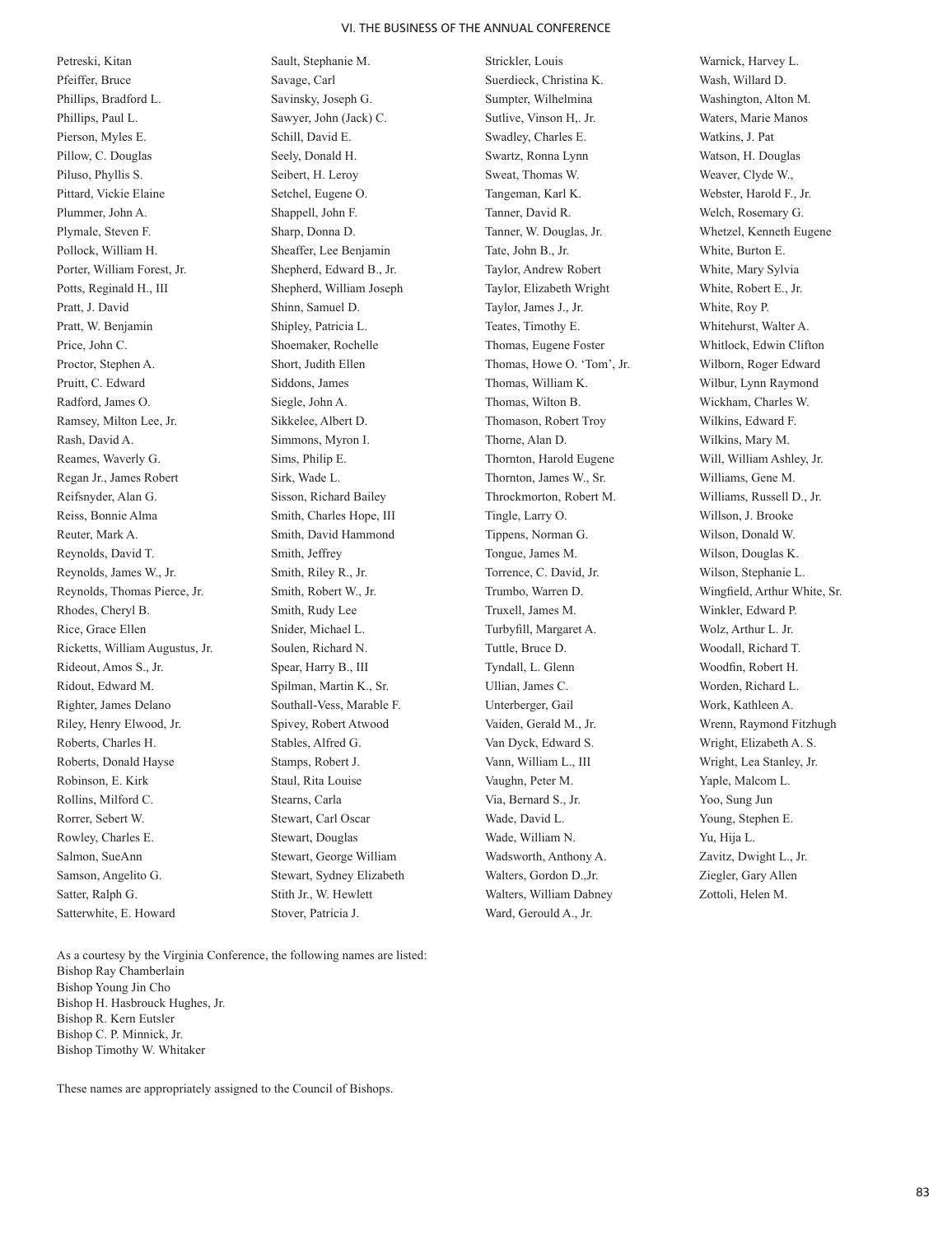#### **54. What associate members have been retired (¶358):**

**a) This year?** 

| Name                   | Date Effective |
|------------------------|----------------|
| Hammond, Joseph E. Jr. | 7/1/18         |
| Mann, Larry F.         | 7/1/18         |

#### **b) Previously?**

| Armstrong, Kenneth T.       | Fisher, William R.       | McIntyre, Robert Leslie    | Tarpley, Emory N., Sr.   |
|-----------------------------|--------------------------|----------------------------|--------------------------|
| Bender, Harley R.           | Frye, Cynthia Lee        | Pack, Raymond E.           | Tatum, Gene C.           |
| Blankenship, James H., Sr.  | Galbreath, Richard Nolan | Parker, Steven Dwight      | Thorne, Robert J.        |
| Branton, Grover C. III      | Green, Alfred M.         | Pruitt, Jack D.            | Tucker, Clay Branscome   |
| Brenneke, John S.           | Gross, Barbara J.        | Ramsey, Luther S.          | Vanhook, Bettie Jean     |
| Briggs, John G., Jr.        | Huffman, Denise R.       | Rowan, Darwood E.          | Wagner, R. C.            |
| Brothers, Emily H.          | James, Kenneth S.        | Sandoval, Karen            | Wiest, Charles N.        |
| Caldwell, Samuel F.         | James, William A.        | Schooler, Jack L.          | Worley, Otis Haynesworth |
| Clark, William McGuire, Jr. | Knott, Janet C.          | Shull, Don L.              | Wright, William C. "Gus" |
| Clemens, Frederick D.       | Lamb, Bobby Hartwell     | Simmons, James W.          | Wyatt, Doyle W.          |
| Collins, Donald Lee         | Lanasa, R. Kay           | Soots, Virgil W.           |                          |
| Craig, David                | Lewis, Steve Jackson     | Sowder, Robert J.          |                          |
| Crockett, Albert L.         | Maas, Robert E.          | Stovall, Lowell P. "Woody" |                          |

#### **55. What provisional members have been previously retired (¶358,** *2008 Book of Discipline***)?**

| Cook, Marvin Thomas |  |
|---------------------|--|
| Heacock, John G.    |  |

**56. Who have been recognized as retired local pastors (¶320.5):**

\*\*Licensed while appointed in retirement.

**a) This year?**

| Name                                | District | Date Effective |
|-------------------------------------|----------|----------------|
| Jennings, Robert L.                 | Rd       | 7/1/18         |
| Meriwether, Gordon K.               | YR       | 7/1/18         |
| Ross, Terry A. **                   | Rn       | 7/1/18         |
| Smith, Waverly C. III <sup>**</sup> | ER       | 7/1/18         |

#### **b) Previously?**

Armstrong, Daniel James Aylor, Henry D. Biggs, Norman R. Blagg, Donald L. \*\* Branson, Allen Lee Brayton, Lawrence S. Brumback, Philip H. \*\* Bucher, Richard Lee \*\* Buddenhagen, Ralph F. Burkholder, Geraldine R. \*\* Carwile, Elwood Clemens, Jeffery P. \*\* Collins-Dinger, Ruth A. \*\* Costello, Hilary W. "Pete", Jr. Craig, Frances C. Davidson, Ruth Ann Dawson, Richard B. \*\* De La Rosa, Martha Dean, Norma J. Doherty, Philbert Dotson, F. Lee

Early, Reginald A. \*\* Edwards, James A. Enright, Maury \*\* Fisher, David P. Foley, W. Leonard Fuss, Christopher S. Galford, James Emory Gilley, Fred T. Glisson, Hannah T. Godwin, Philip G. Goode, Leslie G. Green, Robert E. Greer, William Paul \*\* Haley, Charlie Hall, William Pembroke Haynes, John W. Henson, David Glenn Hepler, William E. Huffmann, Robert C. Hundley, John Michael Jackson-Hughes, Lucy A. \*\* Jamieson, Barbara H. \*\* Jeter, Kent L. Kanten, Rita \*\* Killough, Deborah \*\* Langley, Charles L. Lazenby, Elizabeth Hodges Lanman, Ronald T. \*\* Lee, Connie Ray Loyd, Harry R. Mann, Carol P. Markle, James Richard Marshall, Betty D. \*\* Martin, A. Randolph Martin, James W. \*\* Martin, Janet L. McCaslin, Henry Harris, Jr. McKinley, Neal D. Mears, Charlene Landes Merry, Edward H. Mulford, Stanley H. III Murphy, Allan Thomas

Nankivell, David Neilsen, Patricia Leigh \*\* Nelan, Beverly June Oberdick, Jan Gilbert Osborne, E. Joanne Perdue, Elijah C. Pittmann, Gregory Dean Puckett, Evelyn A. Rawlings, William E. III Rough, Robert E. Russell, Robert L. Sallinger, Murray L. Salmon, James A. Sanborn, J. Michael Sandifer, Walter Raysor \*\* Shelton, Emerson L. Shively, Bobby Strohecker, Thomas L. Tharpe, Mary V. Theis, Linda J. Thornberry, Wesley

Tucker, Howard Ray Turlington, Glenda T. Walker, Dan Edward \*\* White, Troy M. "Mickey" \*\* White, Wilma Hedrick Whitehurst, Karen Whitmore, Sarah M.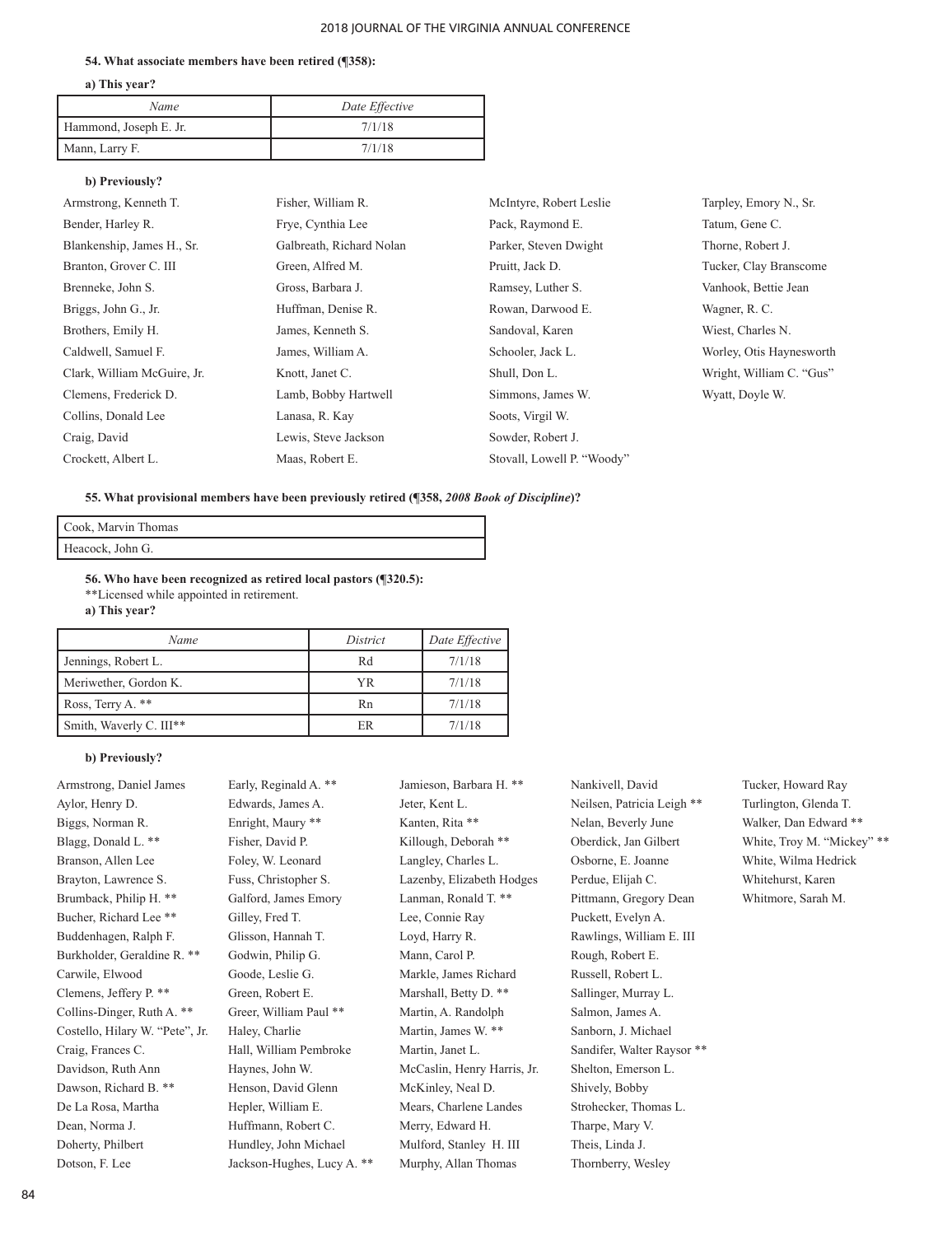#### **57. What is the number of clergy members of the Annual Conference:**

**a) By appointment category and conference relationship?** 

**NOTES:** 

- **(1) Where applicable, the question numbers on this report form corresponding to each category have been placed in parenthesis following the category title. Where these question numbers appear, the number reported in that category should agree with the number of names listed in the corresponding questions.**
- **(2) For the three categories of Appointments to Extension Ministries, report as follows:**

**¶344.1a, c): the number of clergy members appointed within United Methodist connectional structures, including district superintendents, or to an ecumenical agency.** 

**¶344.1b): the number of clergy members appointed to extension ministries, under endorsement by the Division of Chaplains and Related Ministries of the General Board of Higher Education and Ministry.** 

**¶344.1d): the number of clergy members appointed to other valid ministries, confirmed by a two-thirds vote of the Annual Conference. Note: Report those in extension ministry in one category only.** 

**See the** *Discipline* **paragraphs indicated for more detailed description of these appointment categories.) Note: Those approved to serve as a local pastor, but not currently under appointment, are not counted as clergy members of the conference.** 

|                                                                                                           | Deacons<br>in Full<br>Connection             | Elders<br>in Full<br>Connection              | Provisional<br>Deacons                       | Provisional<br>Elders                        | Associate<br>Members &<br>Affiliate<br><b>Members</b><br>With Vote | $Full-$<br>time<br>Local<br>Pastors          | Part-time<br>Local<br>Pastors                |
|-----------------------------------------------------------------------------------------------------------|----------------------------------------------|----------------------------------------------|----------------------------------------------|----------------------------------------------|--------------------------------------------------------------------|----------------------------------------------|----------------------------------------------|
| Categories<br>Pastors and deacons whose primary<br>appointment is to a Local Church                       | 12                                           | 496                                          | $\overline{4}$                               | 51                                           | 14                                                                 | 186                                          | 118                                          |
| $(\P{531.1c, 339})$ (75, 77c)                                                                             |                                              |                                              |                                              |                                              |                                                                    |                                              |                                              |
| Deacons (in full connection and pro-<br>visional) serving Beyond the Local<br>Church (¶331.1a, b) (77a,b) | 10                                           | <b>XXXXX</b><br><b>XXXXX</b><br><b>XXXXX</b> | 1                                            | <b>XXXXX</b><br><b>XXXXX</b><br><b>XXXXX</b> | <b>XXXXX</b><br><b>XXXXX</b><br><b>XXXXX</b>                       | <b>XXXXX</b><br><b>XXXXX</b><br><b>XXXXX</b> | <b>XXXXX</b><br><b>XXXXX</b><br><b>XXXXX</b> |
| Appointments to<br><b>Extension Ministries</b><br>(¶316.1; 344.1a, c) (76a)                               | <b>XXXXX</b><br><b>XXXXX</b><br>XXXXX        | 46                                           | <b>XXXXX</b><br><b>XXXXX</b><br>XXXXX        | $\mathbf{1}$                                 |                                                                    | $\mathbf{1}$                                 |                                              |
| Appointments to<br><b>Extension Ministries</b><br>$(\sqrt{316.1}; 344.1b) (76b)$                          | <b>XXXXX</b><br><b>XXXXX</b><br>XXXXX        | 8                                            | <b>XXXXX</b><br><b>XXXXX</b><br>XXXXX        |                                              |                                                                    | $\mathbf{1}$                                 |                                              |
| Appointments to<br><b>Extension Ministries</b><br>$(\text{\textdegree}[316.1; 344.1d) (76c))$             | <b>XXXXX</b><br><b>XXXXX</b><br><b>XXXXX</b> | 15                                           | <b>XXXXX</b><br><b>XXXXX</b><br><b>XXXXX</b> |                                              |                                                                    | ÷                                            | $\mathbf{1}$                                 |
| Appointments to<br>Attend School (¶331.3) (78)                                                            | $\overline{a}$                               | $\sqrt{2}$                                   | $\mathbf{1}$                                 | $\mathbf{1}$                                 |                                                                    | <b>XXXXX</b><br><b>XXXXX</b>                 | <b>XXXXX</b><br><b>XXXXX</b>                 |
| Appointed to Other<br>Annual Conferences (49)                                                             | $\overline{c}$                               | 15                                           | $\overline{\phantom{a}}$                     | $\overline{2}$                               |                                                                    | XXXXX<br><b>XXXXX</b>                        | XXXXX<br><b>XXXXX</b>                        |
| On Leave of Absence (50a1, a2)                                                                            | $\overline{2}$                               | $\overline{2}$                               | $\overline{a}$                               | ÷,                                           |                                                                    | XXXXX<br><b>XXXXX</b>                        | <b>XXXXX</b><br><b>XXXXX</b>                 |
| On Family Leave (50a3, a4)                                                                                | $\overline{c}$                               | $\mathbf{1}$                                 | L,                                           | $\overline{a}$                               |                                                                    | <b>XXXXX</b><br>XXXXX                        | <b>XXXXX</b><br><b>XXXXX</b>                 |
| On Sabbatical Leave (51)                                                                                  | $\mathbf{1}$                                 | $\overline{\phantom{a}}$                     | $\overline{\phantom{a}}$                     | $\overline{a}$                               | $\overline{a}$                                                     | <b>XXXXX</b><br><b>XXXXX</b>                 | <b>XXXXX</b><br><b>XXXXX</b>                 |
| On Medical Leave (52)                                                                                     | $\blacksquare$                               | 17                                           | $\overline{\phantom{a}}$                     | $\mathbf{1}$                                 | $\mathbf{1}$                                                       | 3                                            | $\mathbf{1}$                                 |
| On Transitional Leave (50a5)                                                                              | $\mathbf{1}$                                 | $\mathbf{1}$                                 | $\mathbf{1}$                                 | ÷,                                           |                                                                    | <b>XXXXX</b><br><b>XXXXX</b>                 | <b>XXXXX</b><br><b>XXXXX</b>                 |
| Retired (53, 54, 55)                                                                                      | 22                                           | 532                                          | $\overline{\phantom{a}}$                     | $\overline{2}$                               | 46                                                                 | XXXXX<br><b>XXXXX</b>                        | <b>XXXXX</b><br><b>XXXXX</b>                 |
| Total Number,<br><b>Clergy Members</b>                                                                    | 52                                           | 1135                                         | 7                                            | 58                                           | 61                                                                 | 191                                          | 120                                          |
| Grand Total,<br>All Conference<br><b>Clergy Members</b>                                                   |                                              |                                              |                                              | 1624                                         |                                                                    |                                              |                                              |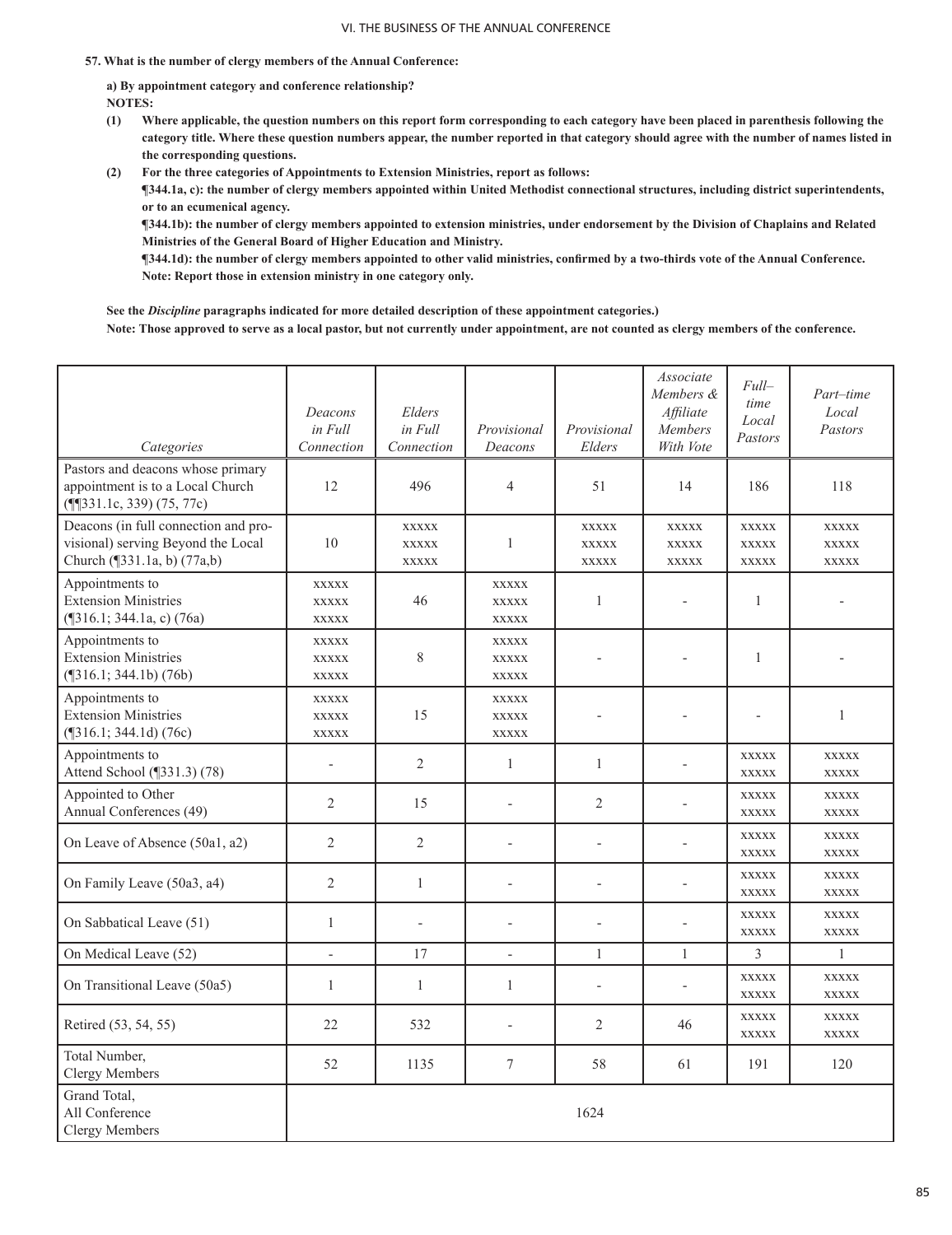## **b) By gender and racial/ethnic identification? (NOTE: See the instruction for item 57 for guidelines to assist in the racial/ethnic identification count.)**

|                                                | Clergy Demographics |               |                              |                      |                        |            |                       |              |                                                          |            |                |                 |                            |                |
|------------------------------------------------|---------------------|---------------|------------------------------|----------------------|------------------------|------------|-----------------------|--------------|----------------------------------------------------------|------------|----------------|-----------------|----------------------------|----------------|
| Catego-<br>ries                                | Deacons in Full     | Connection    | Elders in Full<br>Connection |                      | Provisional<br>Deacons |            | Provisional<br>Elders |              | Associate Mbs &<br><b>Affiliate Members</b><br>with vote |            | Pastors        | Full-time Local | Part-time Local<br>Pastors |                |
|                                                | Male                | Female        | Male                         | Female               | Male                   | Female     | Male                  | Female       | Male                                                     | Female     | Male           | Female          | Male                       | Female         |
| Asian                                          |                     | 3             | 38                           | 12                   |                        |            | $\overline{7}$        | 3            |                                                          |            | 9              |                 |                            |                |
| African<br>American                            |                     |               | 31                           | 14                   |                        |            |                       |              |                                                          |            | 9              | 2               | 6                          |                |
| Hispanic                                       |                     |               | 4                            | 3                    |                        |            |                       |              |                                                          |            | $\overline{2}$ | 1               |                            | $\overline{3}$ |
| Native<br>American                             |                     |               | 3                            |                      |                        |            |                       |              |                                                          |            |                |                 |                            |                |
| Pacific<br>Islander                            |                     |               |                              |                      |                        |            |                       |              |                                                          |            |                |                 |                            |                |
| Caucasian                                      | 12                  | 36            | 783                          | 246                  | 2                      | 5          | 26                    | 19           | 51                                                       | 9          | 13             | 52              | 69                         | 39             |
| Multi-<br>Racial                               |                     |               |                              |                      |                        |            |                       |              |                                                          |            | 1              |                 |                            |                |
| Grand<br><b>Total All</b><br>Clergy<br>Members | 12<br>(8/4)         | 40<br>(22/18) | 860<br>(358/<br>502)         | 275<br>(161/<br>114) | 2<br>(2/0)             | 5<br>(5/0) | 35<br>(33/2)          | 23<br>(23/0) | 52<br>(9/43)                                             | 9<br>(1/8) | 134            | 57              | 77                         | 43             |

# **PART III: CERTIFICATION IN SPECIALIZED MINISTRY**

Note: Indicate credential of persons in Part III: FD, FE, PD, PE, AM, FL, PL, and LM.

## **58. Who are the candidates in process for certification in specialized ministry?**

| Name                     | District      | <b>Status</b> | Specialized Ministry         |
|--------------------------|---------------|---------------|------------------------------|
| Barker, Sara Lindsay     | H             | Lay           | Music Ministry               |
| Barricks, Monica         | Ax            | Lay           | Youth Ministry               |
| Beaver, Linda Susan      | Ax            | Lay           | Youth Ministry               |
| Beighley, Paul           | <b>JR</b>     | RE            | Spiritual Formation          |
| Billy, Sandra Snell      | <b>ER</b>     | Lay           | Music Ministry               |
| Burke, Cary L.           | W             | Lay           | Christian Education          |
| Choi, Yoon Seok          | <b>YR</b>     | <b>OE</b>     | Spiritual Formation          |
| DeHart, Nathan M.        | <b>YR</b>     | Lay           | Youth Ministry               |
| Delgado, Rene'e          | Rd            | Lay           | Children/Christian Education |
| Durbin, Tianna M.        | Ar            | Lay           | Music Ministry               |
| Fraedrich, Eileen        | Ax            | Lay           | Christian Education          |
| Gray, Susan W.           | Ar            | Lay           | Music Ministry               |
| Grigg, Meily O.          | Ar            | Lay           | Christian education          |
| Kincannon, Karla M.      | Ax            | RE            | Spiritual Formation          |
| Miller, Nancy            | Ax            | Lay           | Older Adult Ministry         |
| Miller, Trudy            | ER            | Lay           | Youth Ministry               |
| Moore, Cheryl W.         | Ar            | Lay           | Christian education          |
| Moorefield, Carol M.     | $\mathbf{L}$  | Lay           | Music Ministry               |
| Perez, Lori J.           | Ax            | Lay           | Evangelism                   |
| Rhodes, Athena A.        | <b>ER</b>     | Lay           | Christian education          |
| Rudys, Catherine Holbert | Rd            | Lay           | Camp/Retreat Min.            |
| Schau, Connie Harrell    | <b>ER</b>     | Lay           | Christian education          |
| Skinner, Dawn            | W             | Lay           | Youth Ministry               |
| Turner, Geraldine Beale  | <b>YR</b>     | Lay           | Christian education          |
| Van Gentry, Robert       | <b>YR</b>     | Lay           | Evangelism                   |
| White, Valerie           | Rd            | <b>RD</b>     | Older Adult                  |
| Wilson, Janet            | $\mathcal{C}$ | Lay           | Youth Ministry               |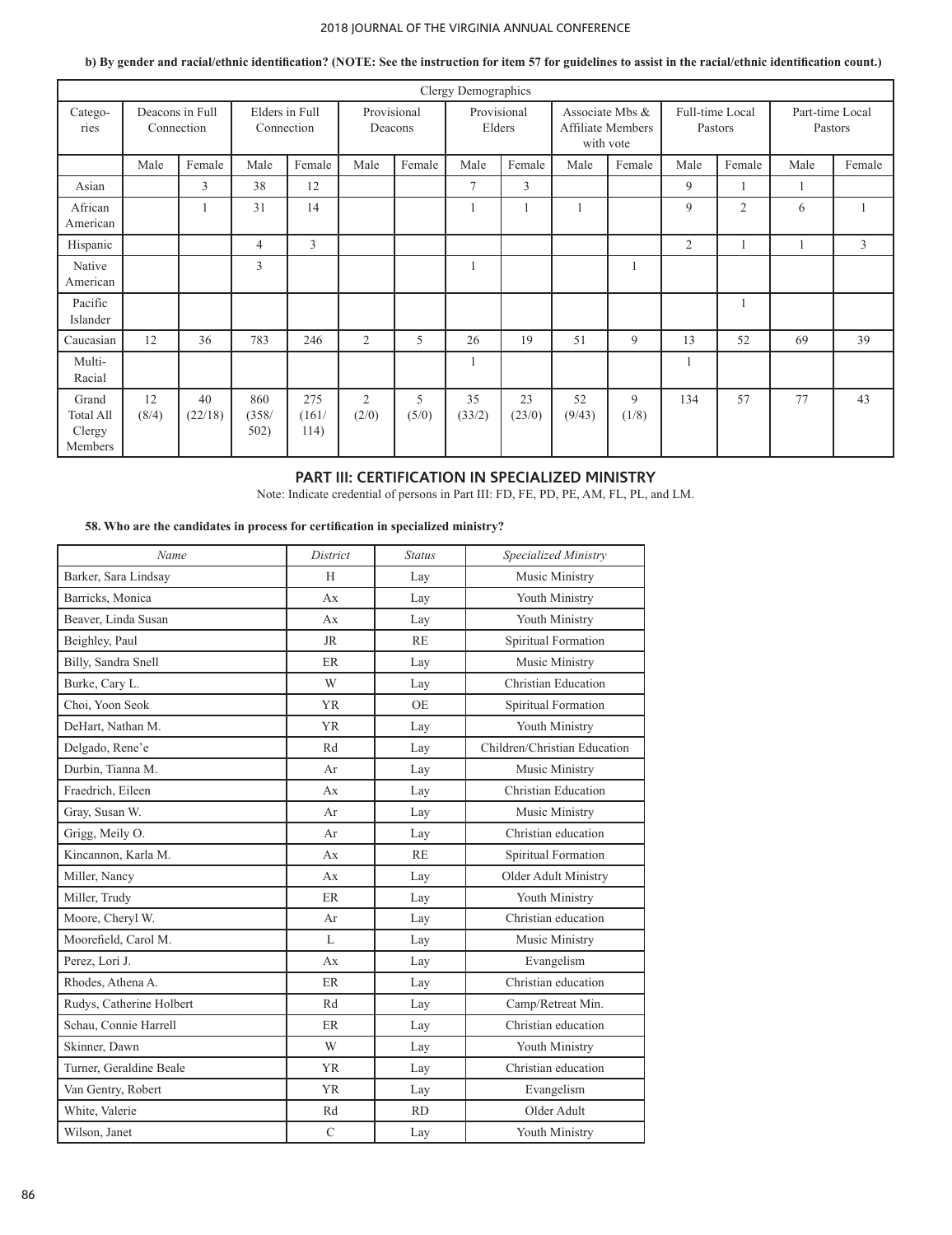## **59. Who is certified in specialized ministry? (List the areas of specialized ministry. Indicate by an asterisk those certified this year.)**

| Name                              | District     | <b>Status</b> | Specialized Ministry                 |
|-----------------------------------|--------------|---------------|--------------------------------------|
| Banek, Cynthia G.                 | <b>YR</b>    | Lay           | Christian Education                  |
| Beall, Kristin Bloodworth Dawkins | W            | Lay           | Christian Education & Youth Ministry |
| Craft, Timothy Sean               | Rn           | <b>FD</b>     | Youth Ministry                       |
| Denton, Leila W.                  | Rd           | Lay           | Christian Education                  |
| Douglass, Laura Blevins           | H            | <b>RD</b>     | Music                                |
| Granberg, Patricia T.             | Ar           | Lay           | Children's Ministry                  |
| Harrington, James E.              | Ar           | PL            | Youth Ministry                       |
| Harrington, Kathryn Barton        | Ar           | PL            | Youth Ministry                       |
| Hawkins, Janet D.                 | $\mathbf{L}$ | FD.           | Music                                |
| Hazlett, Timothy D.               | ER           | FE.           | Evangelism                           |
| Kiger, Anthony Shawn              | RR           | Lay           | Youth Ministry                       |
| Lee, Virginia A.                  | Rd           | FD            | <b>Christian Education</b>           |
| Lenow, Amy V.                     | Rd           | FD            | <b>Christian Education</b>           |
| Lopynski, Cynthia Case            | Ar           | Lay           | Evangelism                           |
| Moore, Jennifer Vestal            | L            | FL            | Youth Ministry                       |
| Oakes, Leslie C.                  | Ax           | Lay           | Christian Education                  |
| Oguich, Judith Clegg              | Rd           | FD.           | <b>Christian Education</b>           |
| Priddy, C. Rives                  | Rd           | Lay           | <b>Christian Education</b>           |
| Reynolds, Martha Trice            | W            | FL            | <b>Christian Education</b>           |
| Runaldue, Teresa Darlene          | Ax           | Lay           | Christian Education                  |
| Singhass, Patricia Johnson        | W            | Lay           | <b>Christian Education</b>           |
| Stokes, Martha E.                 | Rd           | Lay           | Older Adult Ministry                 |
| Tindall, John Wade                | H            | Lay           | Youth Ministry                       |
| Tschudi-Evatt, Janae              | Ax           | Lay           | <b>Christian Education</b>           |
| Williams, Angela Seckler          | Rd           | Lay           | Youth Ministry                       |

## **60. Who are transferred in as a certified person in specialized ministry?**

| Name | Clergy/Lay<br>Specialized<br><b>Status</b><br>Ministry | Sending Conference |
|------|--------------------------------------------------------|--------------------|
|------|--------------------------------------------------------|--------------------|

## **61. Who are transferred out as a certified person in specialized ministry?**

| Name | $cl$ ergy/Lay | Specialized | Receiving Conference |
|------|---------------|-------------|----------------------|
|      | Status        | Ministry    |                      |

## **62. Who have been removed as a certified person in specialized ministry?**

| . |
|---|
|---|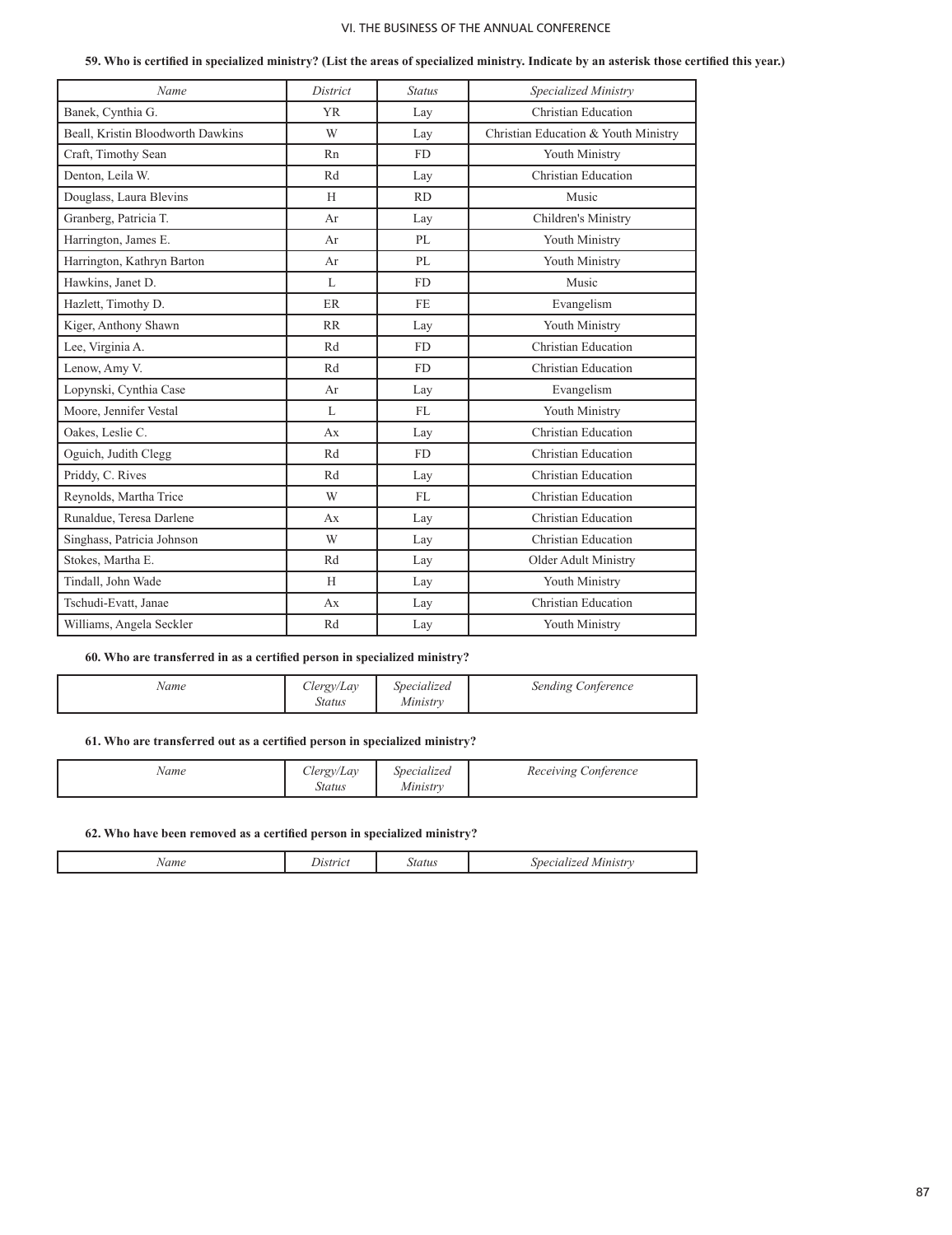## **PART IV: CERTIFIED LAY MINISTRY**

(¶(¶ 271, and 666.10 *The Book of Discipline*)

**63. Who are certified as lay ministers (¶ 268, and 666.10)?** 

| Name                       | District |
|----------------------------|----------|
| Amend, Joseph Henry III    | H        |
| Austin, Joyce Greenwell    | L        |
| Baldwin, Harold Edwin, Jr. | S        |
| Coffelt, Lisa              | H        |
| Crosby, Dale               | S        |
| Jones, James W.            | ER       |
| Justis, Barbara            | ES       |
| Ledbetter, Robert          | F        |
| Marston, Pierre M. (Mardy) | H        |
| Moore, Ralph L.            | F        |
| Payne, Gregory Michael     | C        |
| Reynolds, Wayne            | W        |
| Wilkerson, Mark A.         |          |

## **PART V: DIACONAL MINISTERS**

(Paragraph numbers in questions 65-72 refer to The 1992 *Book of Discipline*)

## **64. Who are tranferred in as diaconal ministers (¶312)?**

| Name                                                      | Previous Annual Conference | Date |
|-----------------------------------------------------------|----------------------------|------|
| 65. Who are transferred out as diaconal ministers (¶312)? |                            |      |
| Name                                                      | Previous Annual Conference | Date |

**66. Who have had their conference relationship as diaconal ministers terminated by Annual Conference action (¶313.3)?** 

**(Under ¶313.3a, no vote; under ¶313.3b, v 2/3)**

| Name | Date Effective |
|------|----------------|
|------|----------------|

#### **67. What diaconal ministers have died during the year?**

**a) Effective**:

Ī

|  | Date of Birth $\mid$ Date of Death $\mid$ |
|--|-------------------------------------------|
|  |                                           |

**b) Retired:**

| Name               |            | Date of Birth   Date of Death |
|--------------------|------------|-------------------------------|
| Nuckols, Elaine C. | 11/12/1924 | 11/10/2017                    |
| Watts, Betty L.    | 4/22/1923  | 10/28/2017                    |

**68. What diaconal ministers have been granted leaves of absence under ¶313.1a, c, d) (disability, study/sabbatical, or personal leave)?: (v)**

**69. What diaconal ministers have been granted an extended leave (¶313.1e)?:**

*Name Date Originally Granted*

#### **70. Who have returned to active status from extended leave (¶313.1e)? (v)?**

*Name Date Originally Granted*

**71. Who have taken the retired relationship to the Annual Conference as diaconal ministers (¶313.2)?: (Under ¶313.2b, 2/3 v)**

**a) This year?**

*Name Effective*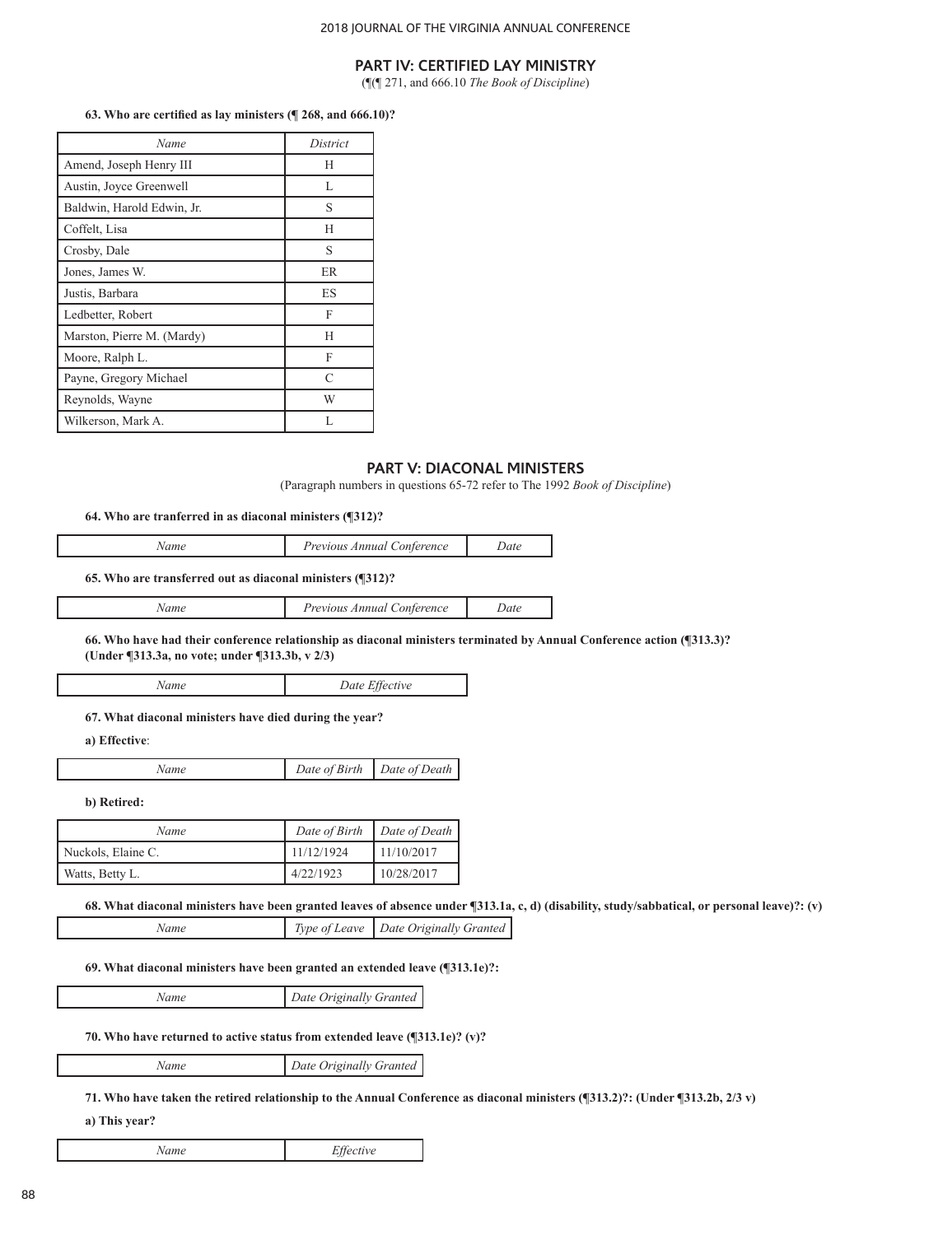## **b) Previously?**

| Name                     | Effective |
|--------------------------|-----------|
| Barbour, Dorothy Rickets | 1983      |
| Green, Nonie S.          | 1989      |
| Trego, Laurel G.         | 1990      |
| Lucy, Ruth B.            | 1991      |
| McAden, Shelby L.        | 1999      |
| Nelms, Shirley           | 2001      |
| Miller, Louise Landis    | 2003      |
| Hewitt, B. Arlene        | 2010      |
| Mills-Thomas, Karen      | 2013      |

## **PART VI: APPOINTMENTS AND CONCLUDING BUSINESS**

#### **72. Who are approved for less than full-time service?**

**a) What associate members, provisional, or full elders are approved for appointment to less than full-time service, what is the total number of years for which such approval has been granted to each, and for what fraction of full-time service (in one-quarter increments) is approval granted (for purposes of equitable compensation claim and pension credit) ¶¶338.2, 342.2, 1506)? (2/3 v, after 8 years 3/4 v):**

| Name                      | District  | <b>Status</b> | Year           | Fraction of Full-Time         |
|---------------------------|-----------|---------------|----------------|-------------------------------|
| Eakes, M. Garey           | Ax        | <b>FE</b>     | 5              | 75%                           |
| Barrell, Verónica G.      | ES        | FE            | 1              | 25% local ch/50%<br>extension |
| Book, Andrew H.           | <b>JR</b> | FE            | 1              | 50%                           |
| Casey-Rutland, Helen      | <b>YR</b> | FE            | 6              | 50%                           |
| Crabbs, Linda E. F.       | Rd        | FE.           | 5              | 75%                           |
| Crites, Luther Edwin, Jr. | H         | <b>OE</b>     | $10.5*$        | 25%                           |
| Crockett, Douglas E.      | Rd        | <b>OE</b>     | 8              | 50%                           |
| Donald, Christopher R.    | D         | FE.           | $\overline{2}$ | 50%                           |
| Dorsey, Jeffrey L.        | Rn        | FE            | $25*$          | 25%                           |
| Dunlap, Melissa R.        | Ar        | FE.           | 7              | 25%                           |
| Glass, Elizabeth S.       | <b>RR</b> | FE            | 8              | 75%                           |
| Haushalter, Julie Ann     | H         | <b>FE</b>     | 8              | 25%                           |
| Haynes, Kevin W.          | S         | FE            | 1              | 50%                           |
| Hurley-Browning, Lucretia | Ax        | FE.           | $12*$          | 50%                           |
| Kang, Hyunsik             | Ar        | <b>OE</b>     | $\overline{2}$ | 75%                           |
| Kim, Michelle Nee-Hye     | W         | FE            | $\overline{2}$ | 50%                           |
| Lee, Chenda Innis         | Ax        | FE            | $\overline{2}$ | 50%                           |
| Porias, Gayle Diane       | RR        | FE            | 8              | 75%                           |
| Swingle, Thomas           | <b>RR</b> | PE            | 3              | 75%                           |

#### **Part-time local church and part/full-time extension:**

| Name                 | District  | <i>Status</i> | Year | <b>Fraction of Full Time</b>   |
|----------------------|-----------|---------------|------|--------------------------------|
| Almy, Robb.          | RR        | FE            |      | 75% local church/25% extension |
| Smith, Teresa Signer | <b>RR</b> | FE            |      | 75% local church/25% extension |

#### **b) What deacons in full connection and provisional deacons are approved for appointment to less than full-time service (¶331.7)?**

| Name                  | District | <b>Status</b>  | Year | <b>Fraction of Full Time</b> |
|-----------------------|----------|----------------|------|------------------------------|
| Allen, Marie B.       | YR       | P <sub>D</sub> |      | 75%                          |
| Blakely, Lyndsie N.K. | Е        | <b>FD</b>      | ∸    | 25%                          |
| Hughes, Susan M.      | D        | <b>PD</b>      |      | 50%                          |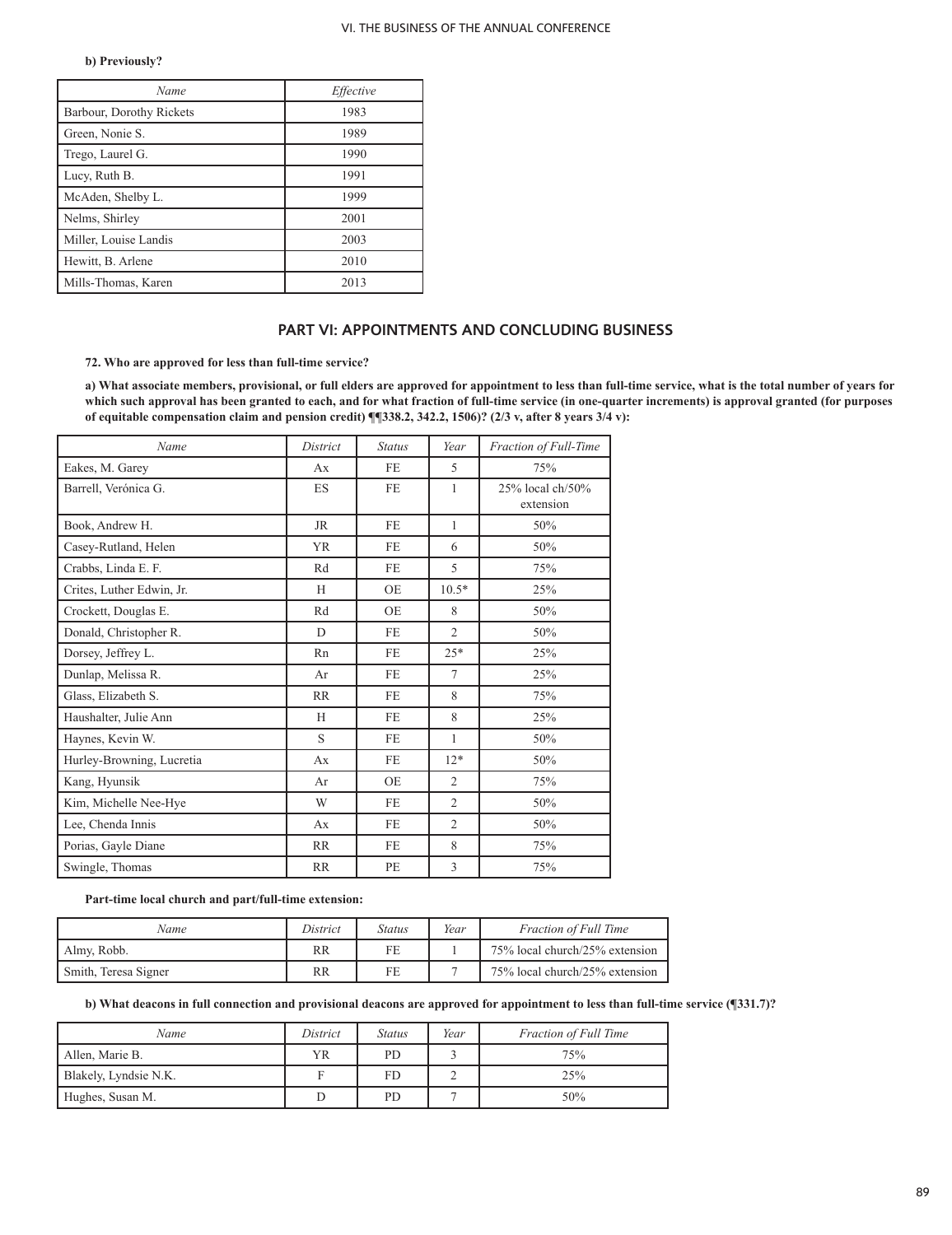| 73. Who have been appointed as interim pastors under the provisions of ¶338.3 since the last session of the annual conference, |  |  |  |
|--------------------------------------------------------------------------------------------------------------------------------|--|--|--|
| and for what period of time?                                                                                                   |  |  |  |

| Name                          | Appointment             | <b>Start Date</b> | <b>End Date</b> |
|-------------------------------|-------------------------|-------------------|-----------------|
| Winkler, Edward P. (RE)       | Springfield (Ax)        | 7/1/2017          | 2/1/2018        |
| Bailey, Melbourne H. (RE)     | St. Mark's (W)          | 8/1/2017          | 6/30/2018       |
| Carter, L. Wayne (RE)         | South Roanoke (Rn)      | 10/9/2017         | 6/30/2018       |
| Hanke, Jay M. (RE)            | Pender (Ar)             | 11/1/2017         | 6/30/2018       |
| Woodfin, Robert H. (RE)       | Otter $(L)$             | 1/1/2018          | 6/30/2018       |
| Hindman, David M. (RE)        | Gloucester-Mathews (YR) | 2/14/2018         | 6/30/2018       |
| Comstock, Ellen (RE)          | Main St. (JR)           | 3/1/2018          | 6/30/2018       |
| DeLong, Leah Carlton (RE)     | Cool Spring $(W)$ 25%   | 4/1/2018          | 6/30/2018       |
| Hays, Brant K. (RE)           | Irvington $(RR)(50\%)$  | 4/9/2018          | 6/30/2018       |
| Ferris-McCann, Donald R. (OE) | Smith Chapel (Ar) (25%) | 5/1/2018          | 6/30/2018       |
|                               |                         |                   |                 |

**74. What changes have been made in appointments since the last annual conference session?** 

| Name                         | Appointment                                                                         | District       | Effective Date                 |
|------------------------------|-------------------------------------------------------------------------------------|----------------|--------------------------------|
| Clemens, Jeffrey P. (RLP)    | Easters $(25%)$                                                                     | $\overline{F}$ | 7/13/2017                      |
| Joyner, Courtney C. (F)      | Family Leave                                                                        | H              | 8/1/2017                       |
| Taylor, Leigh Anne (FD)      | Lynchburg District Revitalization Coordinator                                       | L              | 8/6/2017                       |
| Craft, Timothy S. (PD)       | Cave Spring, Dir. Next Generation Ministries                                        | Rn             | 9/1/2017                       |
| Hargrove, Jessica L. (FD)    | Great Bridge, Pastor of Discipleship Ministries                                     | ER             | 9/1/2017                       |
| Barton, Richard L. (FE)      | Bethesda-Patmos Coop. Parish (adding Patmos)                                        | L              | 9/1/2017                       |
| Headley, Gerald C. III (FE)  | Ending Appt. to Attend School; incr. to 100% Extension                              | <b>RR</b>      | 9/1/2017                       |
| Barre, Kirsten "Kay" (FE)    | Medical Leave                                                                       | <b>YR</b>      | 9/1/2017                       |
| Haley, Robert L. (RE)        | Grace                                                                               | Rn             | 9/15/2017                      |
| Newsome, Kenneth W. (FE)     | Medical Leave                                                                       | Ar             | 10/1/2017                      |
| Phillips, Paul Lucien (RE)   | Norview $(50\%)$                                                                    | ER             | 10/16/2017                     |
| Baldwin, Robert (ROF)        | Resigned as ROF, Wesley Memorial                                                    | Rn             | 10/16/2017                     |
| Hwang, Eoi Kyung "Kay" (FD)  | Vine, Dir. of Generations Ministries                                                | Ar             | 10/23/2017                     |
| Bailey, Jarvis (PL)          | Shiloh (station)                                                                    | RR             | 10/31/2017                     |
| Clayton, Meghan Roth (FE)    | Williamsburg, Associate Pastor                                                      | <b>YR</b>      | 11/1/2017                      |
| Purdom, Daniel (PL)          | Add Wesley Memorial to Mt. Elbert appointment (total 75%)                           | Rn             | 11/06/2017                     |
| Kesner, Anne West (PD)       | VCU Health Systems, Chaplain                                                        | Rd             | 12/4/2017                      |
| Work, Kathleen (RE)          | Returned to retirement from Rehobeth                                                | W              | 12/31/2017                     |
| Mickelson, Geitra Jane (PL)  | Galilee, Associate Pastor                                                           | Ar             | 1/1/2018                       |
| Lee, Cynthia A. (FD)         | Director of Discipleship, New Song, incr. to 100%                                   | Rd             | 1/1/2018                       |
| Dunlap, Melissa R. (FE)      | Family Leave of Absence                                                             | Ar             | 1/1/2018                       |
| Conway, John H. (PD)         | Min. of Health & Visitation, Graham Rd and Central (50%/50%)                        | Ar             | 1/1/2018                       |
| Butts, Saundra (PL)          | Oak Grove, Associate Pastor                                                         | ER             | 1/1/2018                       |
| Kang, Tae Won (OE)           | Bethel Emmanuel, incr. to 100%                                                      | RR             | 1/1/2018                       |
| Norris-Hoydilla, Flor (PL)   | Crossroads, Associate Pastor (50%)                                                  | Ar             | 1/1/2018                       |
| Hughes, Susan (PD)           | Adding Assistant Pastor, Bethlehem to Redwood (D) duties                            | L/D            | 1/1/2018                       |
| Roberts, Jeffry J. (FE)      | Springfield (return from Medical Leave)                                             | Ax             | 2/1/2018                       |
| Dunlap, Melissa R. (FE)      | Vine, Executive Pastor (25%)                                                        | Ar             | $2/1/2018*$ ad<br>interim/FLOA |
| Chaney, Michelle Holmes (OE) | Stay 75% Centreville Associate, shift 25% Ar District Coord. for Church Development | Ar             | 3/15/2018                      |
| duBois, Carole (PL)          | MO <sub>20</sub>                                                                    | <b>RR</b>      | 4/1/2018                       |
| Ryu, Sunghyun (OE)           | Korean UMC of Koinonia (Associate)                                                  | Ar             | 5/1/2018                       |
| Barnett, Edward S. (FE)      | Medical Leave                                                                       | H              | 5/1/2018                       |
| Bailey, Sarah C. (PL)        | Clover Hill (add 25%) to Evangelical (50%)                                          | H              | 5/1/2018                       |
| Kesner, Anne West (PD)       | <b>Transitional Leave</b>                                                           | <b>ER</b>      | 6/1/2018                       |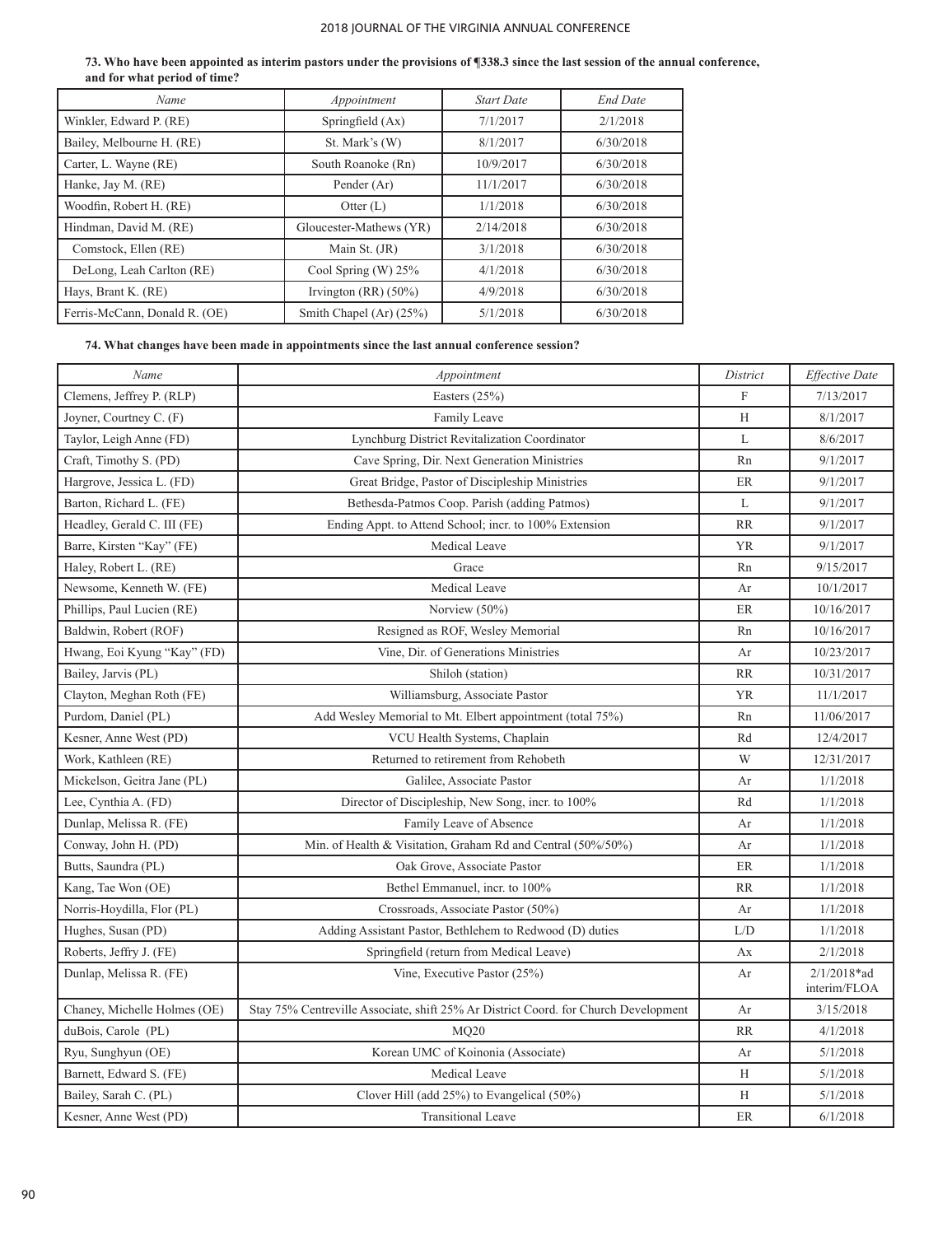**75. What elders (full connection and provisional), associate members, and local pastors are appointed to ministry to the local church and where are they appointed for the ensuing year?**

See Appointment List

**76. What elders (full connection and provisional), associate members, and local pastors are appointed to extension ministries for the ensuing year?**

## **a) Within the connectional structures of United Methodism (¶344.1a, c)?**

| Abbott, Catherine G.         | LeMon, Joel M.                |
|------------------------------|-------------------------------|
| Allen, B. Justin             | Lewis, Deborah E.             |
| Baker, Dori Lynn             | McAllister-Wilson, David      |
| Barrell, Verónica G.         | McNabb, Meredith L.           |
| Baynham, Lindsey M.          | Meadows, Sylvia S.            |
| Book, Andrew H.              | Mickle, Jeffrey P.            |
| Brooks, Florence             | Moon, Peter M.                |
| Brown, Marc D.               | Moore, Jennifer Vestal (FL)   |
| Calvert, Sarah L. K.         | Nordan, Elizabeth (FL)        |
| Crosby, Thomas W.            | Ogren, Mark V.                |
| Darr, Stephen E.             | Orndorff, Joshua R.           |
| Davis, Scott E.              | Parks, Robert J., Jr.         |
| Douglas, Delano (FL)         | Porias, Gayle Diane           |
| Ensz, Andrew S.              | Rochford, David J. III        |
| Gómez, Victor R.             | Roscoe, Mark Alan (PL)        |
| Gooch, Katherine B.          | Shea, T. McKennon, Jr.        |
| Gresham, Bret-Ashton Goodwin | Smith, R. Shaun (FL)          |
| Grimes, Kendra Denise        | Smith, Theodore               |
| Guyton, Morgan (see MQ 49)   | Snead, M. Wayne               |
| Hargraves, J. Stanley        | Soulen, R. Kendall            |
| Hicks, Justin Andrew (PE)    | Summers, Steven J.            |
| Hollar, Barry Penn           | Sygeel, Crystal Renee         |
| Holton, M. Jan               | Teague, Forrest Benjamin (PL) |
| Howard, Janine               | Tripodi, Dorothee             |
| Joyce, Thomas L. (RE)        | VanDyke, Rhonda               |
| Joyner, Alex B.              | Webster, Kathleen Overby      |
| Kesner, Danny J.             | West, Gregory B.              |
| Kim, Sangkeun                | White, Adam James             |
| Kim, Seonyoung               |                               |

## **b) To ministries endorsed by the General Board of Higher Education and Ministry (344.1b)?**

| Barker-Brugman, Kimberly       | Hulme, Gary L.            |
|--------------------------------|---------------------------|
| Carl Jr., David E. (see MQ 49) | Hurley-Browning, Lucretia |
| Crews, Tammie E.               | Nassef, Marianne Kehoe    |
| Bailey, Caitlyn F.             | Pearsall, Lemuel E., Jr.  |
| Driscoll, James R.             | Ritter, Paul (FL)         |
| Gunther, Allen E., Jr.         |                           |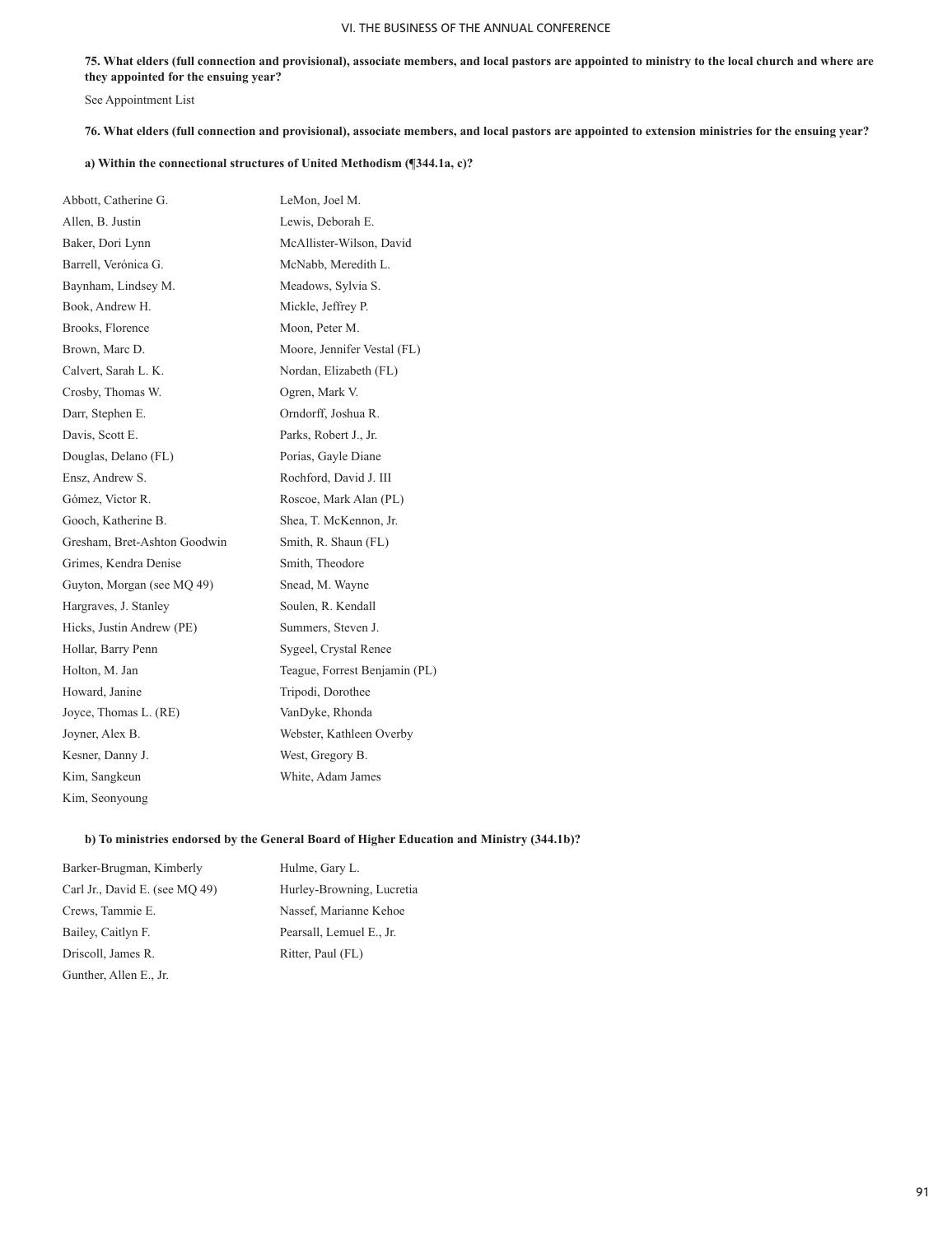#### **c) To other valid ministries under the provisions of ¶344.1d? (v 2/3)**

| Abarca-Mitchell, Ashley | Headley, Gerald C., III                |
|-------------------------|----------------------------------------|
| Alley-Grant, M. Lynne   | Jones, Robin C.M. (FL)                 |
| Almy, Robert A.         | Labella-Foster, Elizabeth              |
| Bennett, Christopher M. | Meeuwissen, Pamela G. (PL)             |
| Burks, Benjamin D.      | Nixon, Paul (RE, $50\%$ )              |
| Chandler, James H.      | Seusy, Brent M.                        |
| Decker, Frank Paul      | Smith, Donna Brown (FL)                |
| Foster, Barry S.        | Smith, Teresa Signer (25%, see MQ 72a) |
| Haushalter, Julie Ann   | Talley, Kathryn F.                     |
| Hawkins, Ralph K.       |                                        |

#### **77. Who are appointed as deacons (full connection and provisional) for the ensuing year**

#### **a) Through non-United Methodist agencies and settings beyond the local church (¶331.1a)?**

| Harding, Lynda Whitley     | Torrence, Joseph |
|----------------------------|------------------|
| Laws, Brenda Lee           | White, John D.   |
| Malloy, Katherine Ann (PD) | Zirlott, Cynthia |

**b) Through United Methodist Church-related agencies and schools within the connectional structures of The United Methodist Church** (¶331.1b)?

| Lee, Virginia A.   | Taylor, Leigh Anne  |
|--------------------|---------------------|
| Robinson, Nancy E. | Willhauck, Susan E. |
| Stanley, Jason C.  |                     |

#### **c) Within a local congregation, charge or cooperative parish (¶331.1c)?**

See Appointment List

## **78. Who are appointed to attend school (¶416.6)? (List alphabetically all those whose prime appointment is to attend school.)**

| Name (Clergy Status)        | District  | School                                                |
|-----------------------------|-----------|-------------------------------------------------------|
| Anderson, Nathan P. (PD)    |           | Pre-medical program, Bryn Mawr, Penn.                 |
| Douce, Tonya M. (FE)        | Ax        | Clinical Mental Health Counseling, Univ. of N. FL     |
| Ginther, James Anthony, Jr. | <b>RR</b> | CPE, Hunter Holmes McGuire VA Medical Center, RVA     |
| Hughes, Dwight A. (FE)      | ΥR        | Clinical Pastoral Therapy, Belmont Univ. Nashville TN |
| Perkins, Tasi B. (FE)       |           | Ph.D., Georgetown Univ., Washington, DC               |

#### **79. Where are the diaconal ministers appointed for the ensuing year (¶310) [1992** *Discipline***]?**

See appointment list

#### **80. What other personal notations should be made?**

Name change: Andrew Christian Dietz to Andrew Christian LaBar-Dietz (MQ 19a)

Amanda Bray Barbour to Amanda Bray Harris (MQ 21a)

Rachel Miller to Rachel Rebecca Chen (MQ 21b)

BAC-2017 MQ 19a and b Miller, Nina Dawn, certified 11/19/2015, transferred to North Carolina Conference 5/31/2017

BAC-2017 MQ 21a Moffitt, Jesse should be Rn not Rd

BAC-2017 MQ 21b remove Kim, Arum, and MQ21a add Kim, Arum. Also, MQ76a, add Kim, Arum (25%)

BAC-2017 MQ 49 Add Ward, John C., Jr. to WV

BAC-2017 MQ 50a(1) add Rickabaugh, Marc W., FE, C, 7/1/2017, Restoration

BAC-2017 MQ 63 remove Johnson, Gayle (C)

BAC-2017 MQ 71b note the name change and 2/11/2016 death of retired diaconal minister Helen G. Simons (Helen Moeny) BAC-2017 MQ 76c remove Bailey, Caitlyn Fox (PE) and add to MQ76 b.

#### **81. Where and when shall the next Conference Session be held (¶603.2, 3)?**

Roanoke, VA; June 20-22, 2019